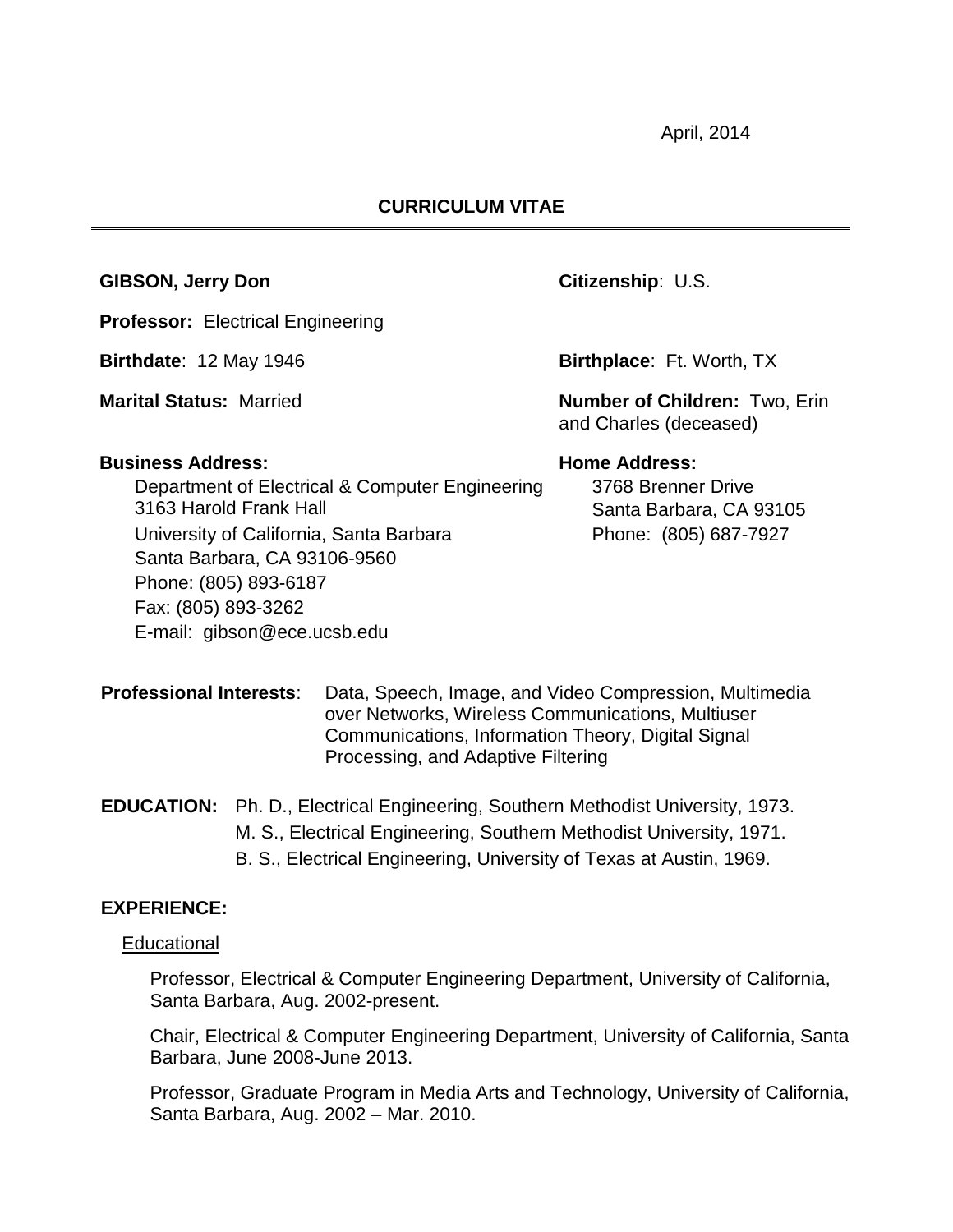Professor and Chairman, Department of Electrical Engineering, SMU, Aug. 1997- July 2002.

J. W. Runyon, Jr. Professor of Electrical Engineering, Texas A&M University, Sept. 1987 – July 1997.

Visiting Professor, Information Systems Laboratory, Department of Electrical Engineering, Stanford University, Sept. – Dec. 1991.

Director, Telecommunications, Control and Signal Processing Research Center, Texas A&M University, June 1987-August 1991.

Professor, Electrical Engineering, Texas A&M University, Sept. 1983 –July 1997.

Associate Professor, Electrical Engineering, Texas A&M University, Sept. 1978 – Aug. 1983.

Assistant Professor, Electrical Engineering, Texas A&M University, Sept. 1976 – Aug. 1978.

Assistant Professor, Electrical Engineering, University of Nebraska-Lincoln, Sept. 1974 – Aug. 1976.

Visiting Assistant Professor, Electrical Engineering, University of Notre Dame, Jan. 1974 - May 1974.

Research Associate, Electrical Engineering, University of Notre Dame, Sept. 1973 – Dec. 1973.

Research Assistant, Electrical Engineering, Southern Methodist University, Aug. 1972 – Aug. 1973.

Research Assistant, Electrical Engineering, University of Texas, Jan. 1968 – Jan. 1969.

#### Industrial

Summer Faculty Appointment, Defense Communications Agency, Reston, VA, June 1974 – Aug. 1974.

Aerosystems Engineer, General Dynamics Corp., Ft. Worth, TX, Jan. 1969 – Jan. 1972.

Consultant for numerous companies and government agencies.

## **SOCIETY MEMBERSHIPS**:

Institute of Electrical and Electronics Engineers, Fellow (Communications, Signal Processing, and Information Theory Societies) Eta Kappa Nu Sigma Xi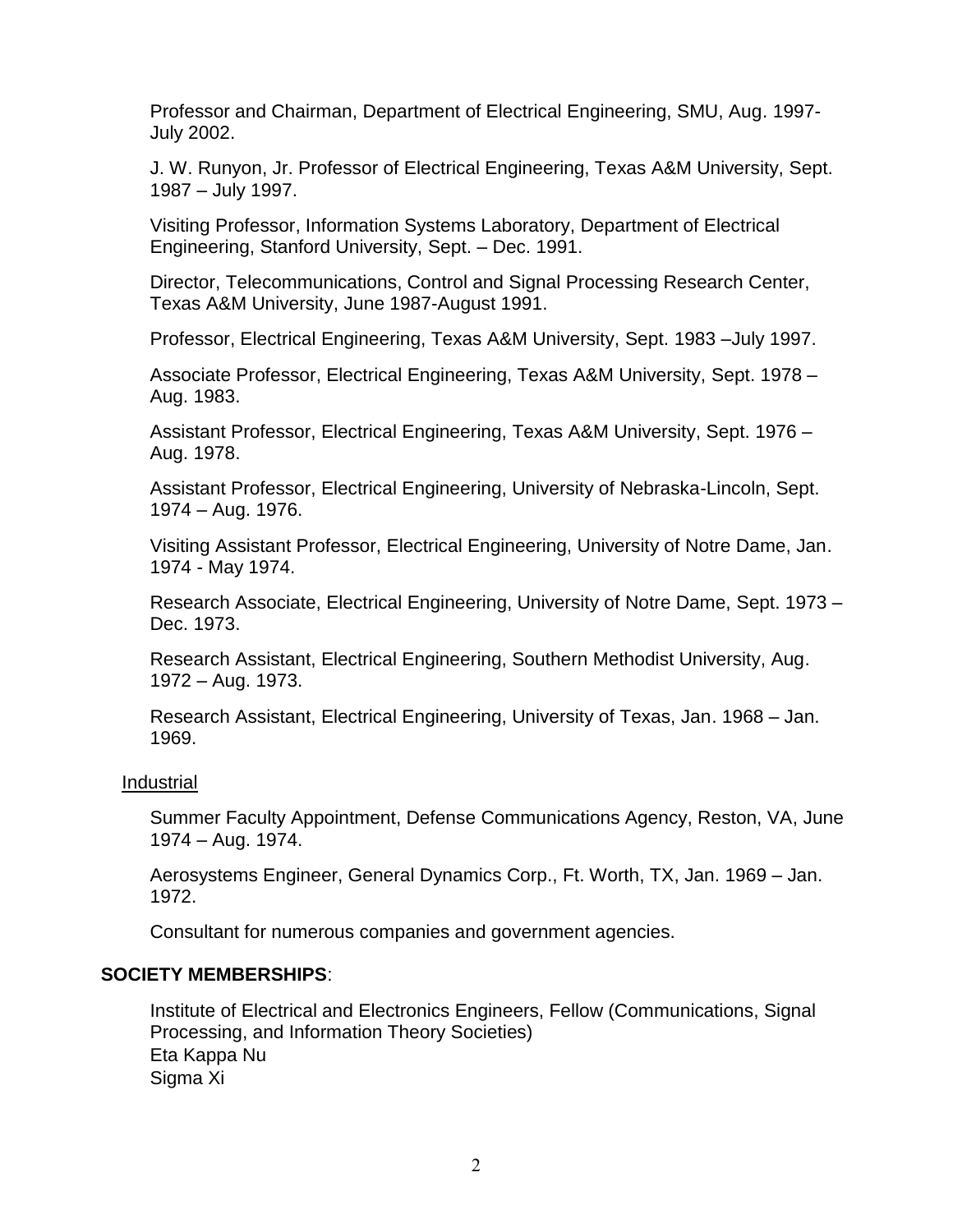## **AWARDS and RECOGNITION:**

2010 *IEEE Transactions on Multimedia* Best Paper Award, for J. Hu, S. Choudhury and J. D. Gibson, "Video Capacity of WLANs with a Multiuser Perceptual Quality Constraint," *IEEE Trans. on Multimedia*, Vol. 10, No. 8, pp. 1465-1478, 2008.

IEEE Technical Committee on Wireless Communications Recognition Award for contributions in the area of "Wireless Communications Systems and Networks," 2009.

Distinguished Lecturer, IEEE Communications Society, 2007-2008.

Outstanding Electrical Engineering Professor, April 1999, the Graduate Student Council, School of Engineering and Applied Science, SMU.

IEEE Fellow, 1992, for contributions to the theory and practice of adaptive prediction and speech waveform coding.

1992 Frederick Emmons Terman Award, Electrical Engineering Division, American Society for Engineering Education, \$4,000.

J. W. Runyon, Jr. Professor of Electrical Engineering, Texas A&M University, Sep 1987 - Jul 1997, endowment of \$450,000 in July 1997.

Co-Recipient of the IEEE Signal Processing Society 1993 Senior Paper Award in Speech Processing.

One of 50 invited participants to the Colloquium on Information Theory: The First 50 Years and Beyond, Royal Academy of the Netherlands, June 17-19, 1998, Amsterdam.

Rated among the top 10 percent of the more than 200 short course instructors from industry, government, and academia who lectured for UCLA Extension in 1993/94.

The noise canceller in the Japanese half-rate digital cellular standard uses an algorithm from the paper, J. D. Gibson, et al, "Filtering of Colored Noise for Speech Enhancement and Coding, *IEEE Trans. on Signal Processing*, Vol. 39, Aug. 1991, pp. 1732-1742.

1986-1987 Dresser Industries Professor, Texas A&M University.

1985-1986 Dresser Industries Professor, Texas A&M University.

Senior TEES Research Fellow, 1985-1986, Texas Engineering Experiment Station, \$5,000. Research Award.

TEES Research Fellow, 1984 -1985, Texas Engineering Experiment Station, \$5,000. Research Award.

TEES Research Fellow, 1983-1984, Texas Engineering Experiment Station, \$5,000. Research Award.

NSF Young Investigator, 1974.

## **PATENTS:**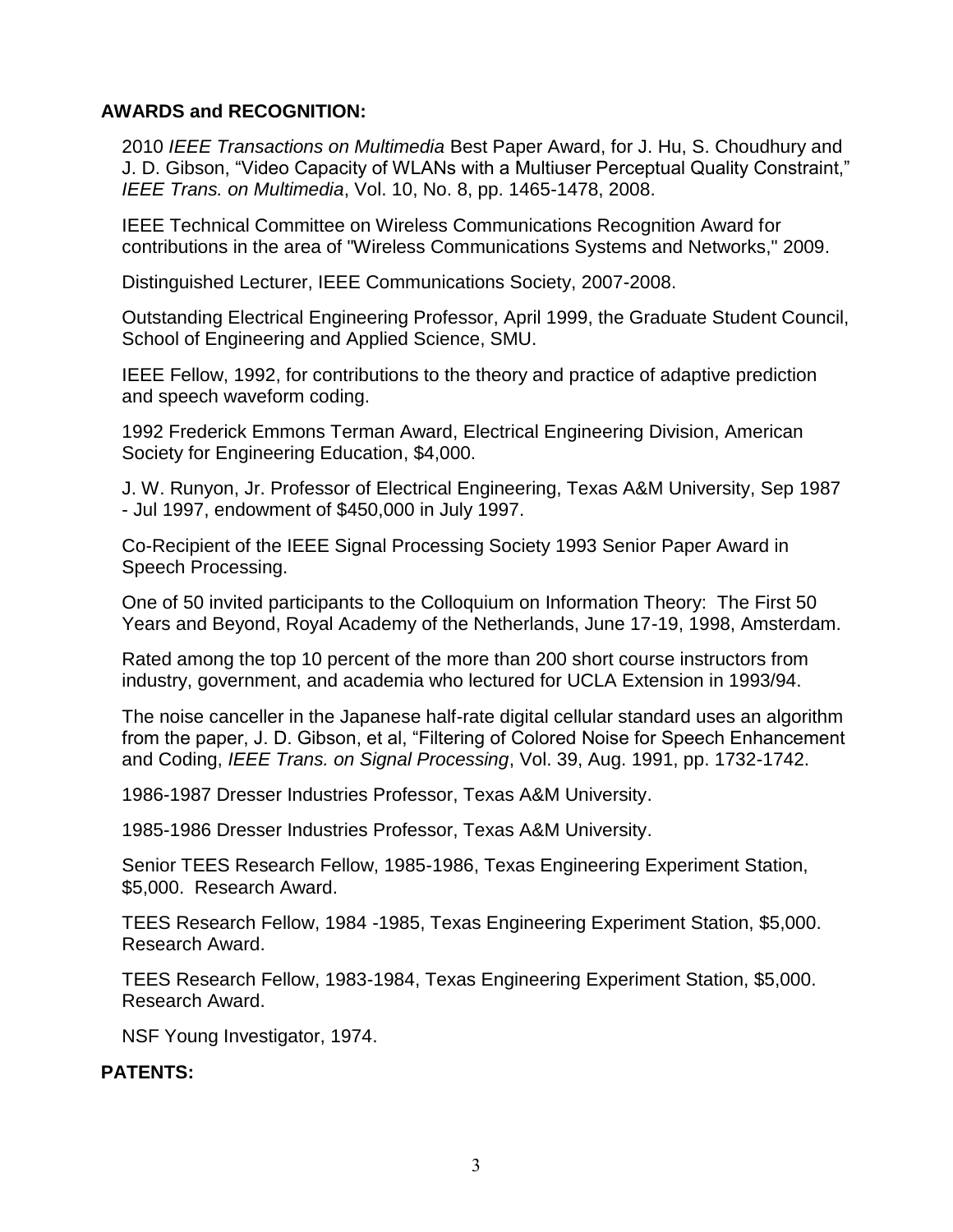U.S Patent: 6,650,762, Gibson, et al, issued November 18, 2003, Types-Based Lossy Data Embedding.

## **PROFESSIONAL SERVICES (Selected):**

Chair, External Advisory Board, NSF Science and Technology Center for Science of Information, Purdue (lead), UC-Berkeley, Bryn Mawr, Howard, MIT, Stanford, Princeton, UIUC and UCSD, 2011-2014.

Member, Steering Committee, Wireless Communications and Networking Conference, IEEE Communications Society, 2000-2014.

Member, IEEE Awards Committee, 2008-2010.

Chair, Technical Panels, International Conference on Communications, Cape Town, South Africa, 2010.

Member, 2009 and 2010 IEEE Medal of Honor Selection Committee.

Member, Best Paper Award Committee, *IEEE Transactions on Multimedia*, 2008-2009.

Member, IEEE Communications Society Awards Committee, 2007.

Member, Board of Governors, IEEE Communications Society, 2005-2007.

Member, Technical Committee on Personal Communications, Recognition Award Committee, 2005-2008.

Member, Technical Program Committee, Forty-First Asilomar Conference on Signals, Systems, and Computers, Nov. 4-7, 2007.

Member, Technical Program Committee, 1st Multimedia Communications Workshop, June 11, 2006, Istanbul, Turkey.

Associate Editor, *IEEE Transactions on Information Forensics and Security*, IEEE Signal Processing Society, 2005-2006.

Member, Prize Paper Award Committee, *IEEE Transactions on Multimedia*, 2003.

Member, IEEE Communications Society Awards Committee, 2001-2003.

Member, IEEE Hamming Medal Committee, 2001-2003.

Conference Founder and First Technical Program Chair, IEEE Wireless Communications and Networking Conference, New Orleans, LA, Sept 21-25, 1999.

President, IEEE Information Theory Society, 1996.

Technical Program Chair, 1997 Asilomar Conf. On Signals, Systems & Computers, Monterey, CA.

Member, Information Theory Society Board of Governors, 1990-98.

First Vice-President, IEEE Information Theory Society, 1995.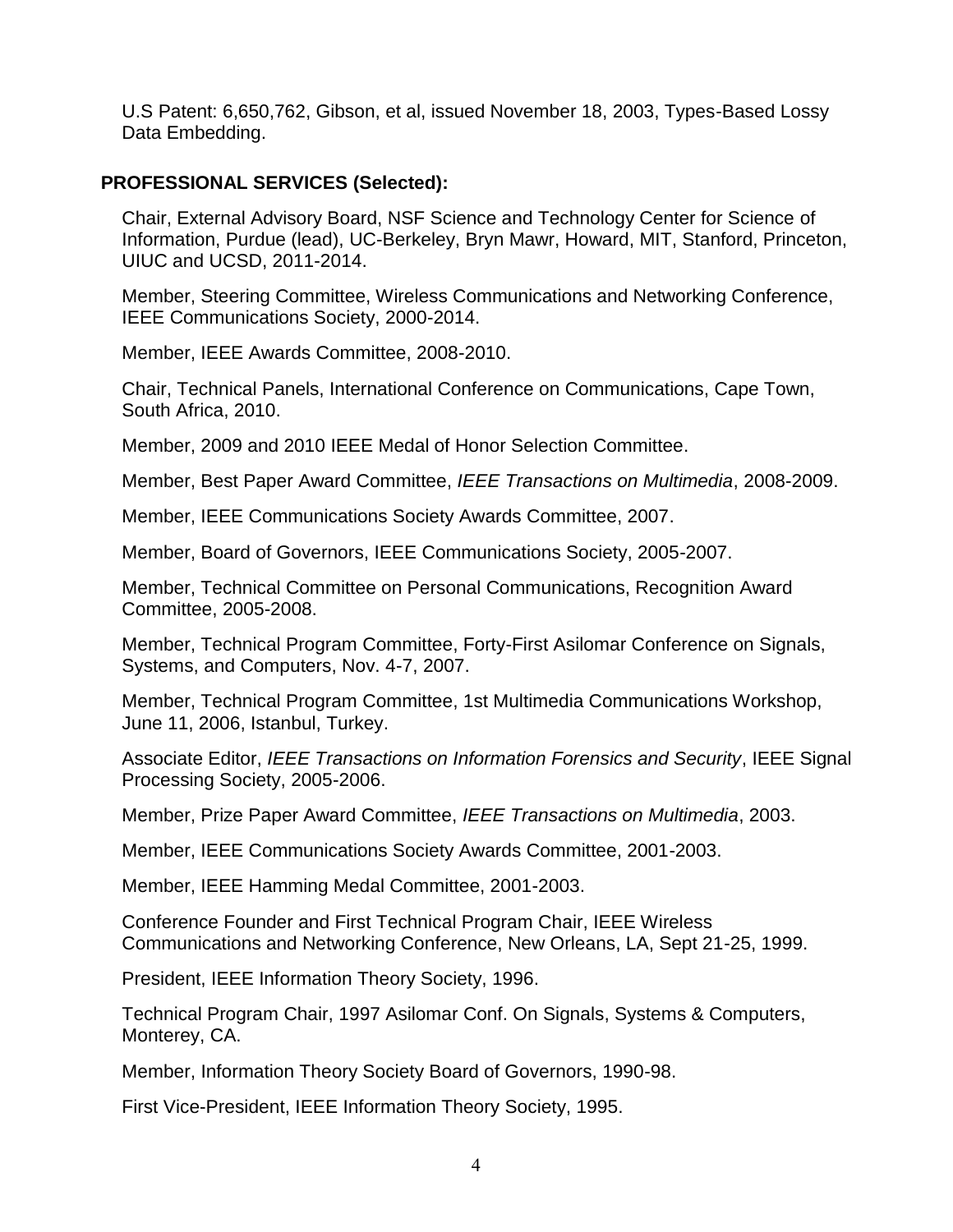Member, Speech Technical Committee, Signal Processing Society, 1992-95.

Member, Editorial Board, *Proceedings of the IEEE*, 1991-1996.

Second Vice-President, IEEE Information Theory Society, 1994.

Finance Chair, First IEEE International Conference on Image Processing, Nov. 1994, Austin, TX.

General Co-Chairman (with Robert M. Gray), 1993 International Symposium on Information Theory, San Antonio, TX.

Associate Editor for Communications, *IEEE Trans. on Information Theory*, Oct. 1988- 1991.

Member, Technical Program Committee, 1995 IEEE Speech Coding Workshop, Annapolis, Maryland, 20-22 Sept. 1995.

Member, Technical Program Committee, 28th Annual Asilomar Conference on Signals, Systems, and Computers, Pacific Grove, CA, 31 Oct. - 2 Nov. 1994.

Program Committee, "Speech Coding for the Network of the Future," IEEE Workshop on Speech Coding for Telecommunications, St. Jovite, Quebec, Canada, 13-15 Oct. 1993.

Technical Program Committee, 1992 and 1993 IEEE International Workshop on Intelligent Signal Processing and Communication Systems, Taiwan, R.O.C.

Organizing Committee, 1992 IEEE Workshop on Visual Signal Processing and Communications, USA.

Program Committee, "Digital Voice for the Nineties," IEEE Workshop on Speech Coding for Telecommunications, Whistler, B.C., Canada, 11-13 Sept. 1991.

Associate Editor for Speech Processing, *IEEE Trans. on Communications*, Nov. 1981 - 1985.

Session Chair/Organizer for the sessions:

- 1. "Applied Source Coding," 1979 International Conference on Communications, Boston, MA, 10-14 June 1979.
- 2. "Data Compression Over Noisy Channels," 1980 National Telecommunications Conference, Houston, TX, 30 Nov. - 4 Dec. 1980.
- 3. "Error Control Coding," 1982 Global Communications Conference, Miami, FL, 29 Nov. - 2 Dec. 1982.
- 4. "Estimation and Control with Quantized Data," Twenty-Second Conference on Decision and Control, San Antonio, TX, 14-16 Dec. 1983.
- 5. "Picture Processing Technologies for Communications in the VLSI Era," 1984 International Conference on Communications, Amsterdam, 14-17 May 1984.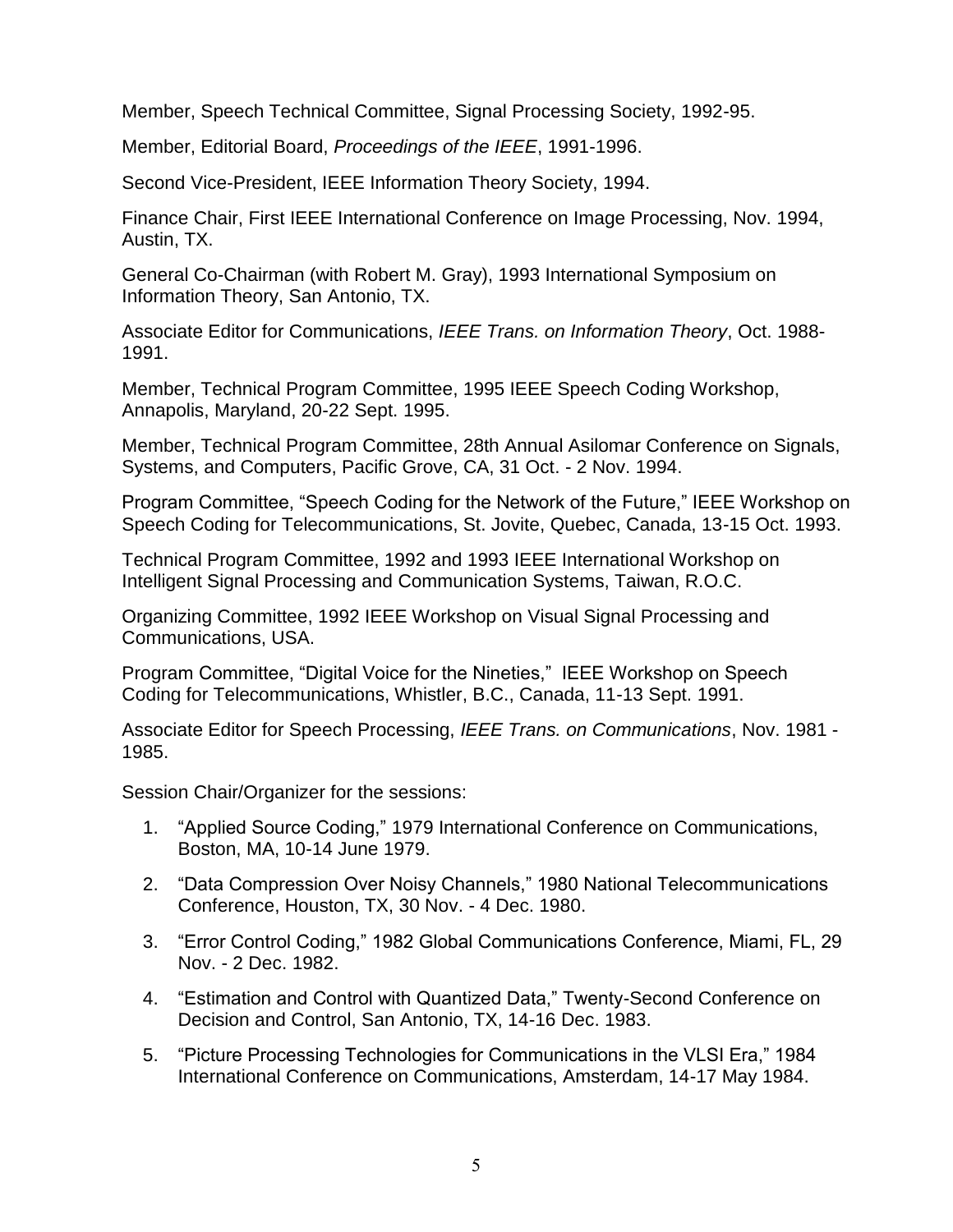- 6. "Estimation and Identification for Speech Processing," Invited Session, Seventh IFAC Symposium on Identification and Parameter Estimation, University of York, United Kingdom, 3-7 July 1985.
- 7. "Speech and Image Coding," Twenty-Ninth Midwest Symposium on Circuits and Systems, Lincoln, NE, 11-12 Aug. 1986.
- 8. "Image Coding and Compression II," 1987 IEEE International Conf. on Acoustics, Speech, and Signal Processing, Dallas, TX, 6-9 Apr. 1987.
- 9. "Source Coding of Speech and Video," 1987 IEEE International Conf. on Communications, Seattle, WA, 7-10 June 1987.
- 10. "Speech and Image Compression," Thirty-First Midwest Symposium on Circuits and Systems, St. Louis, MO, 10-12 Aug. 1988.
- 11. "Adaptive Filters," Thirty-Second Midwest Symposium on Circuits and Systems, Urbana, IL, 14-16 Aug. 1989.
- 12. "Speech Coding for Telecommunications," 1990 IEEE Global Telecommunications Conf. Dallas, TX, 27-29 Nov. 1989.
- 13. "Source Coding II," 1990 IEEE International Symposium on Information Theory, San Diego, CA, 14-19 Jan. 1990.
- 14. "Detection and Estimation VI," 1990 International Symposium on Information Theory and Its Applications, Honolulu, HI, 27 -30 Nov. 1990.
- 15. "Quantization," 1991 IEEE International Symposium on Information Theory, Budapest, Hungary, 24-28 June 1991.
- 16. "Low Delay Speech Coding," IEEE Speech Coding Workshop, Whistler, B. C., Canada, 11-14 Sept. 1991.
- 17. "Speech Coding at Rates Below 4 KB/S," 1993 IEEE International Conf. on Acoustics, Speech, and Signal Processing, Minneapolis, MN, 27-30 Apr. 1993.
- 18. "Sensory Modeling and Analysis," Twenty-Eighth Annual Conference on Information Sciences and Systems, Princeton, NJ, 16-18 Mar. 1994.
- 19. "Quantization Techniques," 1994 IEEE International Symposium on Information Theory, Trondheim, Norway, 27 June - 1 July 1994.
- 20. "Estimation," 1995 IEEE International Symposium on Information Theory, Whistler, B. C., Canada, 17-22 Sept. 1995.
- 21. "Shannon Theory," 1996 IEEE International Symposium on Information Theory and Its Applications, Victoria, B. C., Canada, 17-20 Sept. 1996.
- 22. "Information Theoretic Methods in Probability and Statistics," Shannon Lecture presented by Imré Csiszár, 1997 IEEE International Symposium on Information Theory, Ulm, Germany, 29 June - 4 July 1997.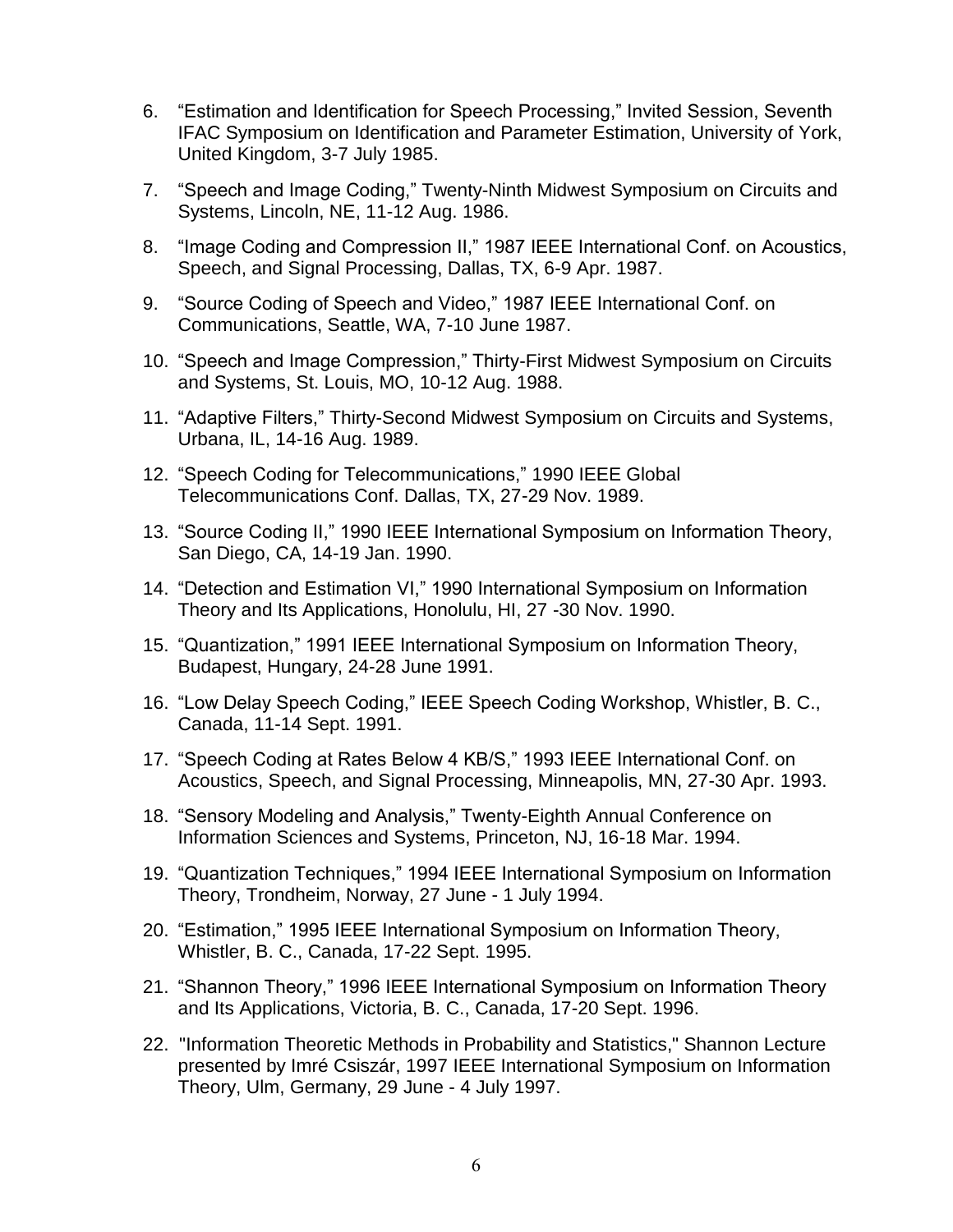- 23. "Source Coding Theory," 1998 IEEE International Symposium on Information Theory, MIT, Cambridge, MA, 16-21 Aug. 1998.
- 24. "Future Directions in Wireless Communications," Plenary Session, 1999 IEEE Wireless Communications and Networking Conference, New Orleans, LA, 22-24 Sept. 1999.
- 25. "Signal Processing," 2000 IEEE Emerging Technologies Symposium on Broadband, Wireless, Internet Access, Richardson, TX, 10-11 Apr. 2000.
- 26. "DSP Plenary I," Presentation by Tom Engibous, President and CEO of TI, Ninth IEEE DSP Workshop and the First DSP Education Workshop, Hunt, TX, 15-18 Oct. 2000.
- 27. "DSP for Communications II," Ninth IEEE DSP Workshop and the First DSP Education Workshop, Hunt, TX, 15-18 Oct. 2000.
- 28. "Information Hiding and Watermarking," Thirty-Ninth Allerton Conference on Communication, Control, and Computing, University of Illinois at Champaign-Urbana, Allerton House, Monticello, Illinois, 3-5 Oct. 2001.
- 29. "Watermarking," Fortieth Allerton Conference on Communication, Control, and Computing, University of Illinois at Champaign-Urbana, Allerton House, Monticello, Illinois, 3-5 Oct. 2002.
- 30. "Speech Coding," 37th Asilomar Conference on Signals, Systems, and Computers, Pacific Grove, CA, 9-12 Nov. 2003.
- 31. "Joint Source/Channel Coding," First International Symposium on Control, Communications, and Signal Processing, Hammamet, Tunisia, 21-24 Mar. 2004.
- 32. "Speech and Audio Coding," 38th Asilomar Conference on Signals, Systems, and Computers, Pacific Grove, CA, 7-10 Nov. 2004.
- 33. "Video and Applications," 39th Asilomar Conference on Signals, Systems, and Computers, Pacific Grove, CA, 30 Oct.-1 Nov. 2005.
- 34. "Multimedia over Wireless," International Wireless Communications and Mobile Computing Conference, Vancouver, B. C., Canada, 3-6 July, 2006.
- 35. "Multimedia QoS Support," IEEE Wireless Communications and Networking Conference, Las Vegas, NV, 31 March-3 April, 2008.
- 36. "QoE for Multimedia Communications I," QoMEX, First International Workshop on Quality of Multimedia Experience, San Diego, CA, 29-31 July, 2009.
- 37. "Speech Coding," 46th Annual Asilomar Conference on Signals, Systems, and Computers, Pacific Grove, CA, Nov. 4-7, 2012.
- Reviewer for: *IEEE Trans. on Communications, IEEE Transactions on Wireless Communications, IEEE Circuits and Systems Magazine, Journal of Multimedia, IEEE Communications Letters, IEEE Signal Processing Letters, IEEE Trans. on Information Theory, IEEE Trans. on Signal*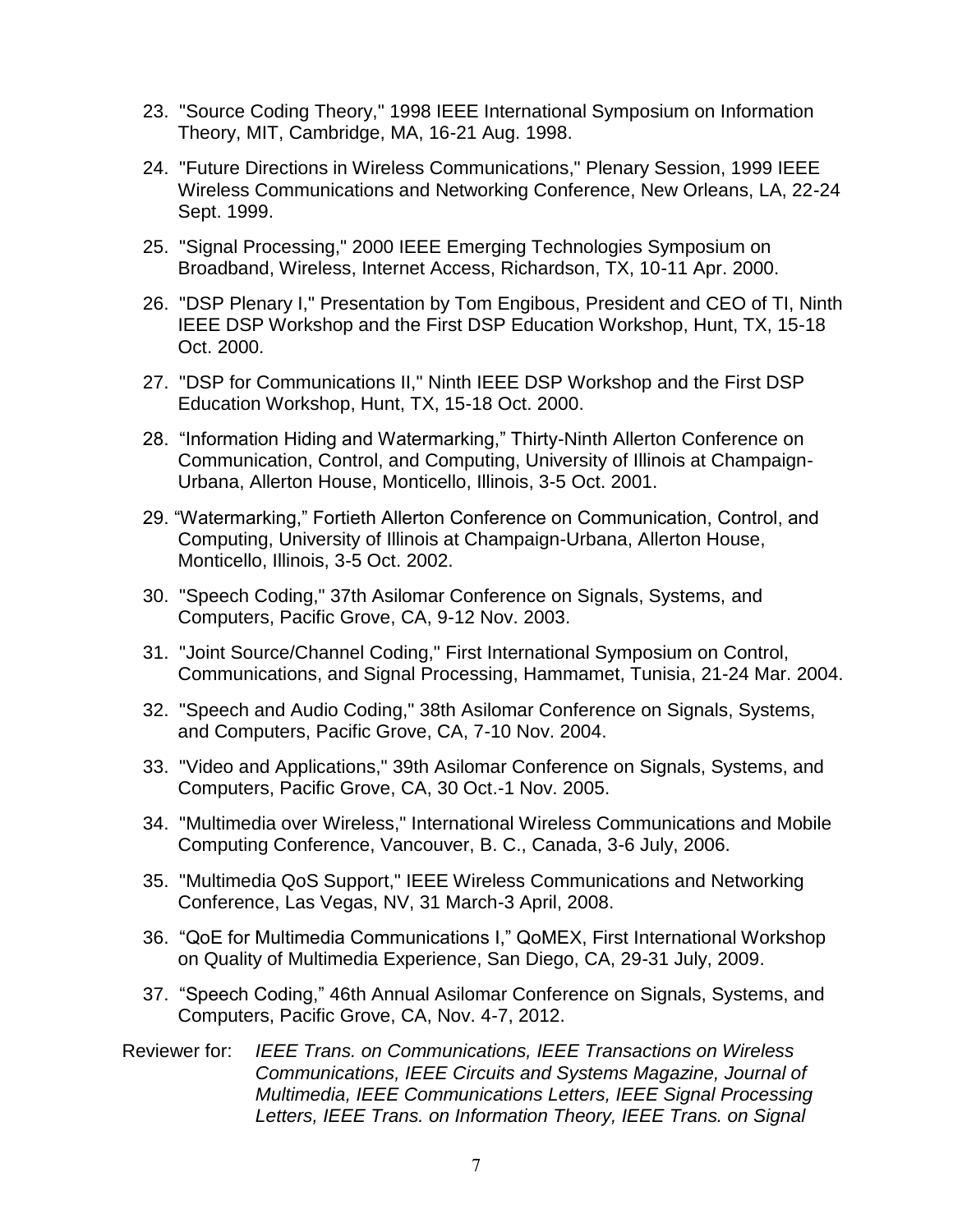*Processing, IEEE Trans. on Speech and Audio Processing, IEEE Trans. on Image Processing, National Science Foundation*

## **COMMITTEE MEMBERSHIPS:**

## University of California, Santa Barbara

Chair, Budget Ad Hoc Committee, Electrical and Computer Engineering, 2009-2013.

Chair, External Affairs Committee, Electrical and Computer Engineering, 2009-2013.

Member, Admissions Committee, Media Arts and Technology, 2009-2010.

Chair, Advisory for Faculty Recruitment and Diversity Committee, Electrical and Computer Engineering, 2008-2013.

Member, Web Advisory Committee, Electrical and Computer Engineering, 2008- 2013.

Member, Advisory for Merits and Promotions Committee, Electrical and Computer Engineering, 2008-2013.

Co-chair, Lecture Series Committee, Media Arts and Technology, 2008-2009.

Member, External Affairs Committee, Electrical and Computer Engineering, 2007- 2008.

Member, ECE Graduate Affairs, Admissions Subcommittee, 2007-2008.

Representative to the UCSB Faculty Legislature, Media Arts & Technology Program, 2007-2008.

Co-Chair, Facilities and Technical Infrastructure Committee, Media Arts & Technology Program, 2007-2008.

Member, Strategic Planning and Development Committee, Media Arts & Technology Program, 2007-2008.

Chair, CCSP Faculty Search Committee, Electrical and Computer Engineering Department, 2006-2007.

Co-Chair, CIO Search Committee, UCSB, 2005-2007.

Member, MSO Selection Committee, Electrical and Computer Engineering Department, 2006.

Chair, Advisory Committee for Faculty Recruitment & Diversity, Electrical and Computer Engineering Department, 2006-2007.

Member, MSO Selection Committee, Media Arts & Technology Program, 2005.

Member, Undergraduate Curriculum Committee, Electrical & Computer Engineering, 2005-2006.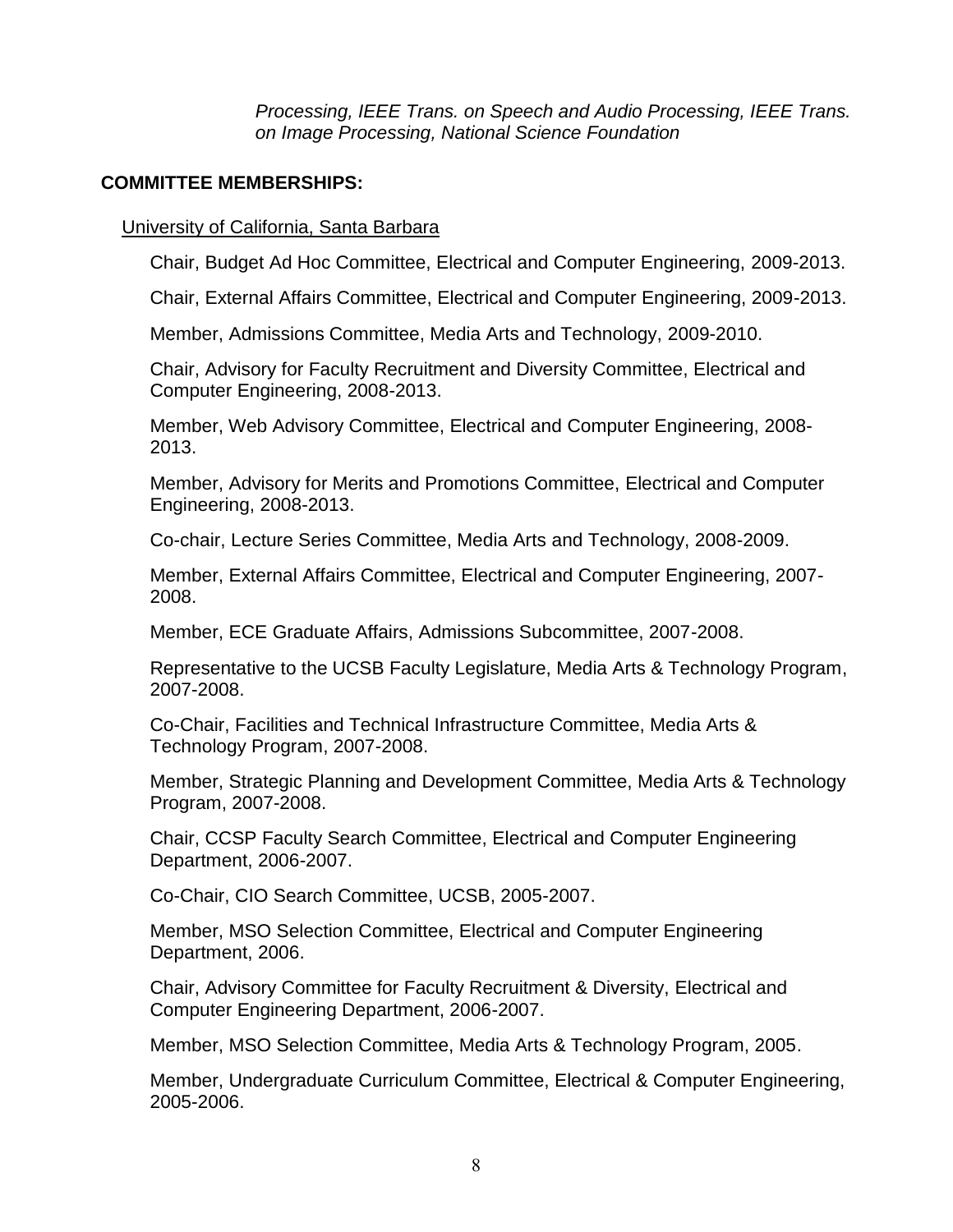Member, Admissions Committee, Media Arts & Technology Program, 2002-Present.

Member, Curriculum Committee, Media Arts & Technology Program, 2002-Present.

Member, Infrastructure/Space Committee, Media Arts & Technology Program, 2002- Present.

#### Professional

Chair, Electrical and Computer Engineering Department Academic Program Review Committee, University of Arizona, Spring 2001.

Multimedia Communications Technical Committee, IEEE Communications Society, 2006-Present.

Wireless Communications Technical Committee, IEEE Communications Society, 1997 – Present.

Data Communication Systems Technical Committee, IEEE Communications Society, 1978 - Present.

Signal Processing and Electronics Technical Committee, IEEE Communications Society, 1981 - Present.

## Southern Methodist University

Jerry R. Junkins' Building Oversight Committee, 1998-2002.

Jerry R. Junkins' Building Users Committee, Chairman, 1998-2002.

Benchmarking Committee, University-wide, 1998.

Research Policy Committee, University-wide, 1998-2000.

# **INVITED TALKS:**

"Wireless Video: The Applications, the Challenges, and the Way Forward," Distinguished Lecture, ECE Department, University of Arizona, March 13, 2014.

"Wireless Video: The Applications, the Challenges, and the Way Forward," Weber Lecture, NYU Poly, April 11, 2013.

"Designing for Exponential Growth in Mobile Video Traffic: Applications, Codecs, Networks, and Quality," Opening Keynote, IEEE ICC 2012 Workshop on Realizing Advanced Video Optimized Wireless Networks, Ottawa, Canada, June 15, 2012.

"Electrical and Computer Engineering Research in the Video and Voice over Networks Lab at the University of California, Santa Barbara," Jackson State University, Jackson, MS, October 19, 2011.

"Advances in Audio/Video Coding," Talk and Plenary Panel, 2011 ICME, Barcelona, Spain, July 12, 2011.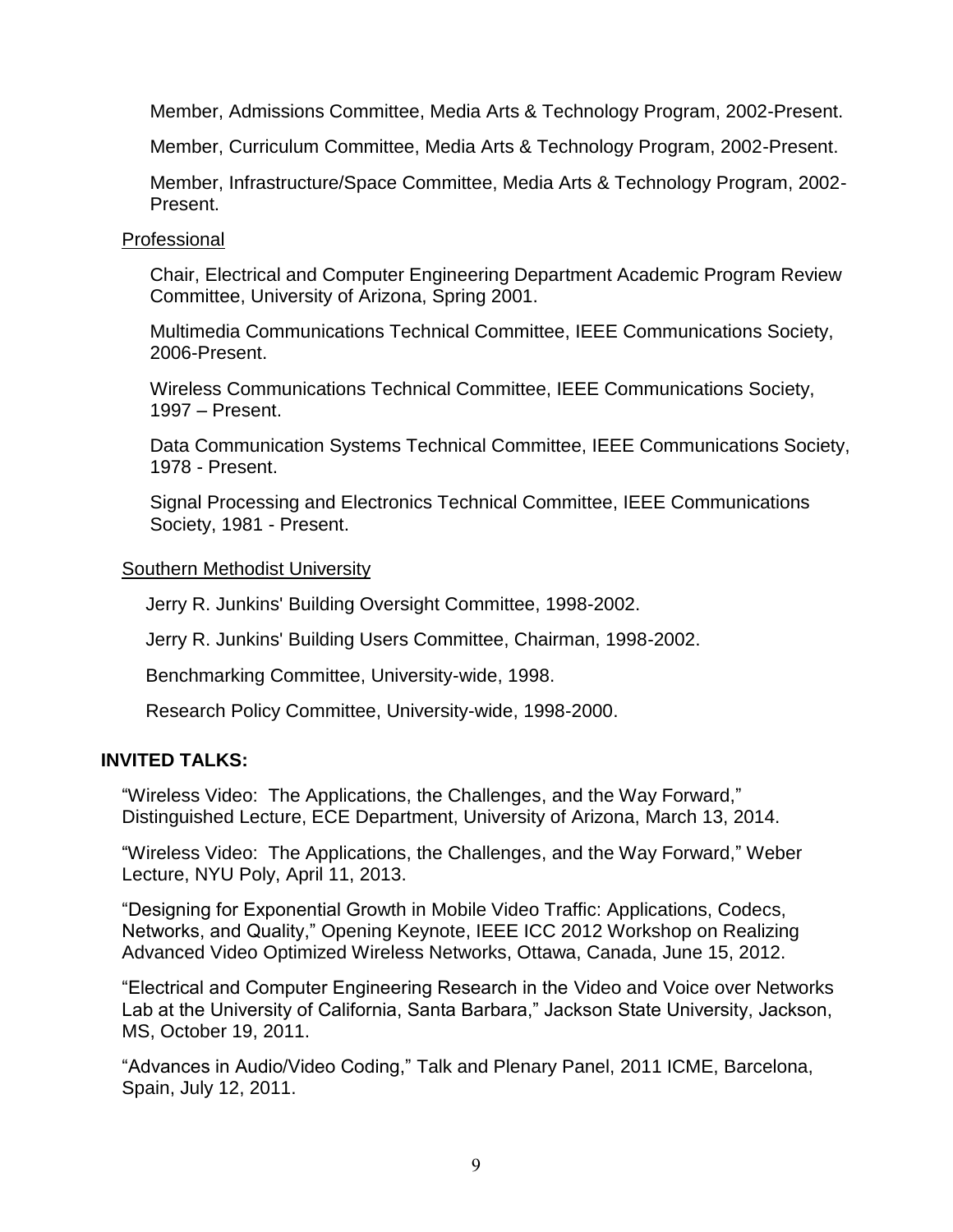"Low Delay, Low Complexity Voice Coding and Bounding the Rate Distortion Performance of Voice Codecs," *Qualcomm,* San Diego, CA, June 24, 2011.

"Bounding the Rate Distortion Performance of Voice and Video Codecs," California Institute of Technology, Pasadena, CA, May 18, 2011.

"The 3-dB Transcoding Penalty in Digital Cellular and Interoperability with Future Voice/Audio Coding Standards," *Dallas Chapter of IEEE Signal Processing Society,*  University of Texas at Dallas, TX, March 1, 2011.

"Rate Distortion Optimized and Routing Aware Multiple State Video Coding with Refined Error Concealment for Video over Mobile Ad Hoc Networks," Southern Methodist University, Dallas, TX, April 26, 2010.

"Voice and Video Communications over Wireless Networks," Ericsson Research USA, San Jose, CA, July 29, 2009.

"Voice and Video Communications over Wireless Networks," Applied Signal Technology, Inc., San Jose, CA, July 15, 2009.

Invited Participant, Panel on "Wireless Multimedia Communications," Wireless Communications and Networking Conference, Las Vegas, NV, April 1, 2008.

"Information Transmission over Single and 2X2 MIMO Channels," SMU, Dallas, TX, March 26, 2008.

"Voice and Video over Wireless Networks," Engineering Science Lecture Series, Sonoma State University, Sonoma, CA, Feb. 21, 2008.

"Voice and Video over Wireless Networks," Wireless Networking and Communications Seminar Series, Dept. of Electrical and Computer Engineering, University of Texas, Austin, TX, Sept. 20, 2007.

"Voice and Video over Wireless Networks," IEEE Communications Society Distinguished Lecture, National Instruments, Austin, TX, Sept. 20, 2007.

"Voice and Video over Wireless Networks," IEEE Communications Society Distinguished Lecture, Clear Lake-NASA, Sept. 19, 2007.

"Tandem Voice Communications," IEEE Communications Society Distinguished Lecture, Richardson, TX, Sept. 18, 2007.

"Voice and Video over Wireless Networks," NTTDoCoMo, San Jose, CA, March 17, 2006.

"Voice and Video over Wireless Networks," Intel Corp., Hillsboro, OR, Feb. 7, 2006.

"Voice and Video over Wireless Networks," Nokia Research Center, San Diego, CA, Jan. 11, 2006.

"Wide Open Spaces or Mostly Wireless, Most of the Time," Plenary Talk, 62nd IEEE Vehicular Technology Conference, Dallas, TX, Sept. 28, 2005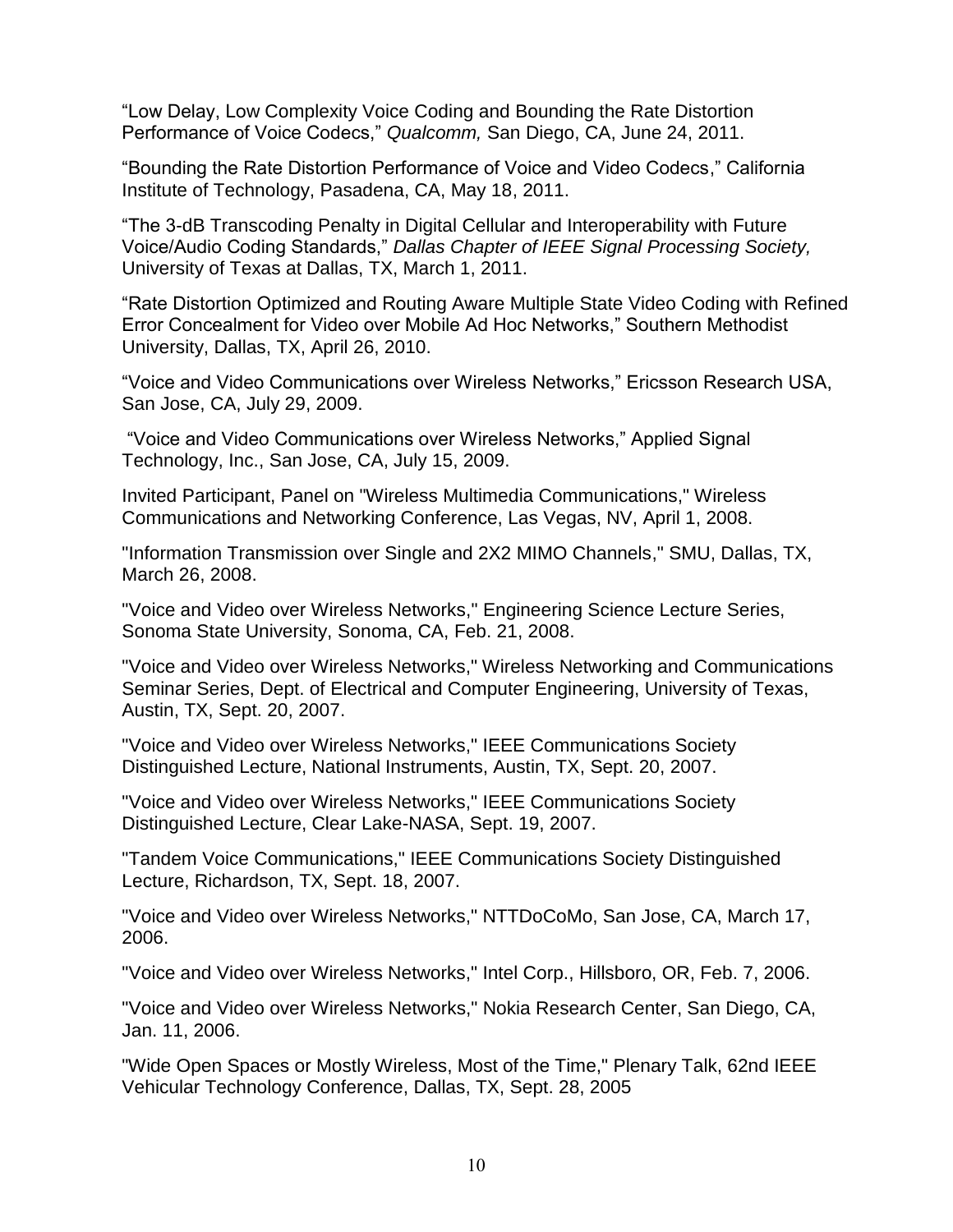"VoIP, Voice over Wireless LANs, and Digital Cellular," Nokia Research Center, San Diego, CA, Jan. 5, 2005.

"Data Embedding Using the Method of Types," NTTDoCoMo Labs, San Jose, CA, May 4, 2004.

"Voice Communications over Tandem Networks," Electrical and Computer Engineering Department, Oklahoma State University, April 16, 2004.

"Voice Communications over Tandem Networks," Department of Electrical Engineering, University of Oklahoma, April 15, 2004.

"Multimedia Over Networks: Key Issues and (a Few) Answers," Department of Electrical and Computer Engineering, University of Miami, Dec. 5, 2003.

"Video and Audio Coding in the Signal Compression Lab at UCSB," Qualcomm, Inc., San Diego, CA, October 22, 2003.

"Data Embedding Using the Method of Types," Dolby, Inc., San Francisco, CA, August 27, 2003.

"Universal Receivers and Data Embedding," Department of Electrical and Computer Engineering, University of California, Santa Barbara, October 29, 2001.

"Universal Classification, the Method of Types, and Data Embedding," Department of Electrical and Computer Engineering, University of California, San Diego, October 19, 2001.

"Research Directions and Standards in Speech Coding," Department of Electrical Engineering, Texas A&M University, College Station, Texas, September 25, 2001.

"The Next New Thing in (Tele)Communications," Graduate Student Reception, School of Engineering, Southern Methodist University, Plano Centre, Plano, Texas, August 19, 2001.

"Universal Successive Refinement of CELP Speech Coders," Nowlin Distinguished Lecture Series in Telecommunications, Department of Electrical Engineering, University of Texas at Austin, Austin, Texas, March 8, 2001.

"Randomization and Whitening in Lossy Source Coding," HP Labs, June 22, 2000, Palo Alto, CA.

"Compressed Multimedia Over Wireless Networks," Fort Worth Section, IEEE Communications Society, Motorola Cellular, October 20, 1999, Fort Worth, TX.

"Strategies for Compressed Multimedia in Wireless Networks," Nortel Wireless Forum, poster presentation, October 18, 1999, Richardson, TX.

"Multiple Descriptions and Error Concealment for Image Coding," Dept. of Electrical Engineering, University of Nebraska-Lincoln, May 7, 1999, Lincoln, NE.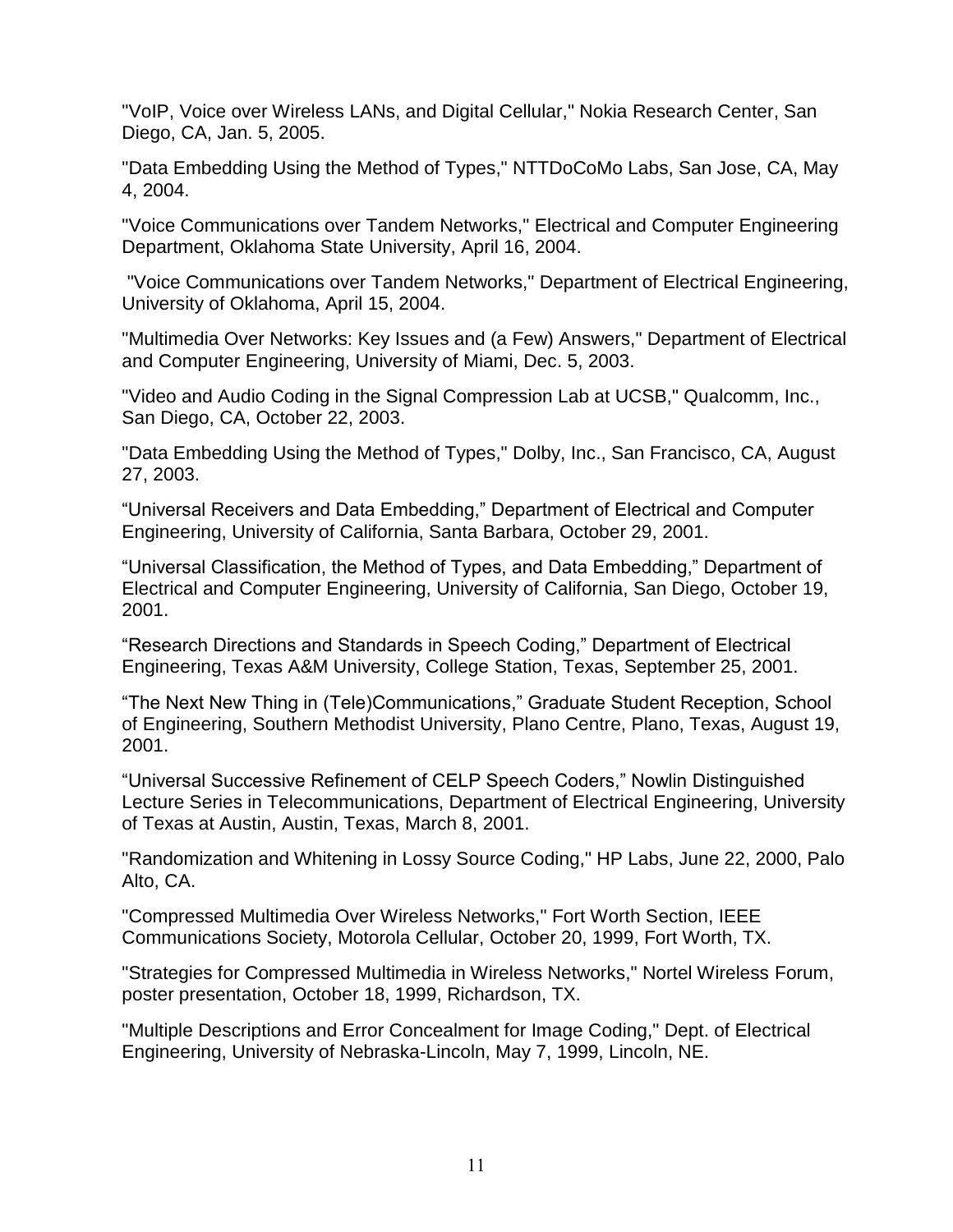Panel on Wireless Communications, J. D. Gibson, T. Rappaport, A. J. Paulraj, H. Sobol, V. Prabhu, and R. Prakash, 1999 Emerging Technologies Symposium, April 12-13, 1999, Richardson, Texas.

"Multimedia Communications Over Low Rate Wireless Channels," IEEE Region 5 Meeting, TechCon '98, April 17, 1998, Fort Worth, TX.

"Multimedia Communications Over Networks," Dept. of Electrical Engineering, Southern Methodist University, Feb. 1997, Dallas, TX.

"Scalable Video Coding and Successive Refinement of Information," University of Nebraska -Lincoln, Nov. 8, 1996.

"Multimedia Communications over Networks," Bogazici University, Istanbul, Turkey, June 14, 1996.

"Multimedia Compression and DSP," University of Strathclyde, Glasgow, Scotland, June 3, 1996.

"Multimedia Communications over Networks," University of West England, Bristol, England, May 31, 1996.

"Multimedia Communications over Networks," School of Electrical Engineering, Cornell University, Ithaca, NY, Jan. 17, 1996.

"Data, Voice, and Video Over Circuit-Switched, Packet-Switched and Wireless Networks," Advanced Micro Devices, Sunnyvale, CA, Nov. 3, 1995.

"Layered Coding of H.261 Video and Low Complexity Multiresolution Video Coding Over the Internet," Hewlett-Packard, Palo Alto, CA, Nov. 2, 1995.

"Speech Coding," Department of Electrical Engineering, University of California-Los Angeles, 8 Aug. 1995.

"Layered Coding of H.261 Video," Department of Electrical Engineering, Duke University, March 6, 1995.

"Variable Rate Speech Coding," Department of Electrical Engineering, University of Nebraska-Lincoln, Oct. 6, 1994.

"Speech Coding," Motorola-Austin, Aug. 31, 1994.

"Multimedia Communications and Networking," AMD - Austin, TX, Jan. 21, 1994.

"Why the Academy?" A Seminar in University Research and Teaching (ASURT), Oct. 26, 1993.

"Progressive Encoding and Successive Refinement: Who Cares?" PictureTel Corp., Peabody, MA, Oct. 8, 1993.

"Code Generators for Tree Coding of Speech," Information Systems Laboratory, Stanford University, May 27, 1993.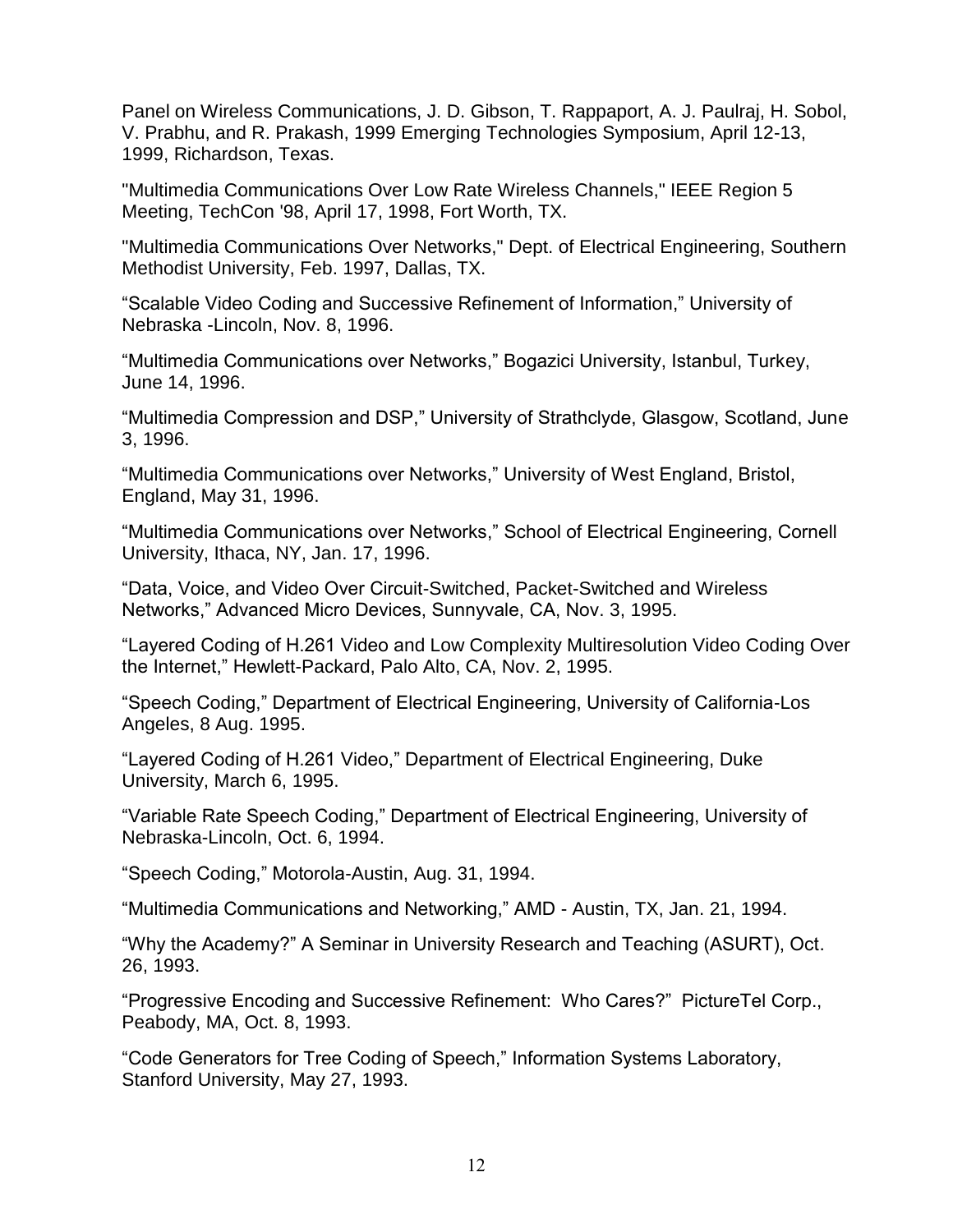"Progressive Encoding of Images and Successive Refinement of Information," Department of Electrical Engineering, Rice University, April 7, 1993.

## **SHORT COURSES:**

"Multimedia Compression: Principles, Applications, and Standards," UCLA Extension, 8-11 Aug. 1995, 6-8 Aug. 1996, 20-22 Aug. 1996 (at Motorola), and 6-9 May 1997 (at NSA). Course Coordinator and Lecturer.

"Multimedia Data Compression," Imperial College, London, England, 28-30 June 1995. Course Coordinator and Lecturer.

"Digital Transmission for Multimedia and the Information Superhighway," UCLA Extension, 8-10 Aug. 1994. Course Coordinator and Lecturer.

"Data, Speech, Image, and Video Compression: Principles, Applications, and Standards," UCLA Extension, 6-10 Jan. 1992; 17-21 Aug. 1992; 9-13 Nov. 1992; 4-8 Jan. 1993; 9-13 Aug. 1993; 10-14 Jan. 1994; 25-27 May 1994; 10-12 Aug. 1994: Course Coordinator and Lecturer.

"Speech Coding and the Digital Cellular Standard," BNR,Inc., 18 April 1990, Lecturer.

"Digital Communications," TCSP Research Center, Texas A&M University, 10-12 April 1989, Course Coordinator and Lecturer.

"Digital Processing and Coding of Speech and Images," UCLA Extension, 27-31 July 1981, Contributor, 2 days, 200 pages of notes, 205 transparencies.

"Digital Processing of Speech and Images," UCLA Extension, 26-30 July 1982, Lecturer, 2 days, 200+ pages of notes, 200+ transparencies.

# **CURRENT RESEARCH SUPPORT:**

Principal Investigator, "Cloud-Based HDR Video Post-Processing for Mobile and Asymmetrical Telepresence," Cisco Systems, Inc, January 1, 2013-July 1, 2014, \$75,834.

Principal Investigator, "ViVoNets Collaboration with Jackson State University," UC-HBCU Initiative," July 1, 2011-July 1, 2014, \$36,900.

Principal Investigator, "Low Complexity Video Encoding," Applied Signal Technology, December 16, 2011- December 31, 2013, \$96,000.

Co-Principal Investigator, "CIF: Small: A Unifying Framework for Aural Signal Coding," National Science Foundation, July 1, 2009-June 30, 2013, \$498,363.

# **PREVIOUS RESEARCH SUPPORT:**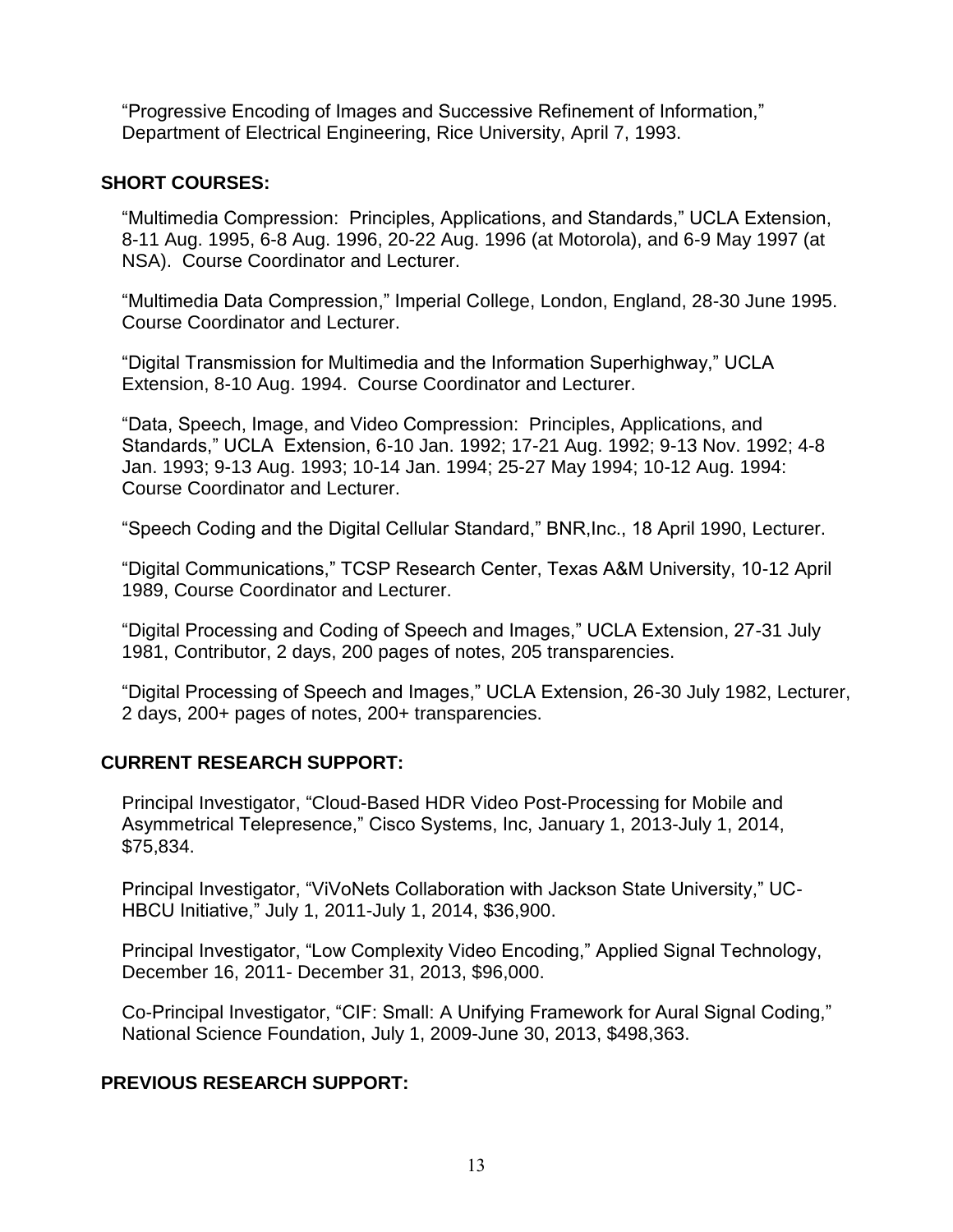Principal Investigator, "High Dynamic Range and 3D Video Compression and Transmission" HTC, April 1, 2011-June 30, 2012, \$50,000.

Principal Investigator, "Low Complexity Video Encoding," Applied Signal Technology, December 1, 2010-November 30, 2011, \$50,000.

Principal Investigator, "High Dynamic Range and 3D Video for Cloud Computing," Huawei, January 1, 2011-December 31, 2011, \$60,000.

Principal Investigator, "Speech Coding for Universal Voice Communications," National Science Foundation, October 1, 2007-September 30, 2011, \$373,000.

Co-Principal Investigator, "Efficient Compression and Processing of Audio and Video Signals," UC Micro/Applied Signal Technology, Dolby Laboratories, Qualcomm, Sony Ericsson and Cisco, August 24, 2007-December 31, 2010, \$207,175.

Co-Principal Investigator, "Efficient Compression and Processing of Audio and Video Signals," UC Micro/Applied Signal Technology and Sony Ericsson, August 15, 2008- December 31, 2010, \$139,550.

Principal Investigator, "Voice and Video Over Wireless Ad Hoc and Mesh Networks," UC Discovery/Applied Signal Technology, November 2, 2009 – November 1, 2010, \$59,453.

Co-Principal Investigator, "Efficient Compression and Processing of Audio and Video Signals," UC Micro/Applied Signal Technology, Dolby Laboratories and Qualcomm, August 17, 2006-December 31, 2009, \$144,054.

Co-Principal Investigator, "Efficient Compression and Processing of Audio and Video Signals," UC Micro, January 1, 2008-December 31, 2008, \$217,000.

Co-Principal Investigator, "Efficient Compression and Processing of Audio and Video Signals," Applied Signal Technology, Dolby Laboratories and Qualcomm, August 11, 2004-December 31, 2008, \$76,584.

Co-Principal Investigator, "Efficient Compression and Processing of Audio and Video Signals," UC Micro, January 1, 2007-December 31, 2007, \$100,000.

Co-Principal Investigator, "Efficient Compression and Processing of Audio and Video Signals," UC Micro/Applied Signal Technology, Dolby Laboratories and Qualcomm, September 9, 2005-December 31, 2007, \$111,491.

Principal Investigator, "Voice Communications over Tandem Heterogeneous Networks," National Science Foundation, September 1, 2004-August 31, 2008, \$240,000.

Co-Principal Investigator, "Real Time Communication Support in an Ubiquitous Next-Generation Internet," National Science Foundation, September 1, 2004-August 31, 2008, \$900,000.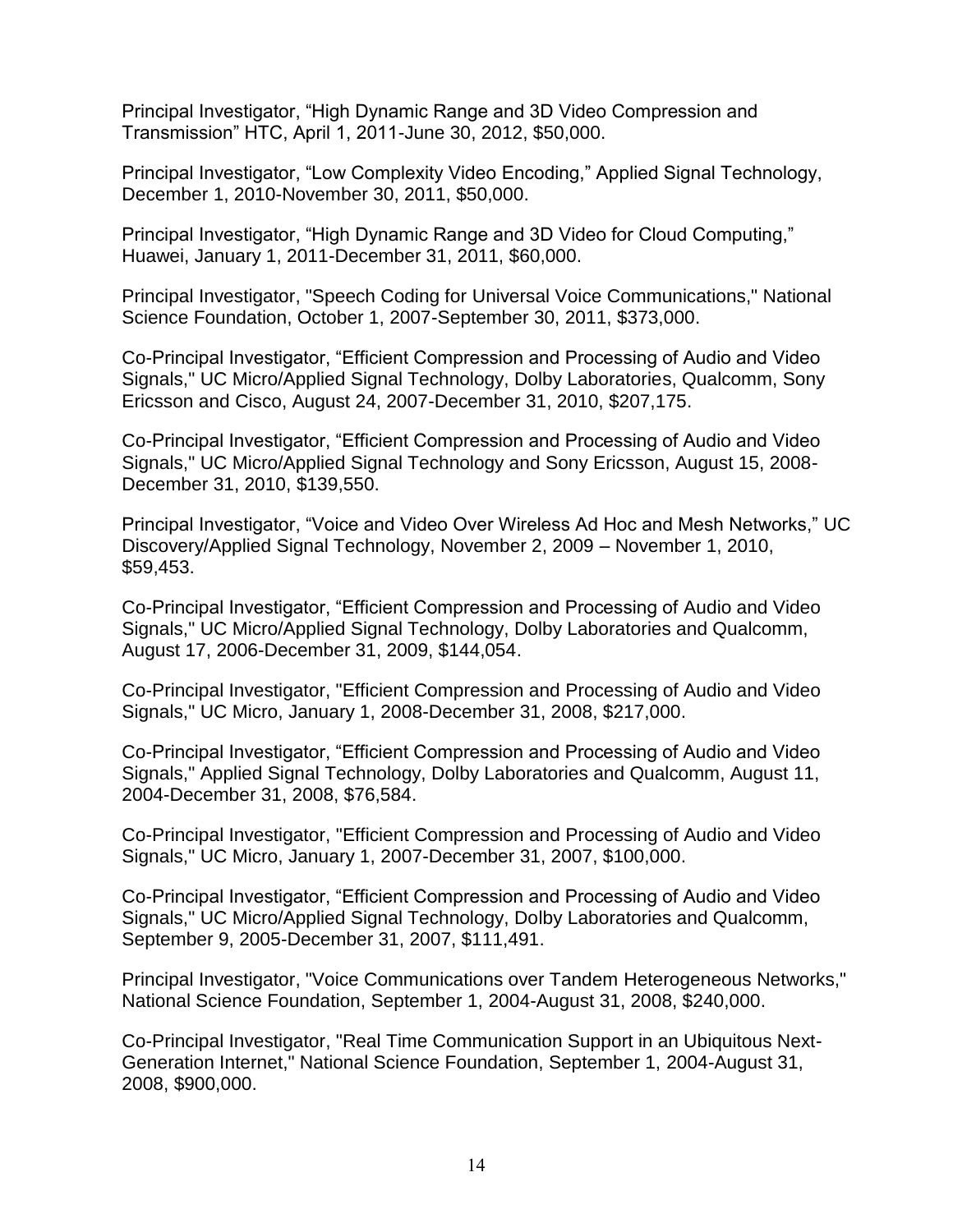Co-Principal Investigator, "Efficient Compression and Processing of Audio and Video Signals," UC Micro, January 1, 2006-December 31, 2006, \$125,000.

Principal Investigator, "Cross Layer Designs for Voice over Wi-Fi Links in a Multi-Hop Network," UC Discovery Program/Nokia, May 17, 2005-May 16, 2006, \$86,261.79.

Principal Investigator, "Tandem Voice Communications," Nokia Research Center, July 31, 2004-June 15, 2005, \$50,000.

Co-Principal Investigator, "Efficient Compression and Processing of Audio and Video Signals," UC Micro, January 1, 2005-December 31, 2005, \$125,000.

Co-Principal Investigator, "Efficient Compression and Processing of Audio and Video Signals," UC Micro, January 1, 2004-December 31, 2004, \$140,000.

Principal Investigator, "Spectral Entropy and Adaptive, Lossy Source Coding," National Science Foundation, January 1, 2001-December 31, 2003, \$339,063.

Co-Principal Investigator, "Physical Layer Performance in 802.11a for Wireless LAN's," Nokia Research Center, January 1-December 31, 2002, \$67,584.

Co-Principal Investigator, "Optimal and Variable Bit Allocation in OFDM," Jan. 1, 2001- Dec. 31, 2001, \$121,143.

Principal Investigator, "30 kHz AMR," Nokia Mobile Phones, Dec. 1, 2000-May 31, 2002, \$105,606.

Principal Investigator, "Data Embedding, the Method of Types, and Universal Receivers," National Science Foundation, September 1, 2000-August 31, 2001, \$47,161.

Principal Investigator, "Space-Time Codes for Broadband Wireless," Advanced Micro Devices, January 1- December 31, 2000, \$35,536.

Co-Principal Investigator, "Physical Layer Performance in Draft 802.11a for Wireless LANs," Nokia Research Center USA, January 1-December 31, 2000, \$99,995.

Principal Investigator, "Broadband Networks and Applications," On Command, Inc., 1 July 1999 - 31 December 2000, \$50,000.

Principal Investigator, "Quality of Service in Multimedia Communications: Infrastructure and Research," Texas Instruments, Inc., January 1, 1998- December 31, 2000, \$200,000.

Principal Investigator, "Reduced Complexity Tree Coding of Speech in the Presence of Background Impairments," National Science Foundation, Sept. 1996-28 Feb. 2000, \$245,735.

Principal Investigator, "Dynamically Variable Rate Speech Coding," National Science Foundation, 1 June 1993 - 31 Aug. 1996, \$229,655.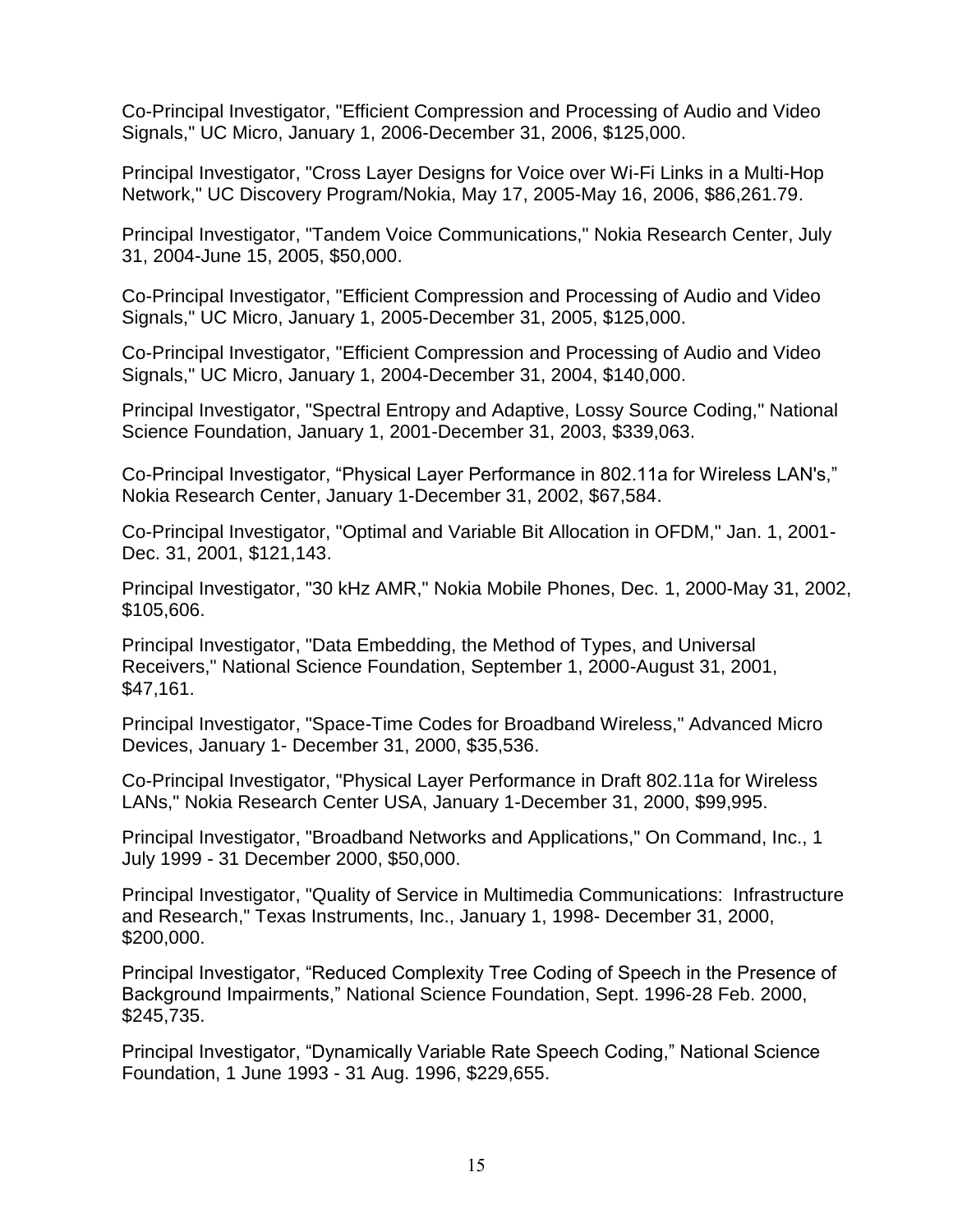Co-Principal Investigator, "Telecommunications Networks for Interactive Multimedia: Wideband to Wireless," Texas Advanced Technology Program, 1 Jan. 1994 - 31 Aug.1996, \$207,586.

Co-Principal Investigator, "A New Method for Speech Segmentation," Texas A&M University Interdisciplinary Research Initiative, 1 May 1996 - 30 April 1997, \$24,927.50.

Principal Investigator, "Pyramidal Video, Wideband Audio, and Coding for Robustness to Packet Loss for CU-SeeMe," NSF/Cornell, 1 Jan. 1996 - 30 Nov. 1996, \$46,375.

Principal Investigator, "Low Complexity 8 kbits/s Packet Voice for Videoconferencing," NSF/Cornell, 1 May 1995 - 31 Aug. 1996, \$39,702.

Co-Principal Investigator, "Parametric Filtering for Speech Analysis and Recognition," Texas Instruments, 1 Feb. 1995 - 31 May 1997, \$20,000.

Co-Principal Investigator, "Servers for Multimedia Access in Manufacturing," Program for Automation in Manufacturing (Compaq), 1 Sept. 1993 - 31 August 1995, \$54,000.

Principal Investigator, "Variable Rate Speech Coding," Motorola - Austin, 1 June 1993 - 31 May 1995, \$35,000 (gift funds).

Principal Investigator, "Data Compression," Advanced Micro Devices, \$2,000.

Co-Principal Investigator, "Multiple Descriptions Source Codes with Applications to Packetized Speech," National Science Foundation, 15 Jul 1991 - 31 Dec 1993, \$226,548.

Principal Investigator, "Speech Coding Research," BNR, Inc., Sept. 1991 – Aug. 1993, \$50,000 (gift funds).

Principal Investigator, "Multi-Tree Coding of Speech," National Science Foundation, 1 June 1990 - 30 Nov. 1992, \$132,388.

Principal Investigator, "Speech Coding and Digital Communications," BNR, Inc., Oct. 1988 - Sept. 1991, \$150,000.

Principal Investigator, "Reduced Complexity Speech Coding," Texas Instruments, Inc., June 1988, \$18,000.

Principal Investigator, "Studies in Speech and Image Coding and Digital Communications," Tellabs, Inc., South Bend, IN, June, 1985, \$10,000; April 1986, \$5,000; Mar. 1987, \$7,500; May 1988, \$7,000; July 1989, \$7,000.

Principal Investigator, "Research in Digital Signal Processing," Lockheed, Inc., Austin, TX, June 1989, \$3,000.

Principal Investigator, "Speech Coding at 4 to 16 kbits/s," BNR, Inc., Jan. 1988, \$8,351.

Principal Investigator, "Non-Real Time Compression of Voice Signals," VMX, Inc., 15 Jan. 1987 - 14 Jan. 1988, \$53,238.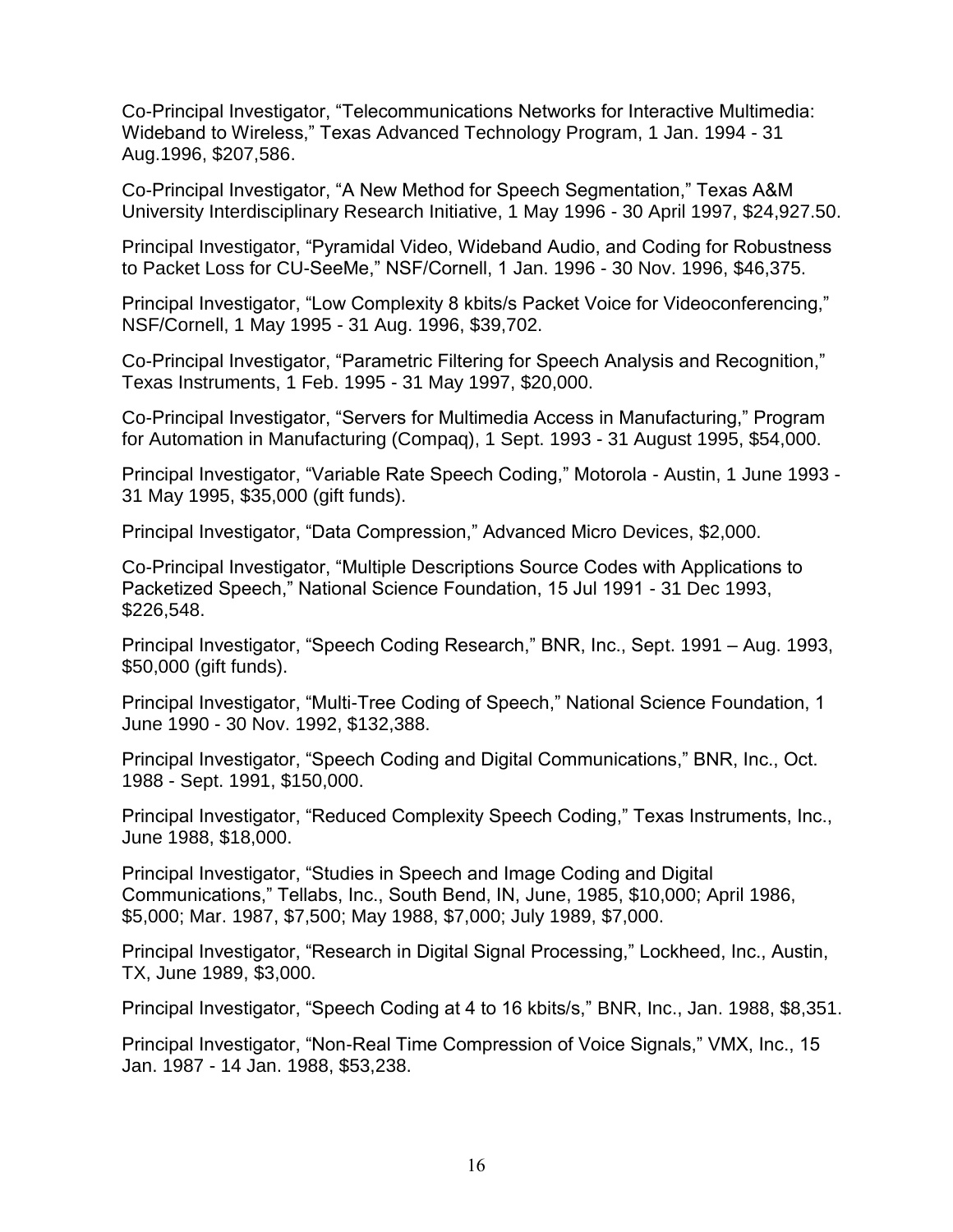Principal Investigator, "Speech Coding and Digital Switching," Northern Telecomm Inc., Richardson, TX, March 1985, \$18,000.

Co-Principal Investigator, "Studies in Signal Processing," VMX, Inc., 1 June 1986 - 15 Jan. 1987, \$19,803.

Principal Investigator, "Data Compression of Intermittently Excited AR, ARMA, and MA Processes," Office of Naval Research, Statistics and Probability Program, 1 Oct. 1983 - 30 Sept. 1986, \$105,000.

Co-Principal Investigator, "Alphabet-Constrained Data Compression," Air Force Office of Scientific Research, Mathematical Sciences Division, Oct. 1983 – Sept. 1984, \$66,250.

Co-Principal Investigator, "Digital Signal Processing/Communications Equipment," National Science Foundation, 15 July 1983 - 31 Dec. 1984, \$40,000.

Principal Investigator, "Abstract Methods in Communication Theory," E-Systems, Inc., Dallas, TX, Sept. 1983 - May 1984, \$31,756.

Principal Investigator, "Sequential Adaptive Noise Spectral Shaping and Backward Adaptive Prediction for Differential Encoding Systems," Electrical and Optical Communications Program, National Science Foundation, 1 June 1981 - 30 Nov. 1983, \$60,000.

Principal Investigator, "Research in Digital Telephony," Fairchild Corp., Palo Alto, CA, 1 Sept. 1981 - 31 Aug. 1982, \$12,000.

Principal Investigator, "Adaptive Coders for Nonstationary Autoregressive Sources," Office of Naval Research, Statistics and Probability Program, 1 Jan. 1981 - 30 Sept. 1983, \$86,634.

Co-Principal Investigator, "Bit Weighting and Soft Decision Demodulation for Image Compression Error Control," Wright-Patterson Air Force Base, OH, 12 May 1980 - 30 June 1982, \$125,000.

Principal Investigator, "Adaptive Prediction in Differential Pulse Code Modulation Systems," National Science Foundation, Electrical and Optical Communications Program, 15 June 1978 - 15 June 1980, \$50,000.

Principal Investigator, "Speech Digitization Using Fixed-lag Smoothing," National Science Foundation, Research Initiation Grant, 1 April 1975 - 31 July 1976, \$17,000.

## **OTHER SUPPORT:**

Lead Professor, "Master's Program in DSP with Applications to Wireless Communications and Multimedia," 1 June 1995 - 31 Aug. 1997, Texas Instruments, Inc., \$40,000 (equipment) plus \$230,000.

Principal Investigator, "Electrical Engineering Teaching Video and Handbook," Center for Teaching Excellence, Texas A&M University, 1 July 1993 - 31 March 1994, \$2,753.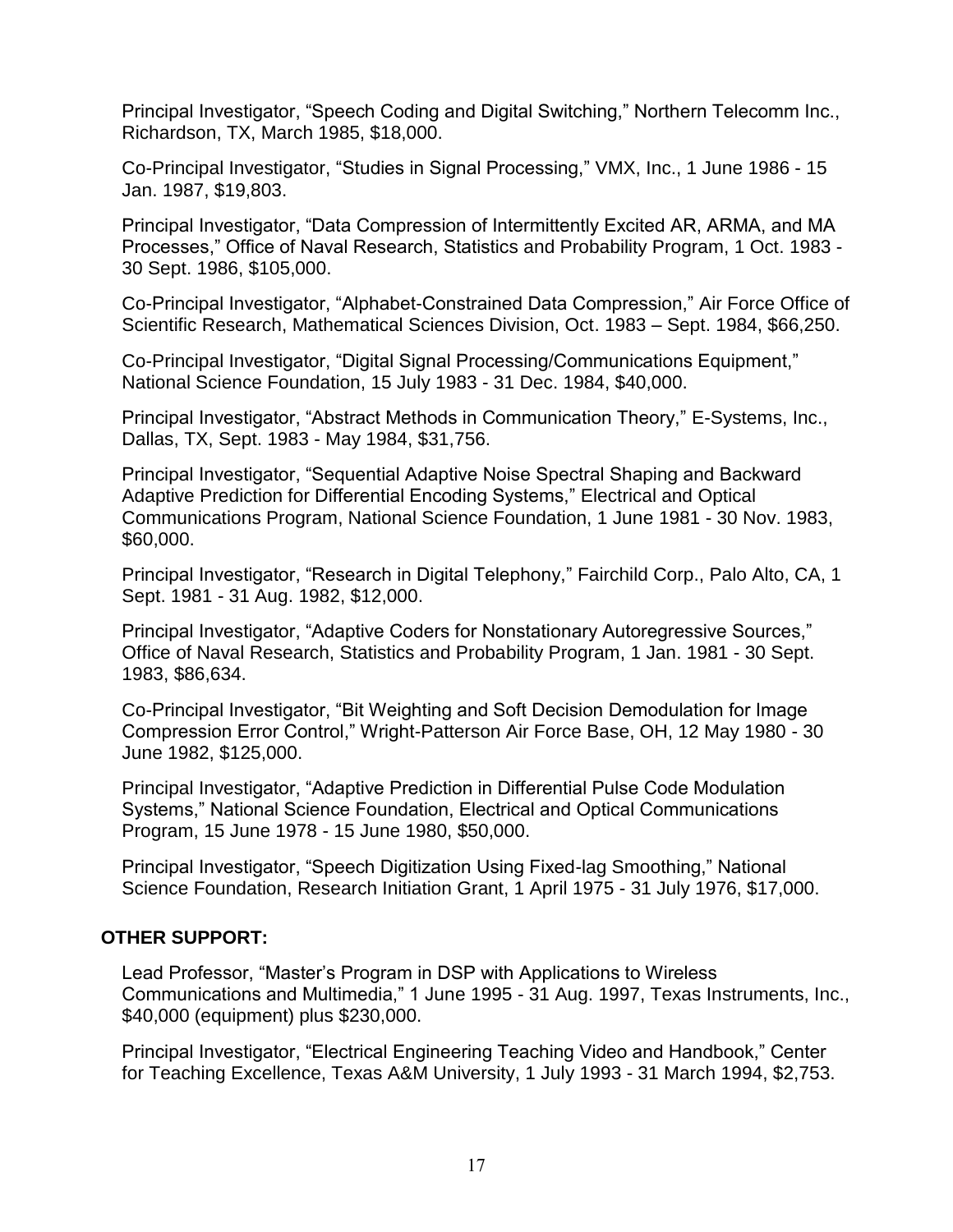# **POSTDOCTORAL SCHOLARS SUPERVISED:**

- S. Mangiat, January 2013-March 2013.
- H. Dong (Joint with A. Gersho), September 2003-March 2004.
- A. Servetti, March 2003-October 2003, Politecnico di Torino, Italy

## **OTHER STUDENTS SUPERVISED:**

Yosef Borga, UC-HBCU student, Summer 2013

- A. Gutema, UC-HBCU student, Summer 2013
- A. Odunsi, UC-HBCU student, Summer 2012
- L. Nyuykongi, UC-HBCU student, Summer 2012

M. Hirschbeck, Visiting student, University of Erlangen-Nuremberg, Erlangen, Germany, Fall 2009

M. Appel, Visiting student, University of Erlangen-Nuremberg, Erlangen, Germany, Summer 2009

- D. Coleman, UC LEADs student, UCSB, Summer 2008
- M. Zoffoli, M. S. student, visiting from University of Bologna, Italy, Oct. 2007-June 2008
- M. Nystrom, Visiting Ph. D. student, Lund University, Sweden, Spring and Oct. 2007
- J. McAllister, NSF REU student, UCSB, Summer 2005
- L. Villareal, NSF GRIP student, UCSB, Summer 2005
- C. Soriano, CAMP student, UCSB, Summer 2004

# **CURRENT GRADUATE STUDENTS**:

K. Lien, Ph. D. Student, expected graduation, 2014

## **GRADUATE STUDENTS SUPERVISED:**

M. Bhaskaranand, Ph. D. December 2013. Dissertation: "Redistributed Video Codec Complexity with Relaxed Latency Constraints"

Y. Li, Ph. D. December 2012. Dissertation: "Low Delay, Low Complexity Multimode Tree Coding and Practical Rate Distortion Bounds for Speech"

S. Mangiat, Ph. D., October 2012. Dissertation: "High Dynamic Range and 3D Video Communications for Handheld Devices"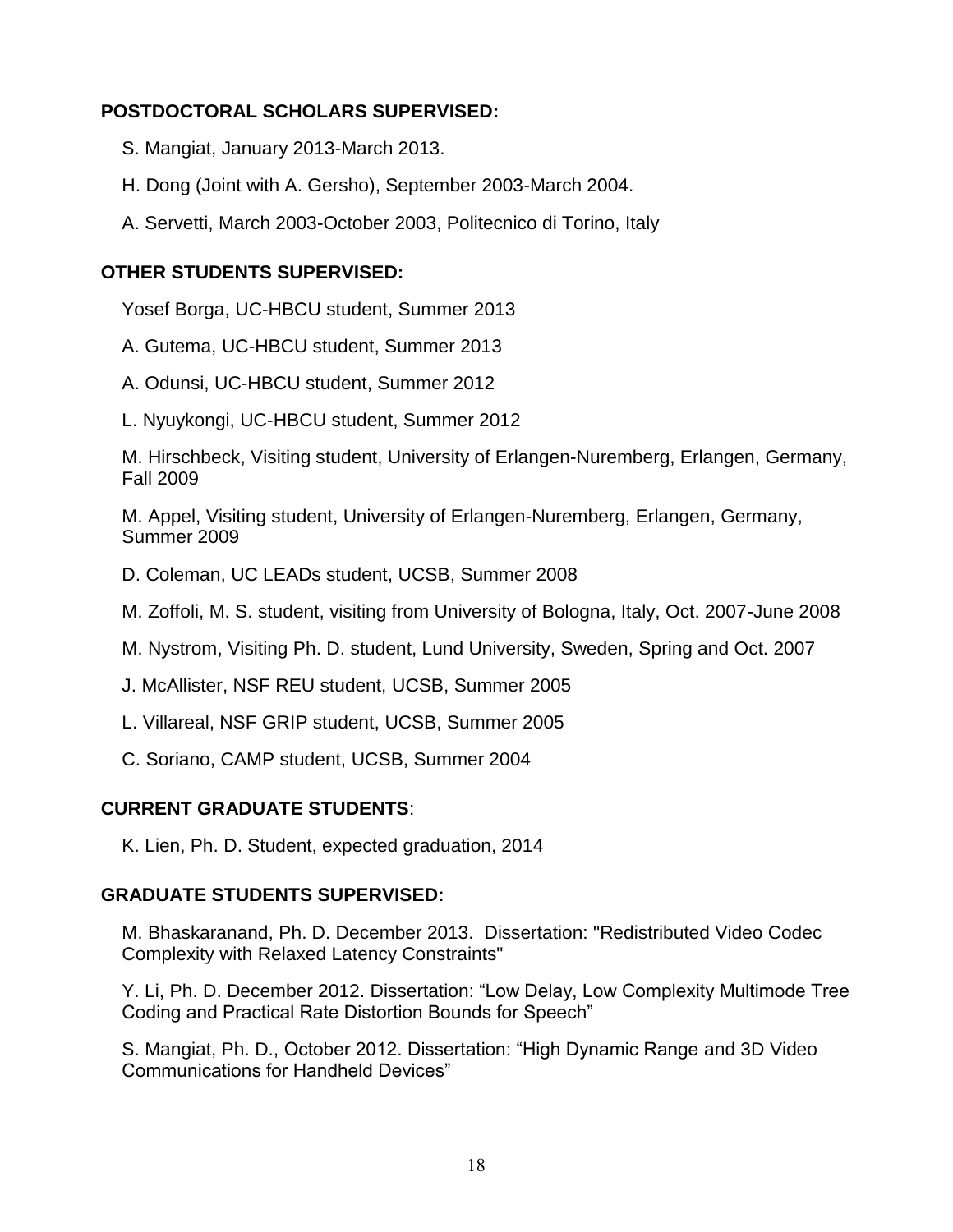Y. Liao, Ph. D, December, 2010. Dissertation: "Error Resilient Multiple Description Video Coding over Wireless Ad-Hoc Networks"

P. Ramadas, M. S., Summer, 2010. Thesis: "Multimode Tree Coding of Speech"

M. Manohara, M. S., December 2009. Thesis: "Power Control and Error Correction Scheme for Reliable Transmission of Uncompressed HD Video over Wireless"

A. Gopalan, M. S., March 2009.

J. Hu, Ph. D., December 2007. Dissertation: "Fundamental Limits in Video Compression and Video Communications"

S. Choudhury, Ph. D., December 2007. Dissertation: "Link Adaptation and Cross Layer Design for Multimedia Communications"

N. Shetty, Ph. D., December 2007. Dissertation: "Tandeming in Multihop Voice Communications"

J. Balam, Ph. D., December 2007. Dissertation: "Multiple Description Coding for Voice Communications over Mobile Ad-Hoc Networks"

W. Bo, Ph. D., December 2005. Dissertation: "Voice Communications over Two-Hop Tandem Networks"

J. Jung, Ph. D., December 2005. Dissertation: "Signal Representations and Spectral Entropy"

J. Yue, Ph. D., May 2005. Dissertation: "Detection and Channel Estimation for MIMO-OFDM Wireless Communications"

H. Dong, Ph. D., December 2002. Dissertation: "Universal Successive Refinement of CELP Speech Coders"

M. G. Kokes, Ph. D., August 2002. Dissertation: "Spectral Entropy Based Wideband Speech Coding"

J. Wang, Ph. D., December 2001. Dissertation: "Error Concealment for IP Telephony"

B. Wei, M. S., August 2001. Thesis title: "Comparison of Distance Measures in Discrete Spectral Modeling"

J. Ridge, Ph. D., December 2000. Dissertation: "Smoothed Descriptions: Joint Encoder-Decoder Design for Robust Multichannel Transmission of Images"

N. Wang, M. S., August 2000.

F. W. Ware, Ph. D., May 2000. Dissertation: "A Robust Three-Layer Two-Description Image Coder"

H. Dong, M. S., August 1998. Thesis title: "Adaptive Code Generators for Tree Coding of Speech"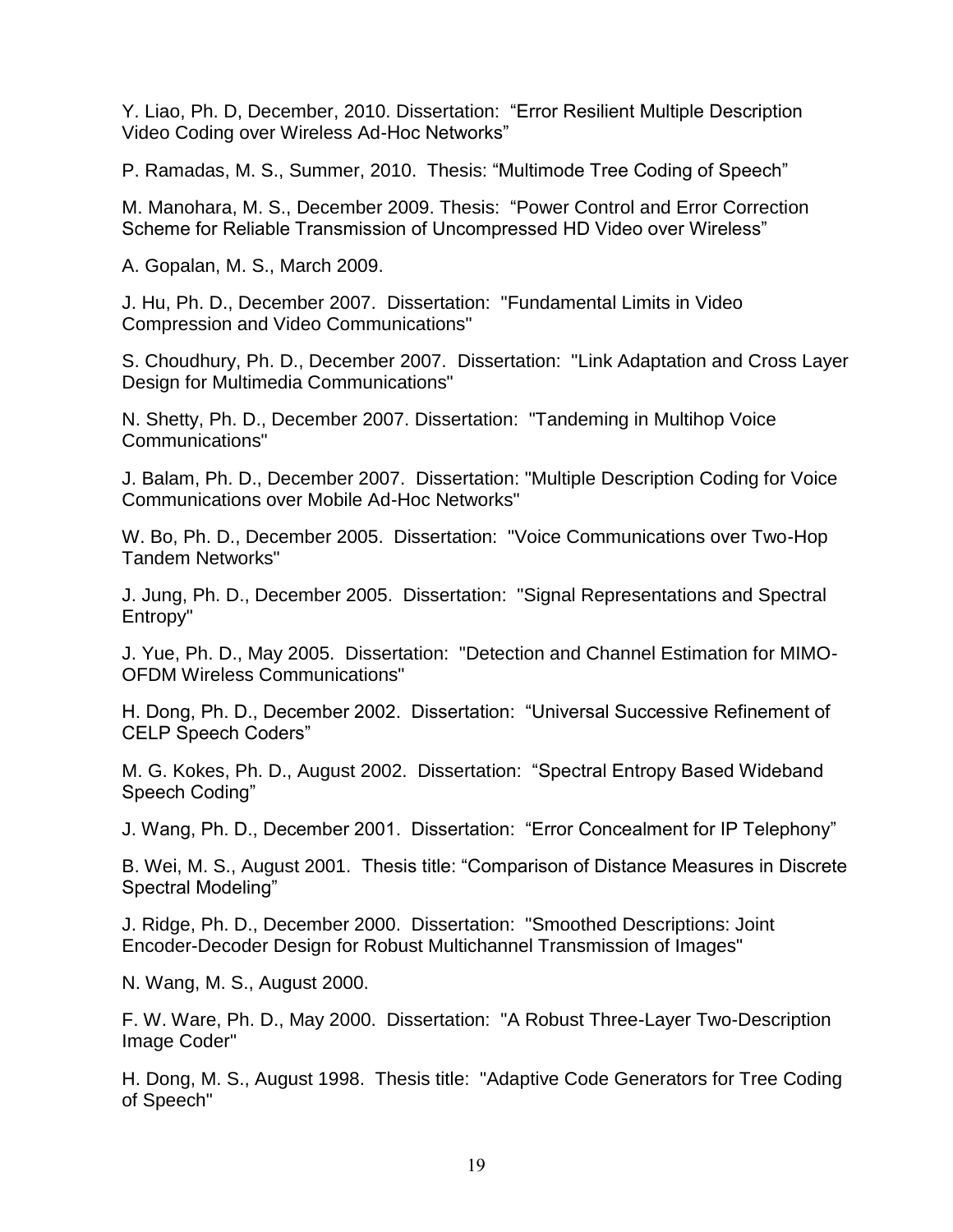M. Budagavi, Ph. D., May 1998. Dissertation: "Multiframe Video Coding for Improved Performance Over Wireless Channels"

W. Yang, Ph. D., May 1998. Dissertation: "Coefficient Rate and Adaptive Coding of Side Information"

M. Kokes, M. S., Dec. 1997. Thesis title: "A Real-Time Implementation of G.726 with Tree Coding"

J. Ridge, M. Eng., Aug. 1997. Report title: "Multi-faceted Scalability of Video for Network Transmission"

M. Randolph, M. S., August 1996. Thesis title: "A Software Based Real-Time Internet Phone"

S. Sazzad, M. S., December 1995. Thesis title: "Design of a Three Resolution Video Coder"

J. Brewer, M. S., December 1995. Thesis title: "Synchronization of Audio and Video over Packet Switched Networks"

V. I. Rhee, Ph. D., August 1995. Dissertation: "Performance Comparisons and Information Theoretic Formulation for Layered Videoconferencing."

S. A. McClellan, Ph. D., August 1995. Dissertation: "Variable Rate Speech Coding Based on Subband Measures of Spectral Flatness."

M. L. Moodie, M. S., August 1995. Thesis: "Variable Rate CELP Speech Coding Using Widely Variable Parameter Updates."

V. D. Piard, M. S., May 1994. Thesis: "Analogy Between MSE Estimation and Information Theory in the Study of Tandem Communication Links."

W. R. Erhart, M. S., Dec. 1993. Thesis: "Odd-Even Sample Packet Recovery Using an AR Model Based Tree Search Interpolation Method."

S. H. Nam, Ph. D., Dec. 1992. Dissertation: "Analysis of the Smoothed Residual Driven Algorithms for Speech Coders."

I. Lee, Ph. D., Dec. 1992. Dissertation: "Robust Tree Coding Combined with Harmonic Scaling of Speech."

Y. C. Cheong, Ph. D., Aug. 1992. Dissertation: "Analysis and Design for Robust, Low Delay Tree Coding of Speech at 9.6 KBPS."

M. O. Cimadevilla, M. S., Dec. 1991. Thesis: "Relationship Between  $R_0$  Bounds and Asymptotic Relative Efficiency for Quantized Receivers."

H. C. Woo, Ph. D., Dec. 1991. Thesis: "Robust, Low Delay Tree Coding of Speech."

J. Duchesne, M. S., Aug 1991. Thesis: "Aspects of the Rate Distortion Theory of Gaussian Sources Under Spectral Uncertainty."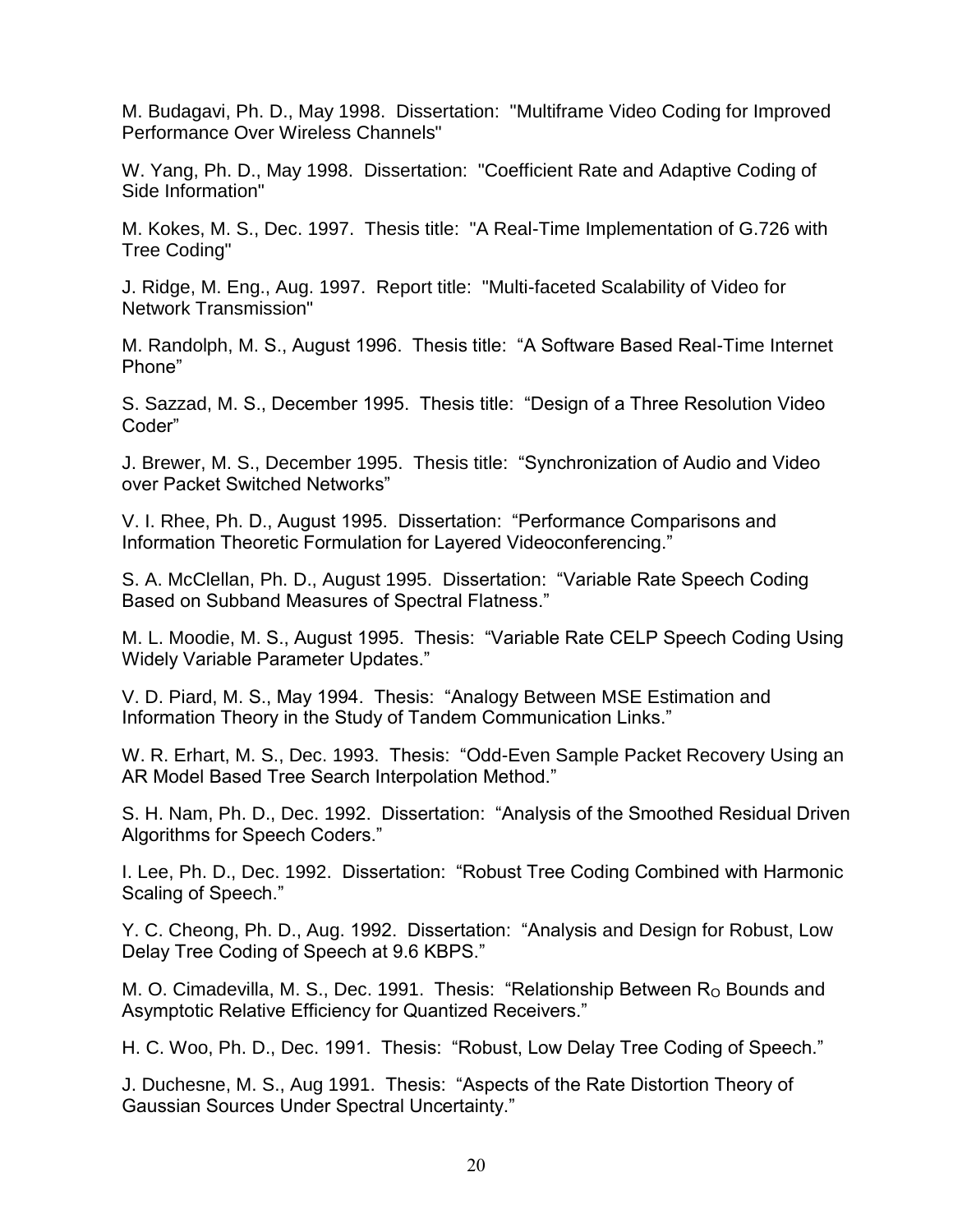S. A. McClellan, M. S., May 1991. Thesis: "Data Compression Using Inverted Block Codes."

W. A. Hohl, M. S., Dec. 1990. Thesis: "Kalman Prediction in the CCITT Standard for Coding Speech."

D. G. Jeong, Ph. D., Dec. 1990. Thesis: "Design of Cubic Lattice Vector Quantizers."

W. Sohn, M. S., May 1990. Thesis: "The Analysis of Convergence for Four Adaptive Filtering Algorithms."

V. B. Taylor, M. S., May 1990. Thesis: "A Codec for Low to Medium Bit-Rate Video."

W. W. Chang, Ph. D., May 1989. Thesis: "Analysis and Design of Low Rate Tree Codes."

B. Koo, Ph. D., Dec. 1988. Thesis: "Structures for Coding Noisy Speech at Medium-to-Low Bit Rates."

H. C. Woo, M. S., Dec. 1988. Thesis: "Bimodal Codebooks for CELP Speech Coding."

G. B. Haschke, M. S., May 1987. Thesis: "Adaptive Code Generators for Tree Coding of Speech at 16 kbps."

D. G. Jeong, M. S., May 1987. Thesis: "Data Compression of an LAR(1) Source."

S. D. Gray, M. S., Dec. 1986. Thesis: "The Minimum Variance of the Squared Error Adaptive Algorithm."

B. Koo, M. S., Dec. 1984. Thesis: "A Comparison of All-Pole, All-Zero, and Pole-Zero Predictor Performance in ADPCM Speech Coding."

R. C. Reininger, Ph. D., Aug. 1983. Dissertation: "ADPCM Speech Coders with Backward Adaptive Predictors for Noisy Channels."

K. Sayood, Ph. D., Dec. 1982. Dissertation: "An Algorithm for Vector Quantizer Design."

J. C. Asmuth, M. S., May 1982. Thesis: "Block-Adaptive and Kalman-Adaptive Algorithms in Noise Spectral Shaping."

D. R. Comstock, M. S., May 1982. Thesis: "Hamming Coding of DCT-Compressed Images Over Noisy Channels."

R. C. Fenwick, Jr., M. Eng., May 1982. Reports: "An Introduction to Communication Satellites" and "TDRSS/Advanced Westar."

C. C. Moore, M. S., May 1982. Thesis: "Channel Coding for the DPCM-AQB Speech Encoder."

D. K. Purcell, M. S., May 1982. Thesis: "Theoretical SNR for DPCM with Predictor Mismatch<sup>"</sup>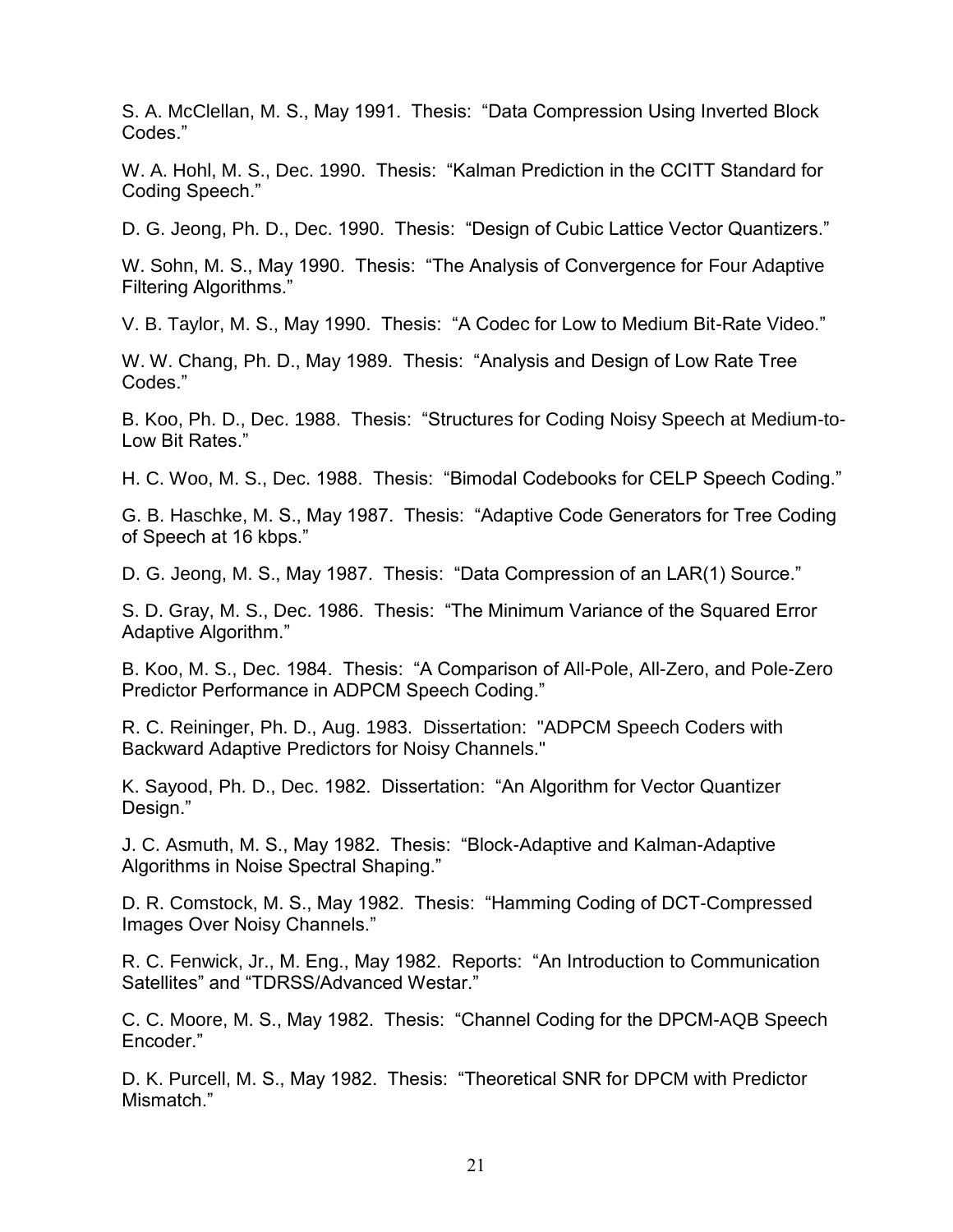J. W. McVay, Jr., M. S., Aug. 1980. Thesis: "Experiments on the DM to LPC Tandem Interconnection."

A. C. Goris, M. S., Aug. 1979. Thesis: "Tree Coding of Speech Using Variable Length Symbol Release Techniques."

L. C. Sauter, M. S., Aug. 1979. Thesis: "Experimental Comparison of Forward and Backward Adaptive Prediction in ADPCM Speech Coding."

V. P. Berglund, M. S., Dec. 1978. Thesis: "Kalman Prediction with Pitch Compensating Quantization for ADPCM Voice Coding."

E. A. Cross, M. Eng., May 1977. Reports: "A Study of Adaptive Quantizers Used in DPCM Systems" and "The Effects of Damping on the Stability of an Adaptive DPCM System Having Non-Optimal Prediction."

C. A. Cooper, M. S., May 1976. Thesis: "Optimal Filtering in DPCM Systems."

R. P. Schuessler, M. S., May 1976. Thesis: "Noniterative Automatic Equalization in a Digital Fiber Optic Receiver."

#### **PUBLICATIONS:**

Books and Book Chapters

**J. D. Gibson** and J. Hu, *Rate Distortion Bounds for Voice and Video, Foundations and Trends in Communications and Information Theory*, Now Publishers, 2014.

**J. D. Gibson**, *Information Theory and Rate Distortion Theory for Communications and Compression*, Morgan & Claypool, 2014.

**J. D. Gibson**, Editor-in-Chief, *The Mobile Communications Handbook*, 3rd edition, CRC Press, 2012.

**J. D. Gibson**, "Speech Coding for Wireless Communications," in *The Mobile Communications Handbook*, 3rd edition, CRC Press, 2012.

**J. D. Gibson**, "Land Mobile Radio and Professional Mobile Radio: Emergency First Responder Communications," in *The Mobile Communications Handbook*, 3rd edition, CRC Press, 2012.

S. Choudhury and **J. D. Gibson**, "Cross Layer Design in Wireless Networks," in *The Mobile Communications Handbook*, 3rd edition, CRC Press, 2012.

M. Zoffoli, **J. D. Gibson** and M. Chiani, "Rate-Adaptive Information Transmission over MIMO Channels," *MIMO Systems, Theory and Applications*, Feb. 2011

Y. Liao and **J. D. Gibson**, "Video communications over wireless ad-hoc networks using source coding diversity and multiple paths," *Mobile Ad-Hoc Networks: Protocol Design*, Dec. 2010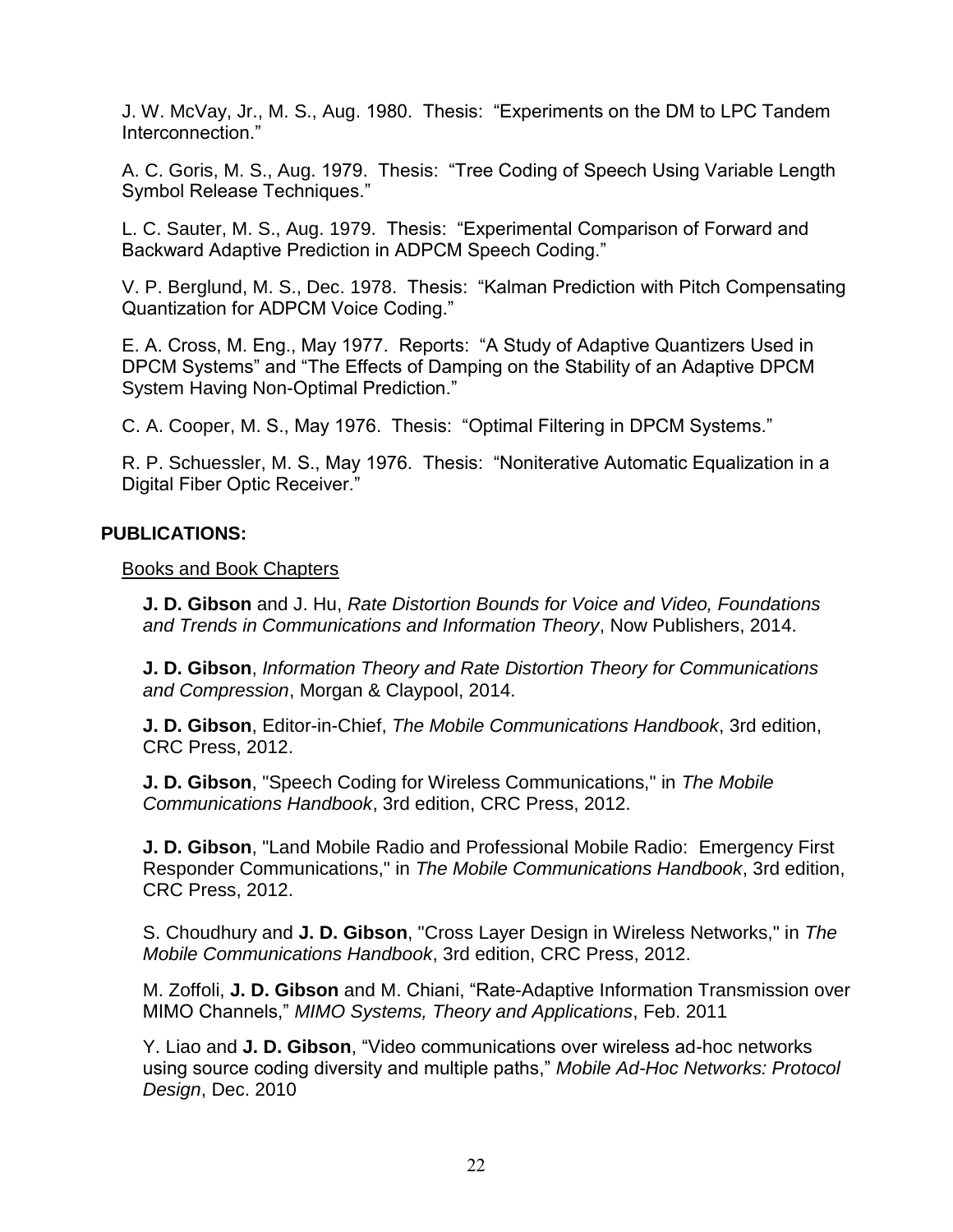**J. D. Gibson**, B. Wei, and H. Dong, "Speech Signal Processing: Coding, Transmission, and Storage" in Chap. 15.1, *The Electrical Engineering Handbook*, 3rd Ed., Circuits, Signals, and Speech and Image Processing, R. C. Dorf, Editor, CRC Press, Boca Raton, FL, pp. 15-1--15-12, 2006.

**J. D. Gibson,** editor and contributor, *Multimedia Communications: Directions and Innovations*, Academic Press: San Diego, 2001.

**J. D. Gibson,** T. Berger, T. Lookabaugh, D. Lindbergh, R. Baker, *Digital Compression for Multimedia: Principles & Standards*, Morgan Kaufmann Publishers, Inc., 1998.

**J. D. Gibson**, Editor-in-Chief, *The Mobile Communications Handbook*, CRC Press, Boca Raton, second ed., 1999.

**J. D. Gibson**, Editor-in-Chief, *The Communications Handbook*, CRC Press, second ed., 2002.

**J. D. Gibson** and J. L. Melsa, *Introduction to Nonparametric Detection with Applications*, Academic Press: New York, 1975, and IEEE Press Classic Reissue, 1995.

**J. D. Gibson**, *Principles of Digital and Analog Communications*, Macmillan: New York, 1989, Second Edition, 1993.

**J. D. Gibson** and K. Sayood, "Lattice Quantization," in *Advances in Electronics and Electron Physics*, P.W. Hawkes, ed., Academic Press, Dec 1988.

S. M. McClellan and **J. D. Gibson**, "Speech Signal Processing: Coding, Transmission, and Storage," Chap. 15.1, in *The Electrical Engineering Handbook*, R. Dorf, ed., Second Edition, CRC Press, pp. 339-348, 1997.

**J. D. Gibson**, "Speech Signal Processing: Coding, Transmission, Storage," in *The Electrical Engineering Handbook*, R. Dorf, ed., CRC Press, pp. 279-287, 1993.

#### Journal Papers

**J. D. Gibson**, "Synthesis Filter/Decoder Structures in Speech Codecs," *Multimedia Communications Technical Committee E-Letter*, Vol. 7, No. 2, pp. 6-11, Feb. 2012.

Y. Liao and **J. D. Gibson**, "Routing-aware Multiple Description Video Coding Over Mobile Ad-Hoc Networks," *IEEE Transactions on Multimedia*, Vol. 13, No. 1, pp. 132- 142, Feb. 2011.

J. Hu and **J. D. Gibson**, "New Rate Distortion Bounds for Natural Videos Based on a Texture Dependent Correlation Model," *IEEE Transactions on Circuits and Systems for Video* Technology, Vol. 19, No. 8, pp. 1081-1094, August 2009.

**J. D. Gibson**, "Future Trends in Voice Communications," *IEEE Multimedia Communications Technical Committee E-letter,* Vol. 4, No. 2, March 2009.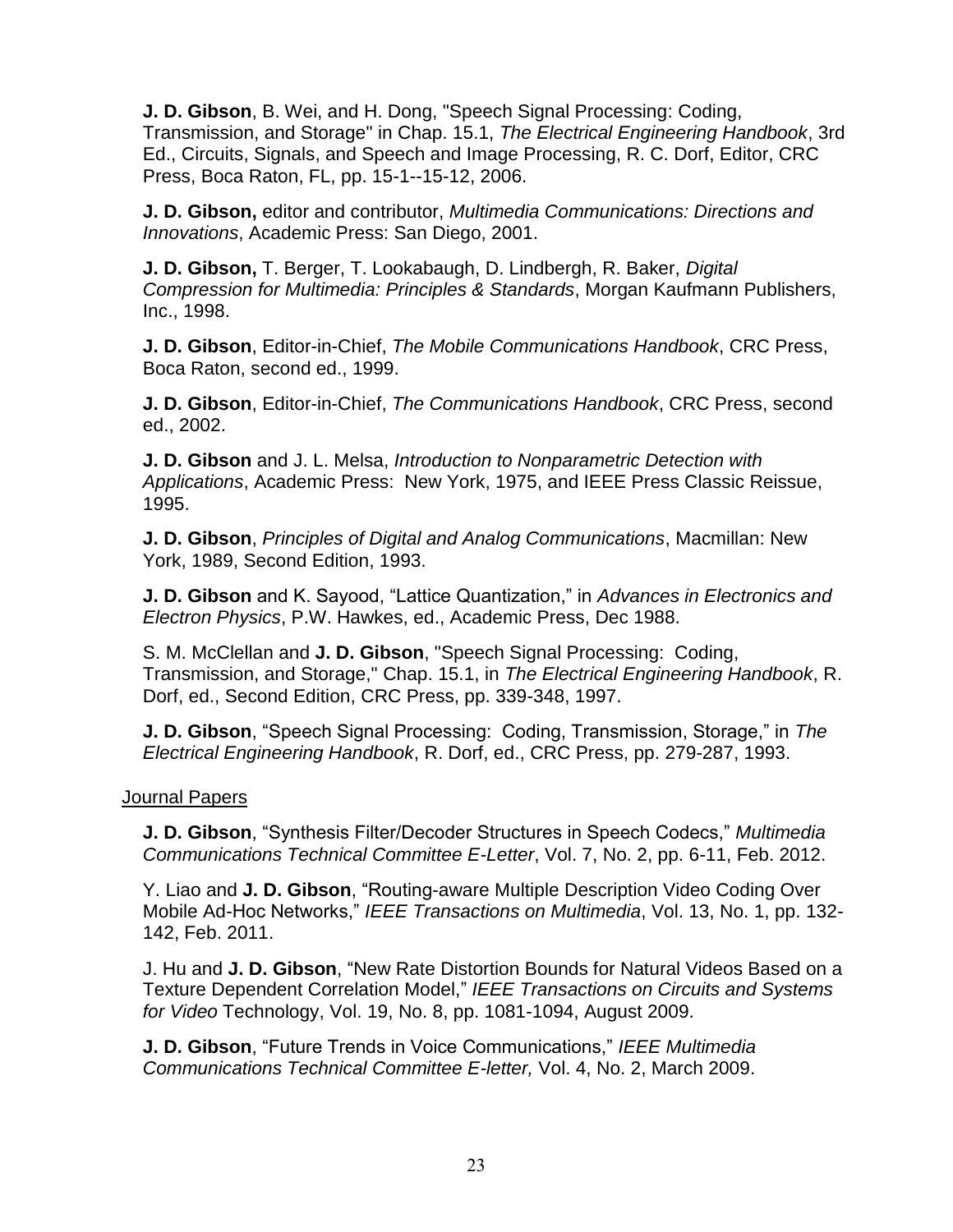J. Hu, S. Choudhury and **J. D. Gibson**, "Video Capacity of WLANs with a Multiuser Perceptual Quality Constraint," *IEEE Trans. on Multimedia*, Vol. 10, No. 8, pp. 1465- 1478, 2008.

S. Choudhury and **J. D. Gibson**, "Throughput Optimization for Wireless LANs in the Presence of Packet Error Rate Constraints," *IEEE Communications Letters*, Vol. 12 No. 1, pp.11-13, January 2008.

J. Balam and **J. D. Gibson**, "Multiple Descriptions and Path Diversity for Voice Communications over Wireless Mesh Networks," *IEEE Transactions on Multimedia*, Vol. 9, No. 5, pp. 1073-1088, August, 2007.

N. Shetty and **J. D. Gibson**, "Packet Loss Concealment for G.722 using Side Information with application to Voice over WLANs," *Journal of Multimedia*, Vol. 2, No. 3, pp. 66-76, June 2007.

S. Choudhury and **J. D. Gibson**, "Payload Length and Rate Adaptation for Multimedia Communications in Wireless LANs," *IEEE J. Selected Areas in Communications* (Special issue on Cross-Layer Optimized Wireless Multimedia Communications), Vol. 25, No. 4, pp. 796-807, May 2007.

H. Dong and **J. D. Gibson**, "Structures for SNR Scalable Speech Coding," *IEEE Transactions on Speech and Audio Processing*, Vol. 14, No. 2, pp. 545-557, March 2006.

**J. D. Gibson**, "Speech Coding Methods, Standards, and Applications," *IEEE Circuits and Systems Magazine*, Vol. 5, No. 4, Fourth Quarter 2005, pp. 3049.

I. Chakeres, H. Dong, E. Belding-Royer, A. Gersho, and **J. D. Gibson**, "Allowing Bit Errors in Speech over Wireless LANs," *Elsevier Computer Communications Journal*, Vol. 28, pp. 1643-1657, March 2005.

K. J. Kim, J. Yue, R. A. Iltis, and **J. D. Gibson**, "A QRD-M/Kalman Filter-Based Detection and Channel Estimation Algorithm for MIMO-OFDM Systems," *IEEE Transactions on Wireless Communications*, Vol. 4, Nol. 2, pp. 710-721, March 2005.

W. Yang, **J. D. Gibson**, and T. He, "Coefficient Rate and Lossy Source Coding*," IEEE Trans. on Information Theory*, Vol. 51, No. 1, pp.381-386, Jan. 2005.

B. Wei**,** H. Dong and **J. D. Gibson**, "Application of NB/WB AMR Speech Codecs in the 30kHz TDMA System," *IEEE Trans. on Wireless Communications*, Vol. 3, No. 6, pp. 1897-1901, Nov. 2004.

B. Wei and **J. D. Gibson**, "A New Discrete Spectral Modeling Method and an Application to CELP Coding", *IEEE Signal Processing Letters*, Vol. 10, No. 4, pp. 101-103, April 2003

M. Budagavi and **J. D. Gibson**, "Multiframe Video Coding for Improved Performance Over Wireless Channels," *IEEE Trans. on Image Processing*, Vol. 10, pp. 252-265, Feb. 2001.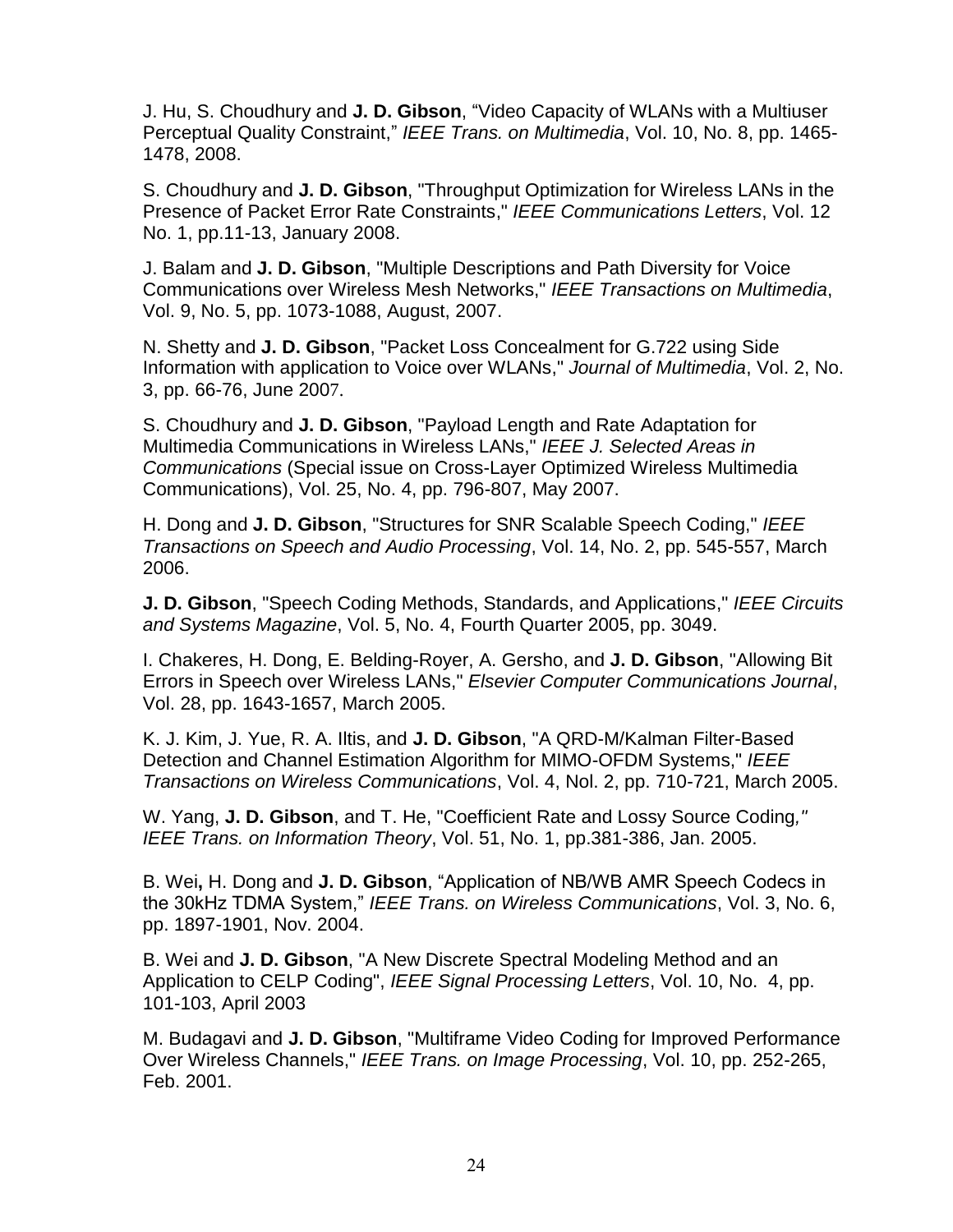J. Ridge, F. W. Ware, and **J. D. Gibson**, "Permuted Smoothed Descriptions and Refinement Coding of Images," *IEEE J. Selected Areas in Communications*, Special Issue on Error-Resilient Image and Video Transmission, Vol. 18, pp. 915-926, June 2000.

I. Lee and **J. D. Gibson**, "Tree Coding Combined with TDHS for Speech Coding at 6.4 and 4.8 kbps," *Speech Communication*, Vol. 29, pp. 23-37, 1999.

S. McClellan and **J. D. Gibson**, "Efficient Pitch Filter Encoding for Variable Rate Speech Processing," *IEEE Trans. on Speech and Audio Processing*, Vol. 7, pp. 18- 29, Jan. 1999.

T. Berger and **J. D. Gibson**, "Lossy Source Coding," *IEEE Trans. on Information Theory*, Vol. 44, pp. 2693-2723, Oct. 1998.

M. Budagavi and **J. D. Gibson**, "Speech Coding in Mobile Radio Communications," *Proceedings of the IEEE*, Vol. 86, pp. 1402-1412, July 1998.

S. McClellan and **J. D. Gibson**, "Variable-Rate CELP Based on Subband Flatness," *IEEE Trans. on Speech and Audio Processing*, Vol. 5, pp. 120-130, March 1997.

T.-H. Li and **J. D. Gibson**, "Speech Analysis and Segmentation by Parametric Filtering," IEEE Trans. on Speech and Audio Processing, vol. 4, no. 3, pp. 203-213, May 1996.

I. Lee and **J. D. Gibson**, "Robust Backward Adaptive Pitch Prediction for Speech Coder," *Electronics Letter*, vol. 31, no. 7, pp. 536-538, March 1995.

D. G. Jeong and **J. D. Gibson**, "Image Coding with Uniform and Piecewise-Uniform Vector Quantizers," *IEEE Trans. on Image Processing*, vol. 4, pp. 140-146, Feb 1995.

K. Sayood and **J. D. Gibson**, "A Constrained Joint Source/Channel Coder Design," *IEEE Journal on Selected Areas in Communications*, vol. 12, no. 9, Dec 1994, pp. 1584-1593.

S. H. Nam and **J. D. Gibson**, "Analysis of the Smoothed Residual Driven Algorithm for Speech Coders," *IEEE Trans. Speech and Audio Processing*, vol. 2, pp. 371-379, July 1994.

H. C. Woo and **J. D. Gibson**, "Low-Delay Tree Coding of Speech at 8 Kbps," *IEEE Trans. Speech and Audio Processing*, vol. 2, pp. 361-370, July 1994.

**J. D. Gibson**, "A Bound on the Rate for Encoding an Unknown Gaussian Autoregressive Source," *IEEE Trans. Inform. Theory*, vol. 40, pp. 230-236, Jan. 1994.

D. G. Jeong and **J. D. Gibson**, "Uniform and Piecewise Uniform Lattice Vector Quantization for Memoryless Gaussian and Laplacian Sources," *IEEE Trans. Inform. Theory*, vol. 39, pp. 786-804, May 1993.

W. W. Chang and **J. D. Gibson**, "Smoothed DPCM Codes," *IEEE Trans. Communications*, vol. 39, pp. 1351-1359, Sept. 1991.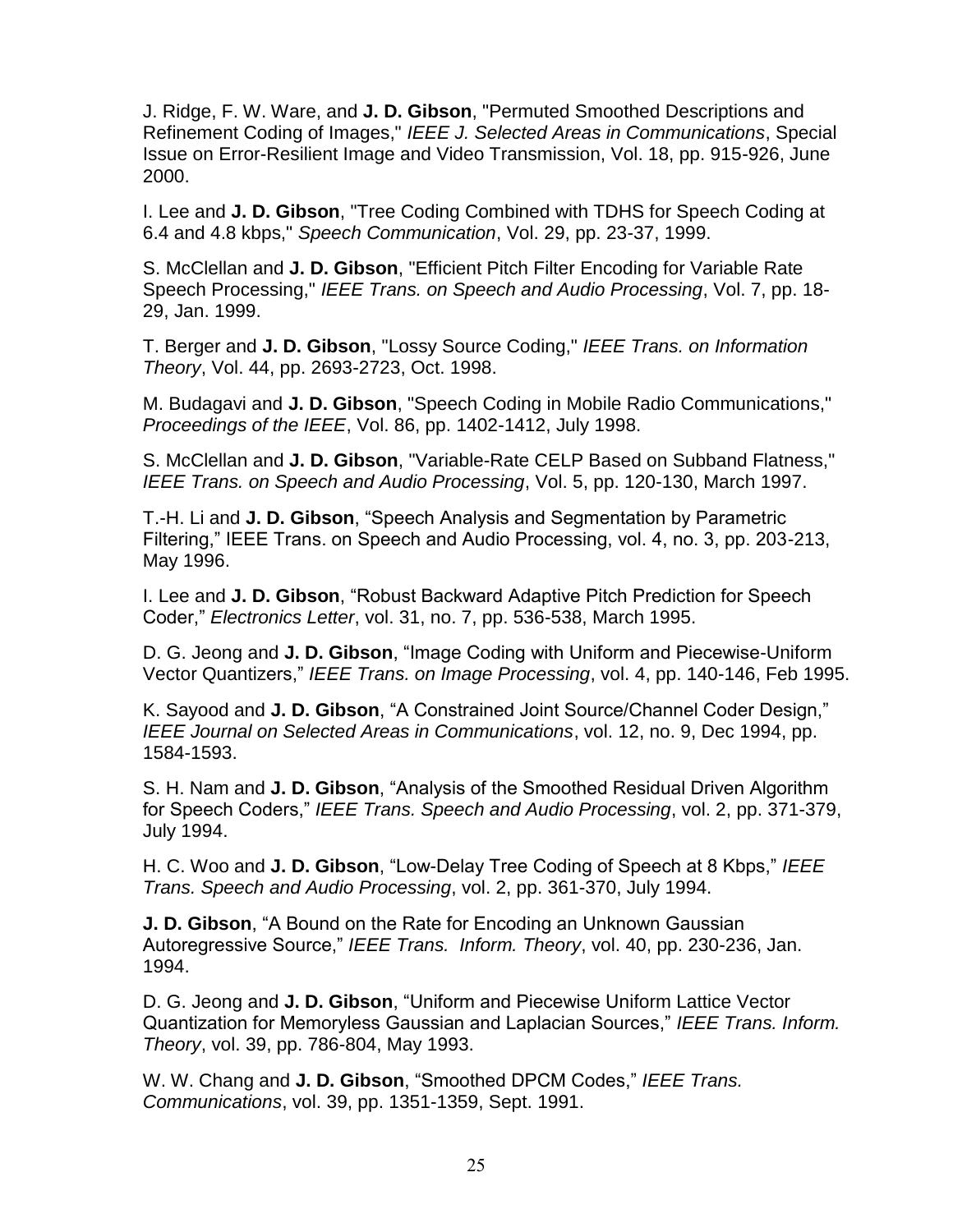**J. D. Gibson** and W.W. Chang, "Fractional Rate Multi-Tree Speech Coding," *IEEE Trans. Communications*, vol. 39, pp. 963-974, June 1991.

B. Koo, **J. D. Gibson**, and S. D. Gray, "Filtering of Colored Noise for Speech Enhancement and Coding," *IEEE Trans. Signal Processing*, vol. 39, pp. 1732-1742, Aug. 1991.

W. W. Chang and **J. D. Gibson**, "Path Map Symbol Release Algorithms and the Exponential Metric Tree," *IEEE Trans. Inform. Theory*, vol. 36, pp. 1134-1139, Sept. 1990.

**J. D. Gibson** and W. W. Chang, "Objective and Subjective Optimization of APC System Performance," *IEEE Trans. Acoust., Speech and Signal Processing*, vol. 38, pp. 1053-1058, June 1990.

M. W. Marcellin, T. R. Fischer, and **J. D. Gibson**, "Predictive Trellis Coded Quantization of Speech," *IEEE Trans. Acoust., Speech and Signal Processing*, vol. 38, pp. 46-55, Jan. 1990.

T. R. Fischer**, J. D. Gibson**, and B. Koo, "Estimation and Noisy Source Coding," *IEEE Trans. Acoust., Speech and Signal Processing*, vol. 38, pp. 23-34, Jan. 1990.

**J. D. Gibson** and S. D. Gray, "MVSE Adaptive Filtering Subject to a Constraint on MSE," *IEEE Trans. Circuits and Systems*, vol. 35, pp. 603-608, May 1988.

**J. D. Gibson** and G. B. Haschke, "Adaptive Code Generators for Tree Coding of Speech," Invited Paper, Silver Jubilee Special Issue, *Indian Journal of Technology*, vol. 25, pp. 544-553, Dec. 1987.

C. J. Meadow, T. R. Fischer, and **J. D. Gibson**, "Optimum Rate Allocation in Quantized Control," *Optimal Control Applications and Methods*, vol. 7, pp. 377-388, 1986.

**J. D. Gibson** and T. R. Fischer, "Preposterior Analysis for Differential Encoder Design," *IEEE Trans. Information Theory*, vol. IT-32, pp. 375-382, May 1986.

B. Koo and **J. D. Gibson**, "Experimental Comparison of All-Pole, All-Zero, and Pole-Zero Predictors for ADPCM Speech Coding," *IEEE Trans. Communications*, vol. COM-34, pp. 285-290, Mar. 1986.

**J. D. Gibson**, "Notes on Bit Allocation in the Time and Frequency Domains," *IEEE Trans. Acoust., Speech and Signal Processing*, vol. ASSP-33, pp. 1609-1610, Dec. 1985.

**J. D. Gibson**, "Backward Adaptive Prediction as Spectral Analysis Within a Closed Loop," *IEEE Trans. Acoust., Speech and Signal Processing*, vol. ASSP-33, pp. 1166- 1174, Oct. 1985.

R. C. Reininger and **J. D. Gibson**, "Backward Adaptive Lattice and Transversal Predictors in ADPCM," *IEEE Trans. Communications*, vol. COM-33, pp. 74-82, Jan. 1985.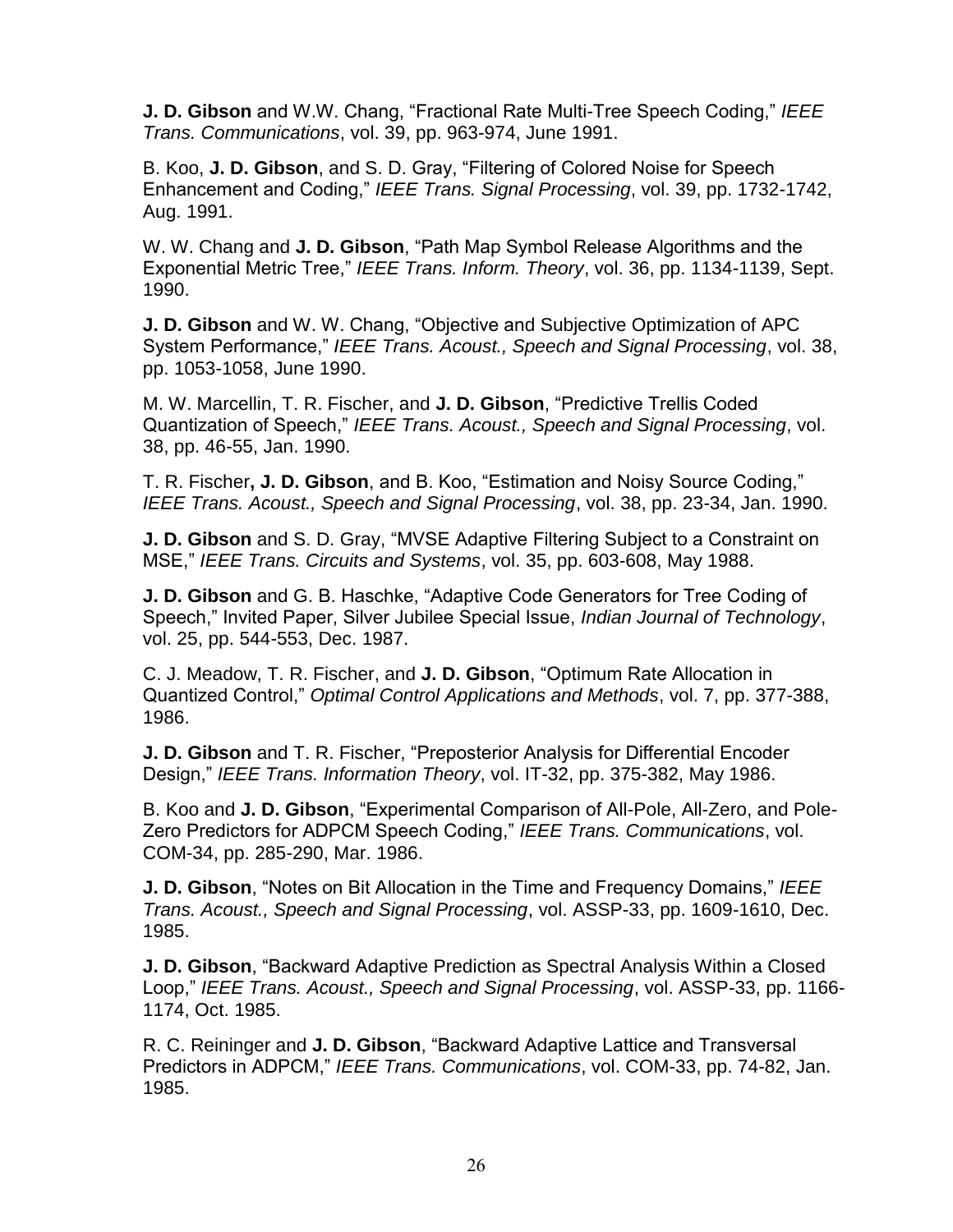K. Sayood and **J. D. Gibson** "Explicit Additive Noise Models for Uniform and Nonuniform MMSE Quantization," *Signal Processing*, vol. 7, pp. 407-414, Dec. 1984.

K. Sayood, **J. D. Gibson**, and M. Rost, "An Algorithm for Uniform Vector Quantizer Design," *IEEE Trans. Information Theory*, vol. IT-30, pp. 805-814, Nov. 1984.

C. C. Moore and **J. D. Gibson**, "Self-Orthogonal Convolutional Coding for the DPCM-AQB Speech Encoder," *IEEE Trans. Communications*, vol. COM-32, pp. 980-982, Aug. 1984.

D. R. Comstock and **J. D. Gibson**, "Hamming Coding of DCT-Compressed Images Over Noisy Channels," *IEEE Trans. Communications*, vol. COM-32, pp. 856-861, July 1984.

**J. D. Gibson,** "Adaptive Prediction for Speech Encoding," Invited Paper, *ASSP Magazine*, Acoustics, Speech and Signal Processing Society, vol. 1, pp. 12-26, July 1984.

J. C. Asmuth and **J. D. Gibson**, "Sequential Noise Spectral Shaping in ADPCM," *IEEE Trans. Acoustics, Speech and Signal Processing*, vol. ASSP-32, pp. 228-235, April 1984.

R. C. Reininger and **J. D. Gibson**, "Distributions of the Two-Dimensional DCT Coefficients for Images," *IEEE Trans. Communications,* vol. COM-31, pp. 835-839, June 1983.

L. C. Sauter and **J. D. Gibson**, "Multilingual Comparison of Forward and Backward Adaptive Prediction in DPCM," *Signal Processing*, vol. 5, pp. 257-265, May 1983.

R. C. Reininger and **J. D. Gibson**, "Soft Decision Demodulation and Transform Coding of Images," *IEEE Trans. on Communications*, vol. COM-31, pp. 572-577, April 1983.

J. W. McVay and **J. D. Gibson**, "Analyses and Experiments on the DM into LPC Tandem," *IEEE Trans. Acoust., Speech, and Signal Processing*, vol. ASSP-30, pp. 436-439, June 1982.

**J. D. Gibson** and T. R. Fischer, "Alphabet-Constrained Data Compression," *IEEE Trans. Information Theory*, vol. IT-28, pp. 443-457, May 1982.

**J. D. Gibson**, "Bandlimited Gaussian Processes, Nondeterministic Processes, and Optimum Encoding," *Proc. IEEE*, vol. 70, p. 88, Jan. 1982.

A. C. Goris and **J. D. Gibson**, "Incremental Tree Coding of Speech," *IEEE Trans. Information Theory*, vol. IT-27, pp. 511-516, July 1981.

**J. D. Gibson**, "Quantization Noise Filtering in ADPCM Systems*," IEEE Trans. Systems, Man, and Cybernetics*, vol. SMC-10, pp. 529-536, Aug. 1980.

**J. D. Gibson**, "Adaptive Prediction in Speech Differential Encoding Systems," *Proc. IEEE*, vol. 68, pp. 488-525, April 1980.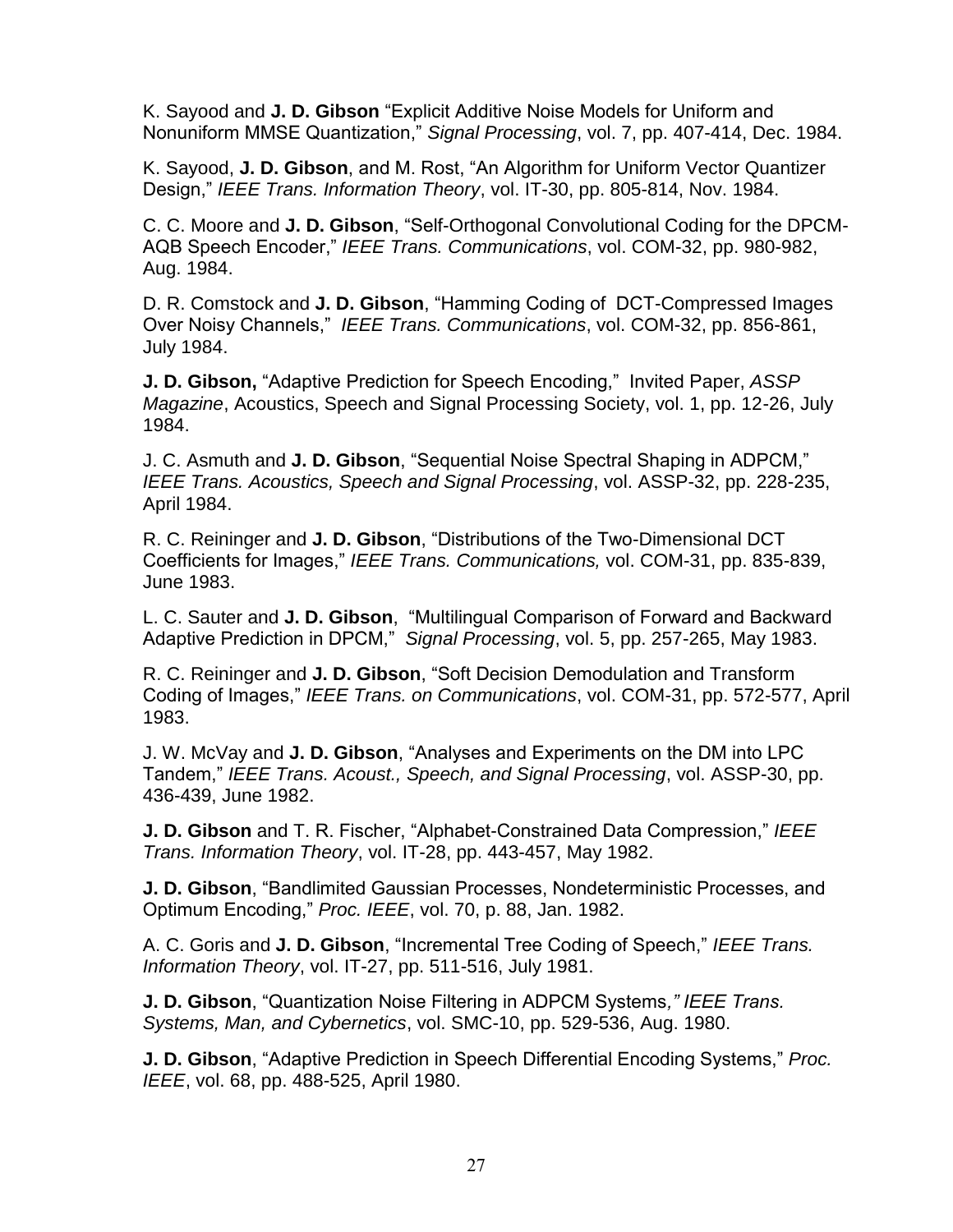**J. D. Gibson**, V. P. Berglund, and L. C. Sauter, "Kalman Backward Adaptive Predictor Coefficient Identification in ADPCM with PCQ," *IEEE Trans. Communications*, vol. COM-28, pp. 361-371, March 1980.

**J. D. Gibson** and E. A. Cross, "Fixed-Tap ADPCM System Divergence and a Bound on the Robust Quantizer Overload Point," *IEEE Trans*. *Communications*, vol. COM-26, pp. 827-832, June 1978.

**J. D. Gibson**, "Sequentially Adaptive Backward Prediction in ADPCM Speech Coders," *IEEE Trans. Communications*, vol. COM-26, pp. 145-150, Jan. 1978.

D. F. Cochran and **J. D. Gibson**, "A Simple Nonparametric Test for Correlation," *Human Factors*, Special Issue on Statistical Methods in Human Factors, vol. 19, pp. 263-278, June 1977.

**J. D. Gibson**, "On Reflection Coefficients and the Cholesky Decomposition," *IEEE Trans. Acoustics, Speech and Signal Processing*, vol. ASSP-25, pp. 93-96, Feb. 1977.

**J. D. Gibson** and J. L. Melsa, "Unified Development of Algorithms Used for Linear Predictive Coding of Speech*," Computers and Electrical Engineering*, Pergamon Press, Inc., vol. 3, no. 1, pp. 75-91, 1976.

**J. D. Gibson**, J. L. Melsa, and S. K. Jones, "Digital Speech Analysis Using Sequential Estimation Techniques*," IEEE Trans. Acoustics, Speech and Signal Processing*, vol. ASSP-23, no. 4, pp. 362-369, Aug. 1975.

**J. D. Gibson**, S. K. Jones, and J. L. Melsa, "Sequentially Adaptive Prediction and Coding of Speech Signals," *IEEE Trans. Communications*, vol. COM-22, no. 11, pp. 1789-1796, Nov. 1974.

## Book Reviews

**J. D. Gibson**, review of *Signal Processing for Control* edited by K. Godfrey and P. Jones, *IEEE Control Systems Magazine*, vol. 7, pp. 30-31, Dec. 1987.

**J. D. Gibson**, review of *Digital Coding of Waveforms* by N.S. Jayant and P. Noll, *IEEE Trans. Acoustics, Speech and Signal Processing*, vol. ASSP-33, pp. 1636-1637, Dec. 1985.

#### Conferences, Workshops, and Symposia

**J. D. Gibson** and M. Bhaskaranand, Performance Improvement with Decoder Output Smoothing in Differential Predictive Coding, Information Theory and Applications Workshop, San Diego, CA, Feb. 10-14, 2014.

M. Bhaskaranand and **J.D. Gibson**, "Low complexity video encoding and high complexity decoding for UAV reconnaissance and surveillance," IEEE International Symposium on Multimedia, Anaheim, CA, December 2013.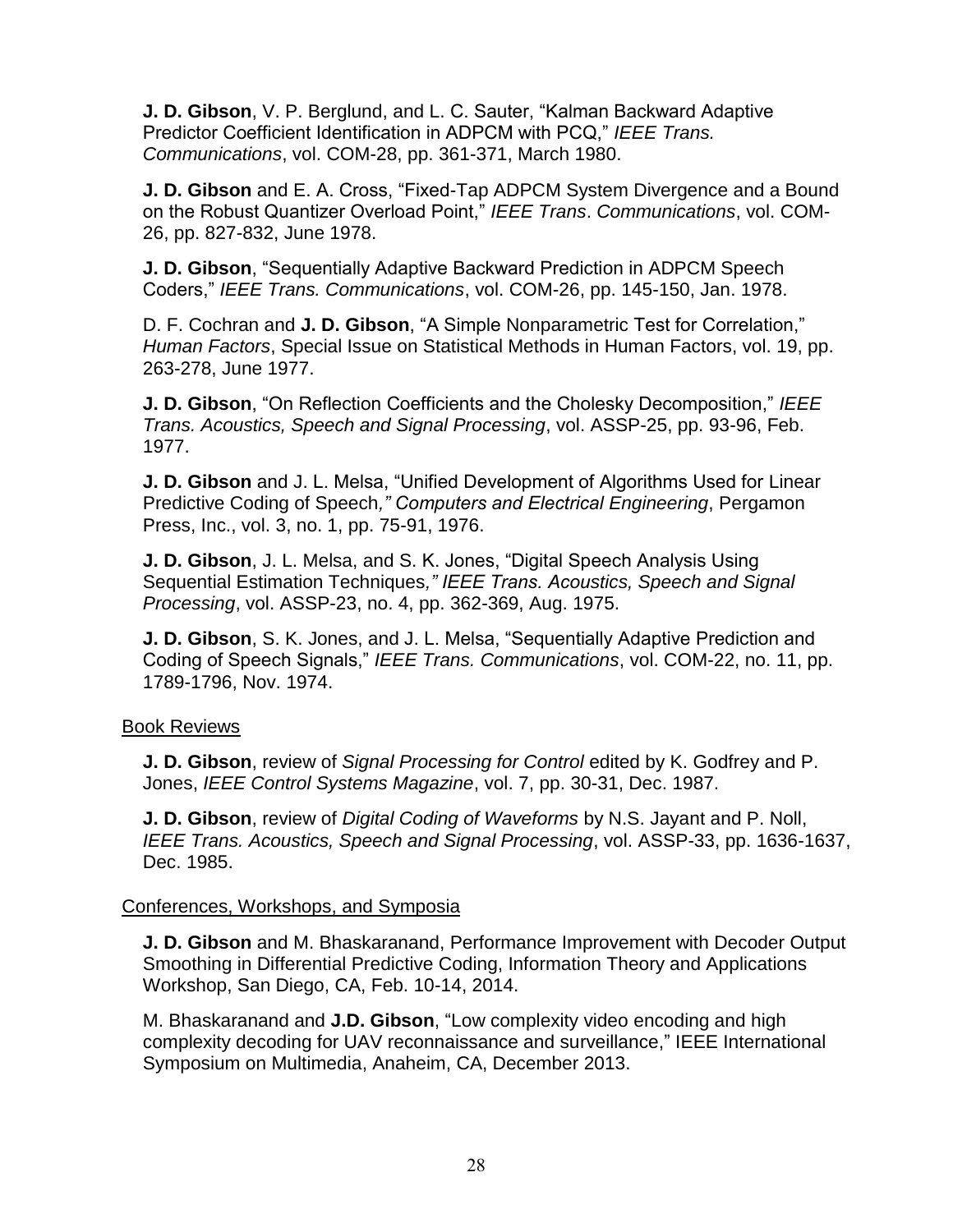K.-C. Lien and **J. D. Gibson**, "Stereo Random Field for Bi-layer Image Segmentation," IEEE International Conference on Multimedia and Expo (ICME), San Jose, CA, July 2013.

S. Mangiat, K.-C. Lien, and **J. D. Gibson**, "Bi-layer Disparity Remapping for Handheld 3D Video Communications," IEEE International Conference on Multimedia and Expo (ICME), San Jose, CA, July 2013.

J. Hu, M. Bhaskaranand, and **J. D. Gibson**, "Rate Distortion Lower Bounds for Video Sources and the HEVC Standard," Information Theory and Applications Workshop, San Diego, CA, Feb. 11-15, 2013.

**J. D. Gibson**, "Source Models and Rate Distortion Bounds for Speech," *46th Annual Asilomar Conference on Signals, Systems, and Computers*, Pacific Grove, CA, Nov. 4-7, 2012.

Y.-Y. Li and **J. D. Gibson**, "Multimode Tree Coding of Speech with Backward Pitch Prediction and Perceptual Pre- and Post-weighting," *46th Annual Asilomar Conference on Signals, Systems, and Computers*, Pacific Grove, CA, Nov. 4-7, 2012.

S. Mangiat and **J. D. Gibson**, "Camera Placement for Handheld 3D Video Communications," *46th Annual Asilomar Conference on Signals, Systems, and Computers*, Pacific Grove, CA, Nov. 4-7, 2012.

M. Bhaskaranand and **J. D. Gibson**, "Global Motion Compensation and Spectral Entropy Bit Allocation for Low Complexity Video Coding," *IEEE International Conference on Communications (ICC),* Ottawa, June 2012.

**J. D. Gibson** and Y.-Y. Li, "Rate Distortion Performance Bounds for Wideband Speech," *Information Theory and Applications Workshop*, San Diego, CA, Feb. 5-10, 2012.

S. Mangiat and **J. D. Gibson**, "Disparity Remapping for Handheld 3D Communications," *IEEE Emerging Signal Processing Applications (ESPA),* Las Vegas, Jan. 2012.

Y.-Y. Li and **J. D. Gibson**, "Scalable Multimode Tree Coder with Perceptual Preweighting and Post-weighting for Wideband Speech Coding," *45th Annual Asilomar Conference on Signals, Systems, and Computers*, Pacific Grove, CA, Nov. 6-9, 2011.

M. Bhaskaranand and **J. D. Gibson**, "Low-complexity Video Encoding for UAV Reconnaissance and Surveillance," *MILCOM*, Baltimore, MD, Nov. 2011.

S. Mangiat and **J. D. Gibson**, "Inexpensive High Dynamic Range Video for Large Scale Security and Surveillance," *MILCOM,* Baltimore, MD, Nov. 2011.

S. Mangiat and **J. D. Gibson**, "Spatially Adaptive Filtering for Registration Artifact Removal in HDR Video," *IEEE International Conference on Image Processing (ICIP),*  Brussels, Sept. 2011.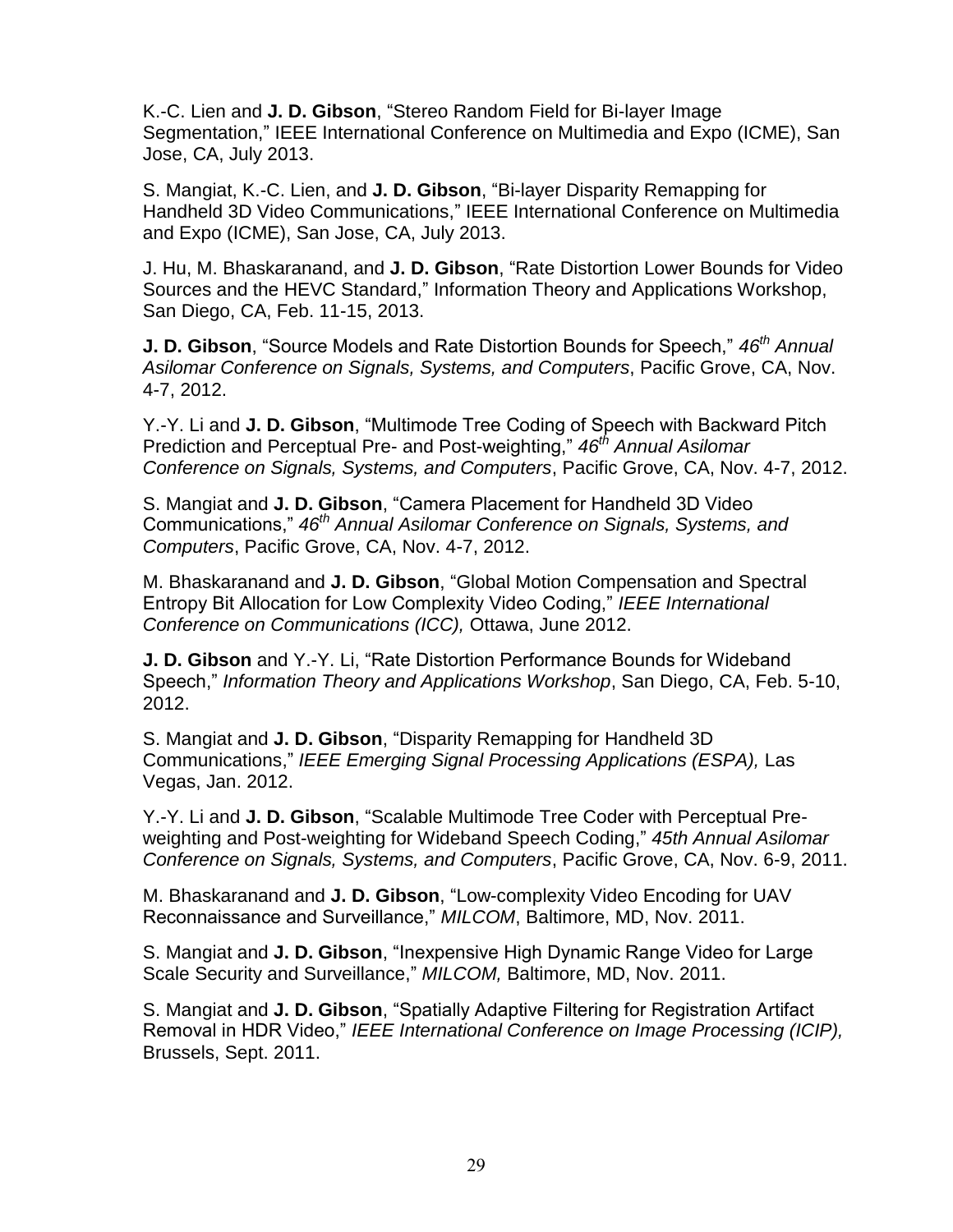Y.-Y. Li and **J. D. Gibson,** "Rate Distortion Bounds for Speech Coding Based on A Perceptual Distortion Measure (PESQ-MOS)," *IEEE International Conference on Multimedia and Expo (ICME),* Barcelona, July 2011.

**J. D. Gibson**, "The 3-dB Transcoding Penalty in Digital Cellular Communications," *Information Theory and Applications Workshop*, University of California, San Diego, Feb. 6-11, 2011.

Y. Liao and **J. D. Gibson**, "Routing-aware Multiple Description Coding with Multipath Transport for Video Delivered over Mobile Ad-hoc Networks," Proceedings of *The First IEEE Workshop on Multimedia Communications and Services (MCS)*, Dec. 2010

M. Bhaskaranand and **J. D. Gibson**, "Spectral Entropy-Based Quantization Matrices for H.264/AVC Video Coding," 44th Annual Asilomar Conference on Signals, Systems, and Computers, Nov. 7-10, 2010.

Y.-Y. Li, P. Ramadas, and **J. D. Gibson**, "Tandeming Analysis of Perceptual Preweighting and Post-weighting Multimode Tree Coder," 44th Annual Asilomar Conference on Signals, Systems, and Computers, Nov. 7-10, 2010.

Y. Liao and **J. D. Gibson**, "Frame Corruption Estimation from Route Messages for Video Coding over Mobile Ad Hoc Networks," 44th Annual Asilomar Conference on Signals, Systems, and Computers, Nov. 7-10, 2010.

M. Bhaskaranand and **J.D. Gibson**, "Spectral Entropy-Based Bit Allocation," International Symposium on Information Theory and its Applications (ISITA), October 2010.

Y. Liao and **J. D. Gibson**, "Routing-aware Multiple Description Video Coding over Wireless Ad-hoc Networks using Multiple Paths," ICIP 2010, Hong Kong, September 2010.

S. Mangiat and **J. D. Gibson**, "High Dynamic Range Video with Ghost Removal," SPIE Optical Engineering & Applications, August 2010.

P. Ramadas, Y.-Y. Li, and **J. D. Gibson**, "Multimode tree coding of speech with perceptual pre-weighting and post-weighting," 12th IASTED International Conference on Signal and Image Processing, August 2010.

**J. D. Gibson**, J. Hu, and P. Ramadas, "New Rate Distortion Bounds for Speech Coding Based on Composite Source Models," Information Theory and Applications Workshop, University of California, San Diego, La Jolla, CA, Jan. 31 - Feb. 5, 2010.

S. Mangiat and **J. D. Gibson**, "Automatic Scene Relighting for Video Conferencing," IEEE ICIP, Cairo, Egypt, November 7-10, 2009.

P. Ramadas and **J. D. Gibson**, "Phonetically Switched Tree Coding of Speech with a G.727 Code Generator," Proceedings of the 43rd Annual Asilomar Conference on Signals, Systems, and Computers, Pacific Grove, CA, November 1-4, 2009.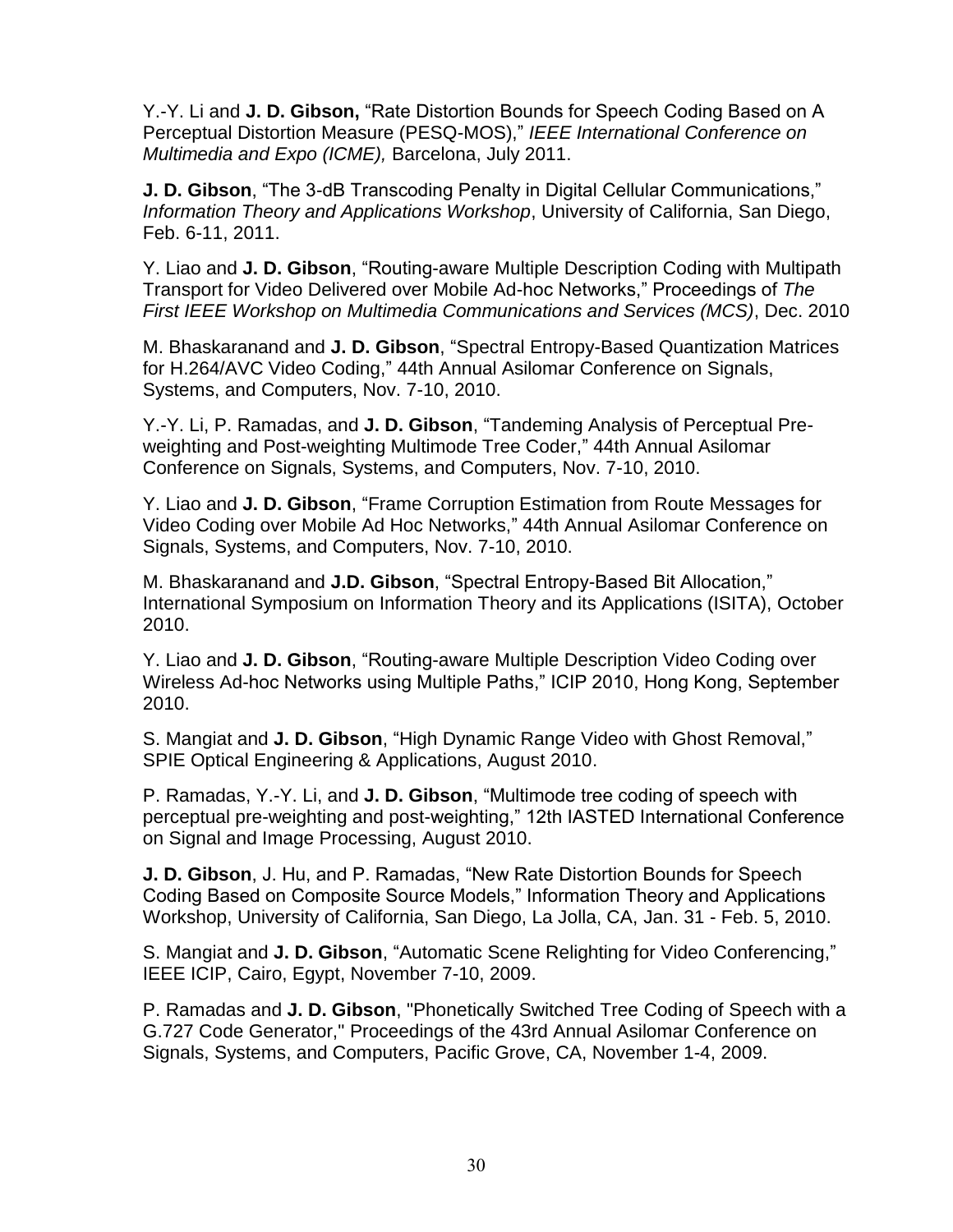J. Hu and **J. D. Gibson**, "A Practical Rate Distortion Bound For Inter-Frame Video Coding," Proceedings of the 43rd Annual Asilomar Conference on Signals, Systems, and Computers, Pacific Grove, CA, November 1-4, 2009.

J. Hu, S. Choudhury and **J. D. Gibson**, "PSNR\_{r,f}-MOS\_r: An Easy-To-Compute Multiuser Perceptual Video Quality Measure," QoMEX, First International Workshop on Quality of Multimedia Experience, San Diego, CA, July 29-31, 2009.

M. Manohara, R. Mudumbai, **J. D. Gibson** and U. Madhow, "Error Correction Scheme for Uncompressed HD Video over Wireless," IEEE ICME, New York, NY, June 28–July 3, 2009.

Y. Liao and **J. D. Gibson**, "Rate-Distortion Based Mode Selection for Video Coding over Wireless Networks with Burst Losses," Packet Video Workshop, Seattle, WA, May 11-12, 2009.

M. Bhaskaranand and **J. D. Gibson**, "Distributions of 3D DCT Coefficients for Video," IEEE International Conference on Acoustics, Speech, and Signal Processing (ICASSP'09), Taipei, April 19-24, 2009.

Y. Liao and **J. D. Gibson**, "Enhanced Error Resilience of Video Communications for Burst Losses Using an Extended ROPE Algorithm," IEEE International Conference on Acoustics, Speech, and Signal Processing (ICASSP'09), Taipei, April 19-24, 2009.

J. Hu and **J. D. Gibson**, "Rate Distortion Bounds for Blocking and Intra-Frame Prediction in Videos," Information Theory and Applications Workshop, University of California, San Diego, La Jolla, CA, February 8-13, 2009.

M. Zoffoli, **J. D. Gibson**, and M. Chiani, "On Strategies for Source Information Transmission over MIMO Systems," IEEE Global Telecommunications Conference 2008 (GLOBECOM '08), November 30 - December 4, 2008.

Y. Liao and **J. D. Gibson**, "Refined Error Concealment for Multiple State Video Coding over Ad Hoc Networks," the 42nd Annual Asilomar Conference on Signals, Systems, and Computers, Pacific Grove, CA, October 26-29, 2008.

P. Ramadas and **J. D. Gibson**, "A Phonetically Switched ADPCM Speech Coder," the 42<sup>nd</sup> Annual Asilomar Conference on Signals, Systems and Computers, Pacific Grove, CA, October 26-29, 2008.

J. Hu and **J. D. Gibson**, "New Rate Distortion Bounds for Natural Videos Based on a Texture Dependent Correlation Model in the Spatial-Temporal Domain," 46th Annual Allerton Conference on Communications, Control, and Computing, Monticello, IL, September 23-26, 2008.

M. Zoffoli, **J. D. Gibson**, and M. Chiani, "Source Information Transmission over MIMO Systems with Transmitter Side Information," 46th Annual Allerton Conference on Communications, Control, and Computing, Monticello, IL, September 23-26, 2008.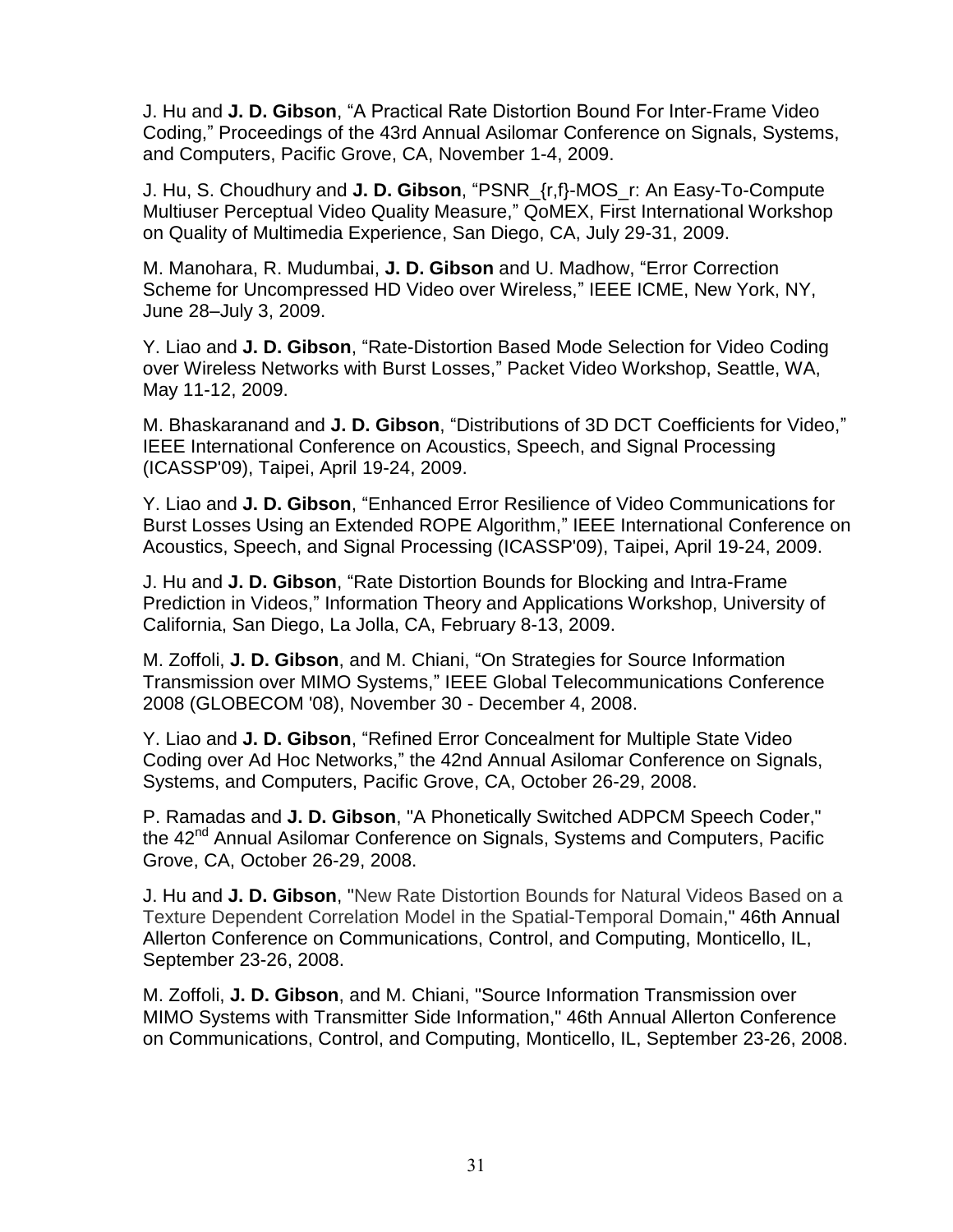J. Balam and **J. D. Gibson**, "A Transcoding-Free Multiple Description Coder for Voice over Mobile Ad-Hoc Networks," IEEE Wireless Communications and Networking Conference (WCNC), Las Vegas, NV, March 31-April 3, 2008.

N. Shetty, **J. D. Gibson**, "Perceptually Weighted Distortion Measures and the Tandem Connection of Speech Codecs," IEEE ICASSP, Las Vegas, NV, March 30- April 4, 2008.

M. Zoffoli, **J. D. Gibson**, and M. Chiani, "Source Coding Diversity and Multiplexing Strategies for a 2x2 MIMO System," Information Theory and Applications Workshop, University of California, San Diego, La Jolla, CA, Jan. 27 - Feb. 1, 2008.

J. Balam and **J. D. Gibson**, "Two-Hop Two-Path Voice Communications over a Mobile Ad-Hoc Network," IEEE Global Communications Conference, November 26- 30, 2007.

S. Choudhury and **J. D. Gibson**, "Information Transmission over Fading Channels," IEEE Global Communications Conference, November 26-30, 2007.

M. Nyström, **J. D. Gibson**, and J. B. Anderson, "Multiple Description Image Coding Using Regions of Interest," 41st Annual Asilomar Conference on Signals, Systems, and Computers, November 4-7, 2007.

N. Shetty and **J. D. Gibson**, "Perceptual Pre-Weighting and Post-Inverse Weighting for Speech Coding," 41st Annual Asilomar Conference on Signals, Systems, and Computers, November 4-7, 2007.

J. Hu, S. Choudhury and **J. D. Gibson**, "Perceptual Quality Constrained Video User Capacity of 802.11a WLANs," International Wireless Communications and Mobile Computing Conference, Turtle Bay Resort, Oahu, Hawaii, August 12-16, 2007.

J. Hu, S. Choudhury and **J. D. Gibson**, "H.264 Video over 802.11a WLANs with Multipath Fading: Parameter Interplay and Delivered Quality," International Conference on Multimedia & Expo (ICME), China, July 2-5, 2007.

J. Hu and **J. D. Gibson**, "New Rate Distortion Bounds for Natural Videos Based on a Texture Dependent Correlation Model," IEEE International Symposium on Information Theory, Nice, France, June 24-29, 2007.

S. Choudhury and **J. D. Gibson**, "Ergodic Capacity, Outage Capacity, and Information Transmission over Rayleigh Fading Channels," Information Theory and Applications Workshop, University of California, San Diego, La Jolla, CA, January 29- Feb 2, 2007.

J. Hu and **J. D. Gibson**, "New Block-Based Local-Texture-Dependent Correlation Model of Digitized Natural Video," 40th Annual Asilomar Conference on Signals, Systems and Computers, Pacific Grove, CA, Oct. 29-Nov. 1, 2006.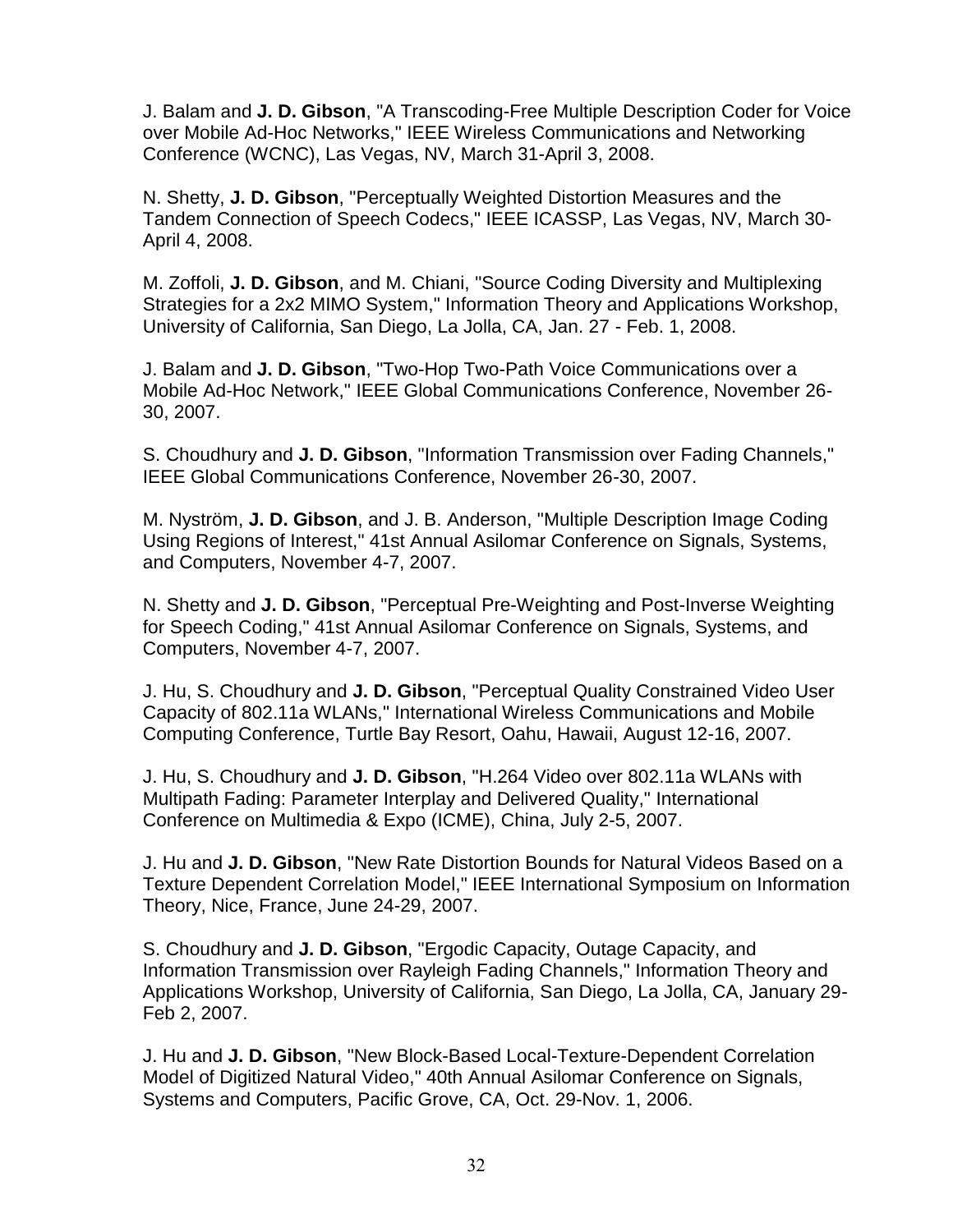S. Choudhury, N. Shetty, **J. D. Gibson**, "MOSx and Voice Outage Rate in Wireless Communications," 40th Annual Asilomar Conference on Signals, Systems and Computers, Pacific Grove, CA, Oct. 29-Nov. 1, 2006.

**J. D. Gibson**, B. Wei, and S. Choudhury, "Voice Communications over Tandem Wireline IP and WLAN Connections," 40th Annual Asilomar Conference on Signals, Systems and Computers, Pacific Grove, CA, Oct. 29-Nov. 1, 2006.

J. Jung and **J. D. Gibson**, "The Interpretation of Spectral Entropy Based Upon Rate Distortion Functions," 2006 IEEE International Symposium on Information Theory, vol., no., pp.277-281, July 9-14, 2006.

N. Shetty, S. Choudhury, and **J. D. Gibson**, "Voice Capacity under Quality Constraints for IEEE 802.11a Based WLANs," International Wireless Communication and Mobile Computing Conference (IWCMC), Vancouver, Canada, July 3-6, 2006.

S. Choudhury, I. Sheriff, **J. D. Gibson**, E. Belding-Royer, "Effect of Payload Length Variation and Retransmissions on Multimedia in WLANs," International Wireless Communication and Mobile Computing Conference (IWCMC), Vancouver, Canada, July 3-6, 2006.

J. Balam and **J. D. Gibson**, "Multiple Descriptions and Path Diversity Using the AMR-WB Speech Codec for Voice Communications over MANETs," International Wireless Communication and Mobile Computing Conference (IWCMC), Vancouver, Canada, July 3-6, 2006.

J. Hu, S. Choudhury, and **J. D. Gibson**, "PSNRr,f: Assessment of Delivered AVC/H.264 Video Quality over 802.11a WLANs with Multipath Fading," 1st Multimedia Communications Workshop, Istanbul, Turkey, June 11, 2006.

N. Shetty and **J. D. Gibson**, "Improving the Robustness of the G.722 Wideband Speech Codec to Packet Losses for Voice over WLANs," IEEE International Conference on Acoustics, Speech, and Signal Processing (ICASSP), Toulouse, France, May 14-19, 2006.

B. L. Sturm and **J. D. Gibson**, "Matching Pursuit Decompositions of Non-Noisy Speech Signals Using Several Dictionaries," IEEE International Conference on Acoustics, Speech, and Signal Processing (ICASSP), Toulouse, France, May 14-19, 2006.

S. Choudhury and **J. D. Gibson**, "Payload Length and Rate Adaptation for Throughput Optimization in Wireless LANs," IEEE Vehicular Technology Conference (VTC), Melbourne, Australia, May 7-10, 2006.

S. Choudhury and **J. D. Gibson**, "Joint PHY/MAC Based Link Adaptation for Wireless LANs with Multipath Fading," IEEE Wireless Communication and Networking Conference (WCNC) Las Vegas, NV, April 3-6, 2006.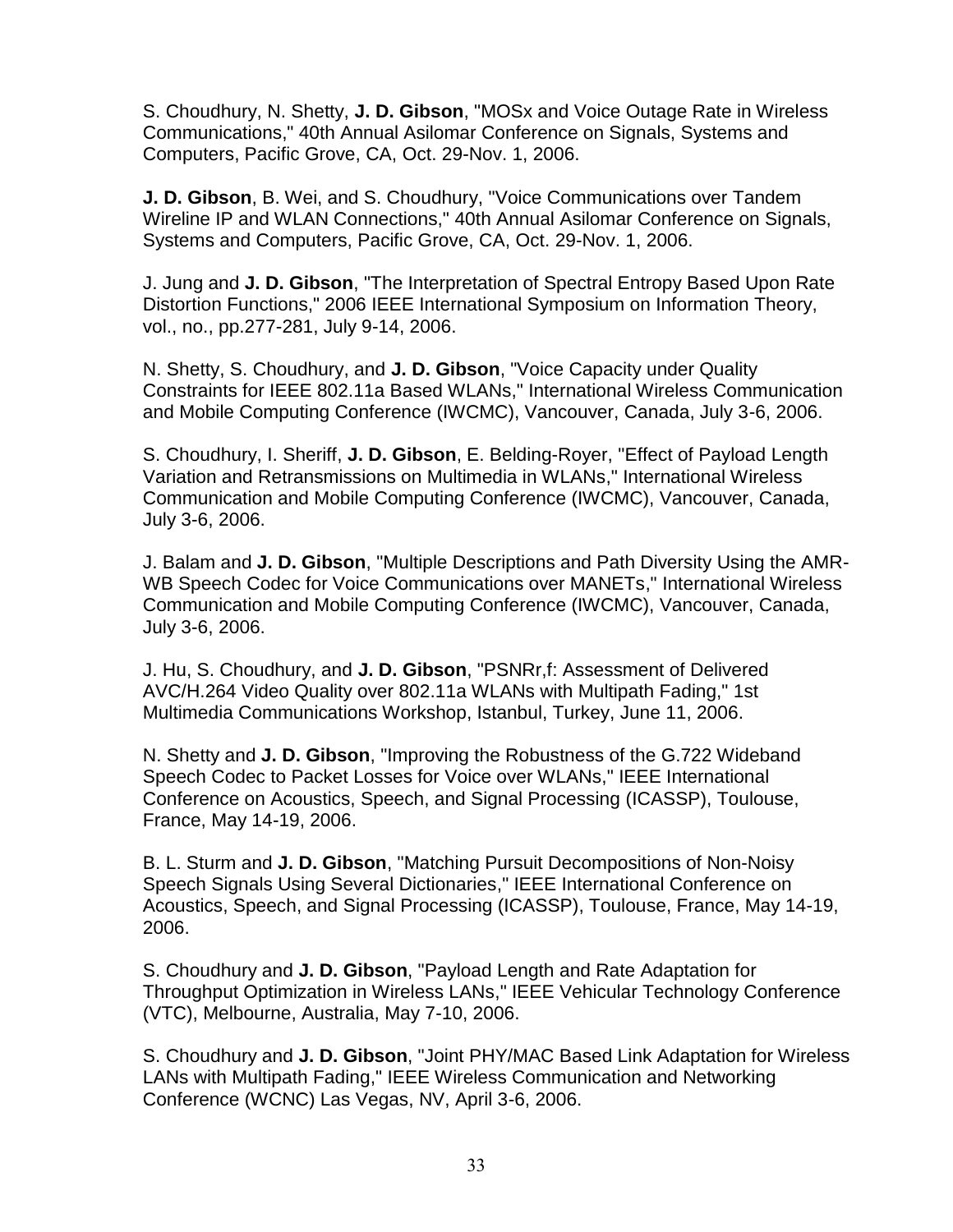J. Balam and **J. D. Gibson**, "Path Diversity and Multiple Descriptions with Rate Dependent Packet Losses," Information Theory and Applications Workshop, University of California, San Diego, La Jolla, CA, February 6-10, 2006.

J. Balam and **J. D. Gibson**, "Multiple Description Coding and Path Diversity for Voice Communication over MANETs," Asilomar Conference on Signals, Systems, and Computers, October 30 - November 2, 2005.

J. Hu and **J. D. Gibson**, "Intra-mode Indexed Nonuniform Quantization Parameter Matrices in AVC/H.264," Asilomar Conference on Signals, Systems, and Computers, October 30 - November 2, 2005.

B. L. Sturm and **J. D. Gibson**, "Signals and Systems Using MATLAB: An Integrated Suite of Applications for Exploring and Teaching Media Signal Processing," 35th ASEE/IEEE Frontiers in Education (FIE) Conf., October 2005.

B. Wei and **J. D. Gibson**, "Tandem Voice Communications: Digital Cellular, VoIP, and Voice Over Wi-Fi," 2004 IEEE Global Telecommunications Conference, Dallas, TX , Nov. 29-Dec. 3, 2004.

**J. D. Gibson**, "SNR scalability, multiple descriptions and perceptual distortion measures," Asilomar Conference on Signals, Systems and Computers, Nov. 7-10, 2004.

**J. D. Gibson**, A. Servetti, H. Dong, A. Gersho, T. Lookabaugh, and J. C. De Martin, "Selective Encryption and Scalable Speech Coding for Voice Communications over Multi-Hop Wireless Links," 2004 IEEE Military Communications Conference, Monterey, CA, October 31-November 3, 2004.

J. Balam and **J. D. Gibson**, "Adaptive Event Coverage Using High Power Mobiles Over a Sensor Field," IEEE 2004 Vehicular Technology Conference, Los Angeles, CA, September 26-29, 2004.

I. Chakares, H. Dong, E. Belding-Royer, A. Gersho, and **J. D. Gibson**, "Allowing Errors in Speech over Wireless LANs," Applications and Services in Wireless Networks, Boston, MA, August 8-11, 2004.

J. Yue, K.J. Kim, T. Reid and **J. D. Gibson**, "Joint Semi-Blind Channel Estimation and Data Detection for MIMO-OFDM Systems," 6th IEEE Circuits and Systems Workshop on Emerging Technologies, Shanghai, China, May 31-June 2, 2004.

H. Dong, A. Gersho, **J. D. Gibson**, and V. Cuperman, "A Multiple Description Speech Coder Based Upon AMR-WB for Mobile Ad Hoc Networks," 2004 IEEE International Conference on Acoustics, Speech and Signal Processing, Montreal, Canada, May 17-24, 2004.

H. Dong, I. Chakares, A. Gersho, E. Belding-Royer, and **J. D. Gibson**, "Selective Bit-Error Checking at the MAC Layer for Voice Over Mobile Ad Hoc Networks with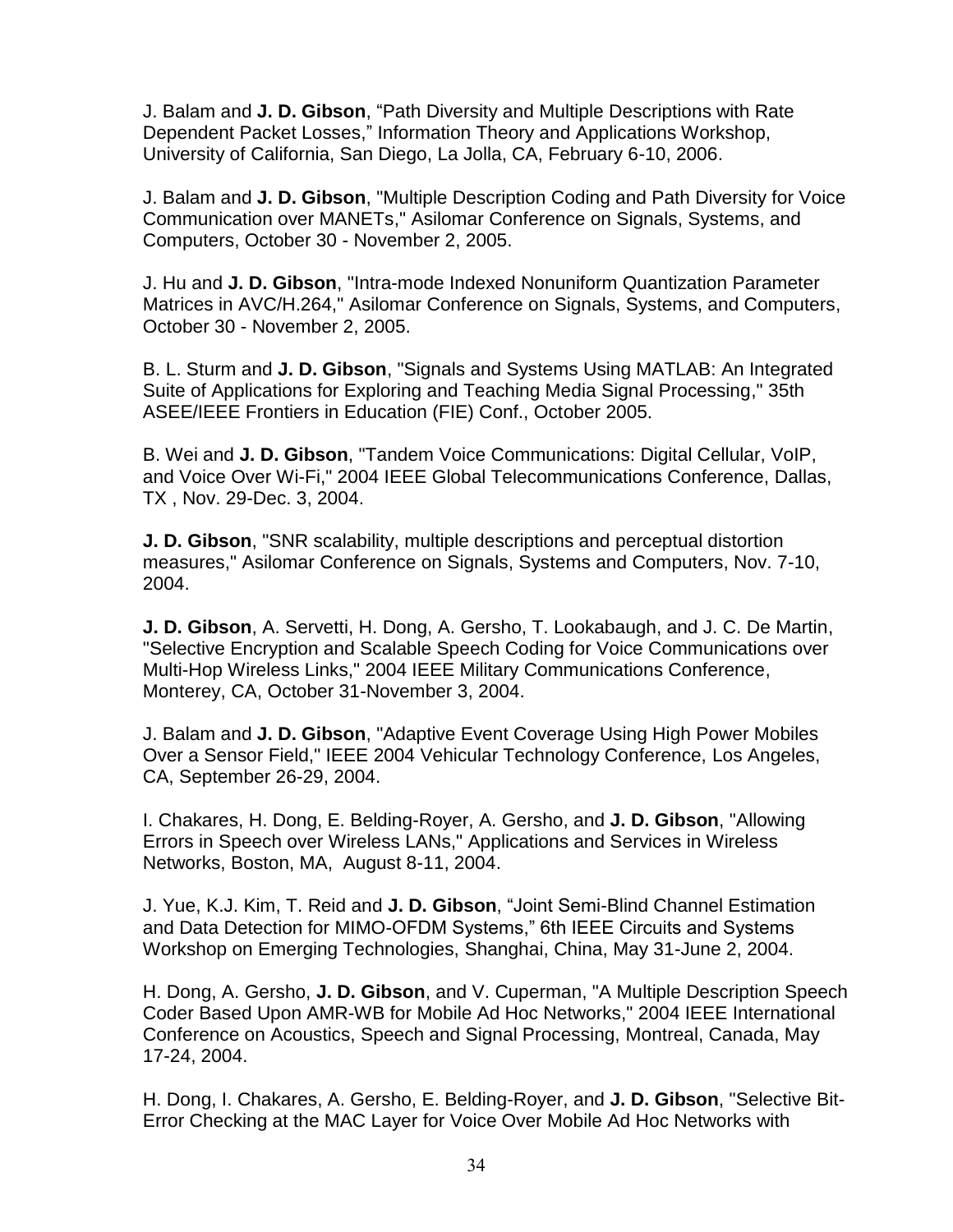802.11," 2004 IEEE Wireless Communications and Networking Conference, Atlanta, GA, March 21-25, 2004.

**J. D. Gibson** and B. Wei, "Adaptive Source and Channel Re-Encoding to Maximize Tandem Link Performance," First International Symposium on Control, Communications, and Signal Processing, Hammamet, Tunisia, March 21-24, 2004.

J. Yue, K. J. Kim, **J. D. Gibson**, and R. Iltis, "Channel Estimation and Data Detection for MIMO-OFDM Systems," 2003 IEEE Global Telecommunications Conf., San Francisco, CA, Dec. 1-5, 2003.

B. Wei and **J. D. Gibson**, "Voice Transmission Over All-IP Tandem Links," The 37th Asilomar Conference on Signals, Systems and Computers, Vol. 1, pp. 275-279, Nov. 2003.

H. Dong, I. Chakares, C.-H.Lin, A. Gersho, E. Belding-Royer, U. Madhow, and **J. D. Gibson**, "Speech Coding for Mobile Ad-Hoc Networks," The 37th Asilomar Conference on Signals, Systems and Computers, Vol. 1, pp. 280-284, Nov. 2003.

W. Yang, T. He, **J. D. Gibson**, "Realization Adaptive Strategies and a Comparison of Fourier Bandwidth, Shannon Bandwidth, and Campbell Bandwidth," 2003 IEEE Data Compression Conference, Snowbird, Utah, March 25-27, 2003.

**J. D. Gibson**, "Identification Codes and the Method of Types," 40th Annual Allerton Conference on Communication, Control, and Computing, Monticello, Illinois, Oct. 2 - 4, 2002.

M. G. Kokes and **J. D. Gibson**, "Data Embedding for Secure Communications," MILCOM 2002 Military Communications Conference, Anaheim, CA, Oct. 7-10, 2002.

B. Wei and **J. D. Gibson**, "Range Extension and Short Range Performance Enhancement in TDMA Digital Cellular", 36th Annual Asilomar Conference on Signals, Systems, and Computers, Pacific Grove, CA, Nov. 3-6, 2002.

J. Yue and **J. D. Gibson**, "Performance of A Space-Time Block Coded OFDM System", 36th Annual Asilomar Conference on Signals, Systems, and Computers, Pacific Grove, CA, Nov. 3-6, 2002.

H. Dong, **J. D. Gibson**, and M. Kokes, "SNR and Bandwidth Scalable Speech Coding," *IEEE International Symposium on Circuits and Systems,* Scottsdale, AZ*,*  May 26-29, 2002.

H. Dong and **J. D. Gibson**, "Bandwidth Scalable Speech Coding and Rate Switching," *IEEE International Conference of Acoustics, Speech, and Signal Processing, Orlando, FL, May 13-17, 2002.* 

**J. D. Gibson**, Invited Featured Talk, "Signal Processing for Wireless Communications: Encoder/Decoder Structures, Complexity, and Fundamental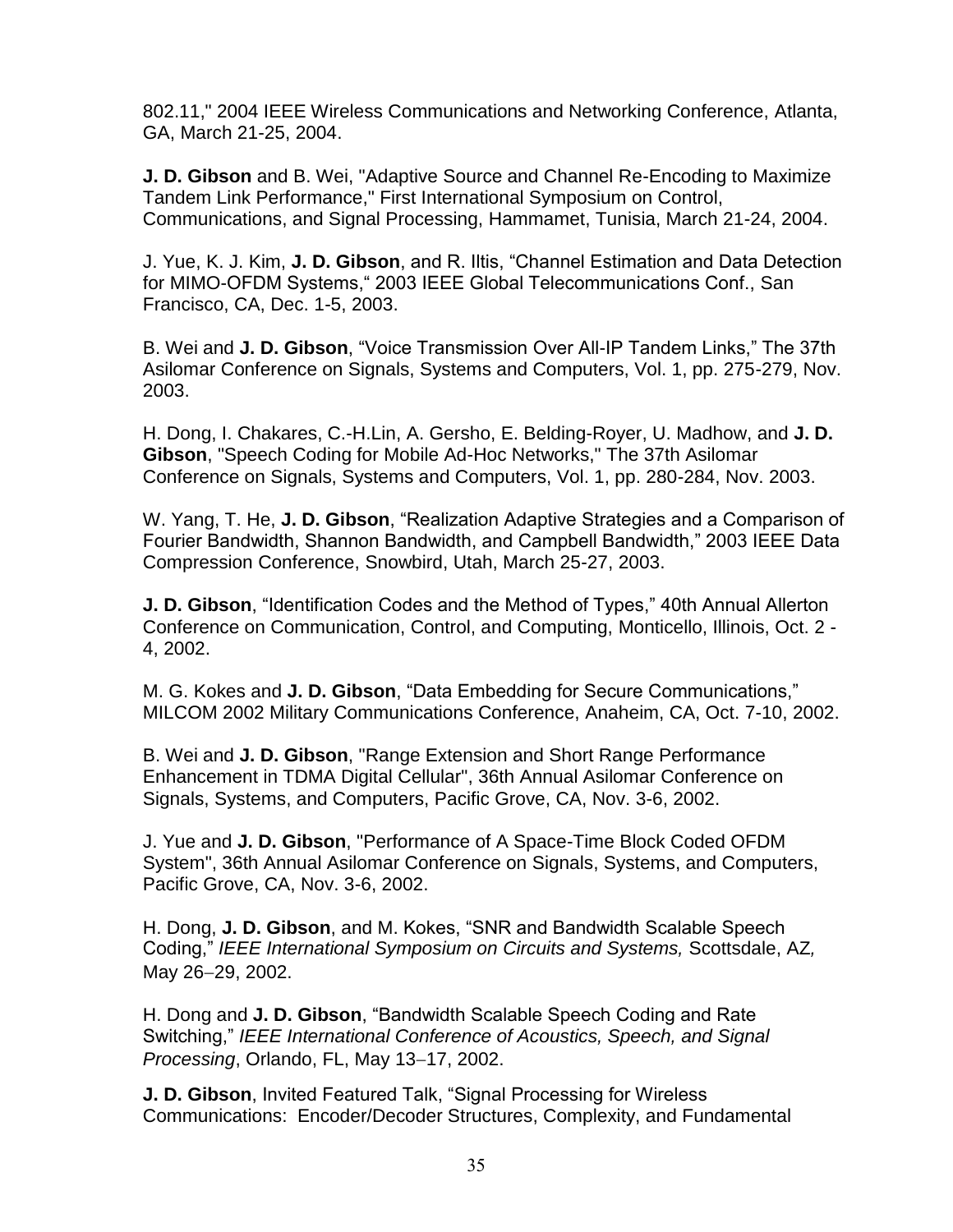Limits," invited paper, 2002 IEEE Wireless Communications and Networking Conference, Orlando, Florida, March 18-20.

J. Yue and **J. D. Gibson**, "Performance of OFDM Systems with Space-Time Coding," 2002 IEEE Wireless Communications and Networking Conference, Orlando, Florida, March 18-20.

M. G. Kokes, **J. D. Gibson**, and G. Schuller, "A Wideband Speech Codec Based on Nonlinear Approximation," Proceedings of the 35<sup>th</sup> Asilomar Conf. on Signals, Systems, and Computers, Pacific Grove, CA, Nov. 4-6, 2001.

**J. D. Gibson** and M. G. Kokes, "Data Embedding Using the Method of Types," Thirty-Ninth Annual Allerton Conf. On Communication, Control, and Computing, University of Illinois at Champaign-Urbana, Allerton House, Monticello, Illinois, October 3-5, 2001.

N. Wang and **J. D. Gibson**, "Leech Lattice Coding and Modulation for 802.11a WLAN," 2001 IEEE Emerging Technologies Symposium, Richardson, TX, September 10-11, 2001.

J. Wang and **J. D. Gibson**, "Erasure-Robust Coding and Concealment in VoIP Systems with Frame Packetization," 2001 IEEE Emerging Technologies Symposium, Richardson, TX, September 10-11, 2001.

M. G. Kokes and **J. D. Gibson**, "Types-Based Data Embedding for ITU G.711," 2001 Canadian Workshop on Information Theory, Vancouver, BC, June 3-6, 2001.

J. Ridge and **J. D. Gibson**, "Network Model Coding Gain for Smoothed Descriptions Coding," IEEE Int. Conf. on Communications, Helsinki, Finland, June 11-14, 2001.

M. G. Kokes and **J. D. Gibson**, "Frequency Selectivity via the SpeEnt Methodology for Wideband Speech Compression," IEEE Int. Conf. on Acoustics, Speech and Signal Processing, Salt Lake City, UT, May 7-11, 2001.

H. Dong and **J. D. Gibson**, "Universal Successive Refinement of CELP Speech Coders," IEEE Int. Conf. on Acoustics, Speech and Signal Processing, Salt Lake City, UT, May 7-11, 2001.

J. Wang and **J. D. Gibson**, "Parameter Interpolation to Enhance the Frame Erasure Robustness of CELP Coders in Packet Networks," IEEE Int. Conf. on Acoustics, Speech and Signal Processing, Salt Lake City, UT, May 7-11, 2001.

B. Wei, J. Wang, and **J. D. Gibson**, "Enhanced CELP Coding with Discrete Spectral Modeling," 2001 International Symposium on Intelligent Multimedia, Video & Speech Processing, Hong Kong, May 2-4, 2001.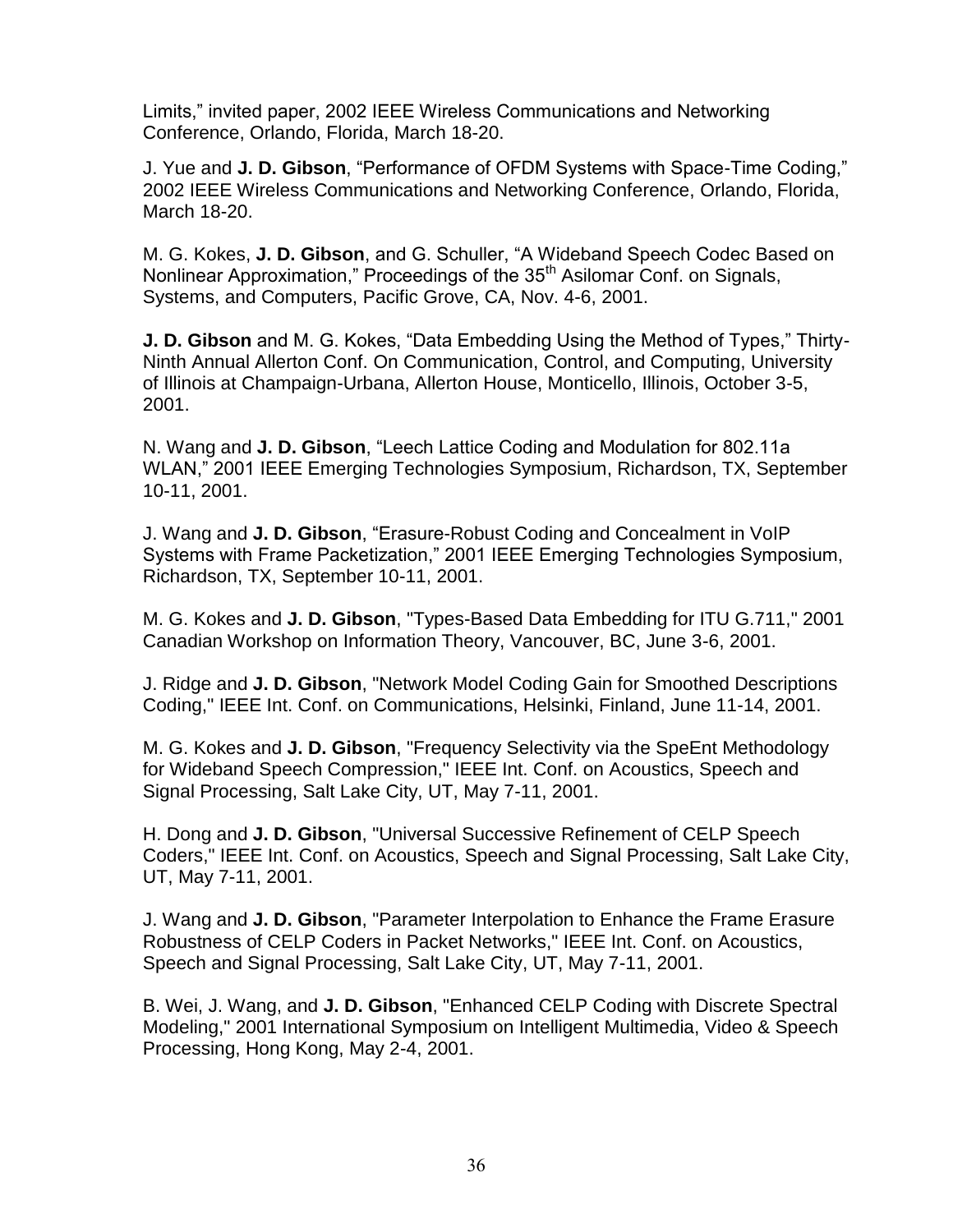H. Dong and **J. D. Gibson**, "Rate Distortion Analysis and Performance Comparisons in Scalable Speech Coding," Conference on Information Sciences and Systems, Johns Hopkins University, March 21-23, 2001.

M. G. Kokes and **J. D. Gibson**, "Spectral Entropy-Based Wideband Speech Coding," IEEE 34th Asilomar Conference on Signals, Systems, and Computer, Oct.r 29-Nov. 1, 2000.

**J. D. Gibson**, M. G. Kokes, and J. Ridge, "The SpEnt Method for Lossy Source Coding," IEEE Signal Processing Society's Ninth Digital Signal Processing Workshop, October, 2000.

M. G. Kokes and **J. D. Gibson**, "The Method of Types and Lossy Data-Embedding," IEEE Signal Processing Society's Ninth Digital Signal Processing Workshop, October, 2000.

J. Wang and **J. D. Gibson**, "Performance comparison of intraframe and interframe LSF quantization in packet networks," Proc. 2000 IEEE Workshop on Speech Coding, Delavan, WI, USA, September, 2000.

M. G. Kokes, V. J. Stolpman, G. C. Orsak, and **J. D. Gibson**, "Embedding Information Into Digital Representations of Signals," Society for Design and Process Sciences' 5th World Conference on Integrated Design and Process Technology, June, 2000.

H. Dong and **J. D. Gibson**, "CELP Speech Coding Based on Small Codebooks," *Fifth Biennial World Conference on Integrated Design and Process Technology*, Dallas,  $TX.$  June  $4-8.$  2000.

F. Ware and **J. D. Gibson**, "A Three-Layer, Two Description Image Coder," Proceedings of the Data Compression Conference, Snowbird, Utah, March 28-30, 2000.

**J. D. Gibson**, "Strategies for Compressed Multimedia in Mobile Networks," invited featured talk, MMT '99, Multiaccess, Mobility, and Teletraffic for Wireless Communications, Venice, Italy, Oct. 6-8, 1999.

J. Ridge, F. W. Ware, and **J. D. Gibson**, "Image Refinement for Lossy Channels with Relaxed Latency Constraints," Conf. Rec., 1999 IEEE Wireless Communications and Networking Conference, New Orleans, LA, 21-24 Sept. 1999, pp. 993-997.

**J. D. Gibson** and J. Ridge, "Compressed Multimedia in Wireless Networks," invited paper, 42nd Midwest Symposium on Circuits and Systems, Las Cruces, NM, 8 -11 Aug 1999.

J. Ridge, F. W. Ware, and **J. D. Gibson**, "Multiple Descriptions, Error Concealment, and Refined Descriptions for Image Coding," *Conf. Rec.,* Second Annual UCSD Conference on Wireless Communications, San Diego, CA, 28 Feb. - 2 March, 1999, pp. 96-103.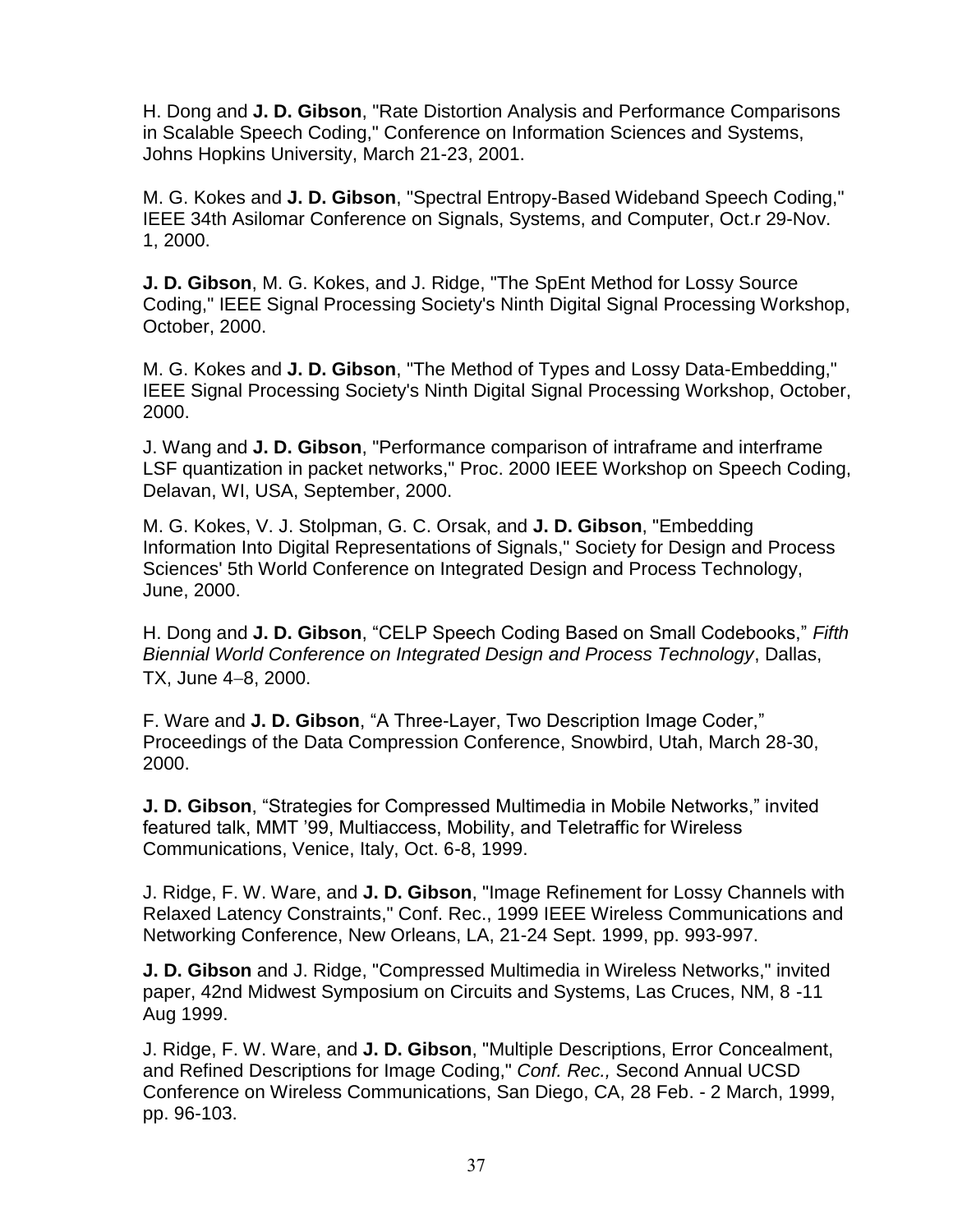W. Yang and **J. D. Gibson**, "Distortion Analysis of the Coding Scheme Based on Coefficient Rate," *Proceedings*, 1998 IEEE Int. Symposium on Information Theory, MIT, Cambridge, MA, 16 -21 Aug. 1998, p. 224.

M. Budagavi and **J. D. Gibson**, "Random Lag Selection in Multiframe Motion Compensation," *Proceedings*, 1998 IEEE Int. Symposium on Information Theory, MIT, Cambridge, MA, 16 -21 Aug 1998, p. 410.

W. Yang and **J. D. Gibson**, "The Coefficient Rate and Equivalent Bandwidth in Source Coding," *Proceedings*, 1998 IEEE Information Theory Workshop, Killarney, Ireland, June 22-26, 1998, pp. 24-25.

W. Yang and **J. D. Gibson**, "Coefficient Rate and Significance Map in Transform Coding," 31st Annual Asilomar Conference on Signals, Systems and Computers, Pacific Grove, CA, Nov. 2-5, 1997.

M. Budagavi and **J. D. Gibson**, "Error Propagation in Motion Compensated Video Over Wireless Channels," *Proceedings*, IEEE Int. Conf. on Image Processing, Santa Barbara, CA, Oct. 1997, pp. II.89-II.92.

W. Yang and **J. D. Gibson**, "Coefficient Rate in Transform Coding," *Proceedings*, 35th Annual Allerton Conf. on Communication, Control, and Computing, Monticello, IL, Sept. 29-Oct. 1, 1997, pp. 128-137.

W. Yang and **J. D. Gibson**, "The AEP, Spectral Entropy, and Theoretical Dimension," Int. Conf. on Combinatorics, Information Theory and Statistics, Portland, Maine, July 18-20, 1997.

W. Yang and **J. D. Gibson**, "Spectral Entropy, Equivalent Bandwidth and Minimum Coefficient Rate," *Proceedings*, 1997 IEEE Int. Symposium on Information Theory, Ulm, Germany, June 29-July 4, 1997, p. 181.

M. Budagavi and **J. D. Gibson**, "Multiframe Block Motion Compensated Video Coding for Wireless Channels," 30th Annual Asilomar Conference on Signals, Systems, and Computers, Pacific Grove, CA, 3-6 Nov. 1996, pp. 953-957.

T. Brown, P. Cantrell, and **J. D. Gibson**, "Multicast Layered Video Teleconferencing: Overcoming Bandwidth Heterogeneity" Proceedings, First Annual Telecom Conference, Austin, TX, October, pp. 145-152.

T. Brown, S. Sazzad, C. Schroeder, P. Cantrell, and **J. D. Gibson**, "Packet Video for Heterogeneous Networks Using CU-SeeMe," 1996 IEEE International Conference on Image Processing, Lausanne, Switzerland, 16-19 September 1996.

V. Rhee and **J. D. Gibson**, "The Refined Descriptions Problem," *Proceedings*, 1996 ISITA, Victoria, B.C., Canada, 17-20 Sept., pp. 428-431.

T.-H. Li and **J. D. Gibson**, "Time-Correlation Analysis of Nonstationary Signals with Application to Speech Processing," 1996 International Symposium on Time-Frequency and Time-Scale Analysis, Paris, France, 18-21 Jun 1996.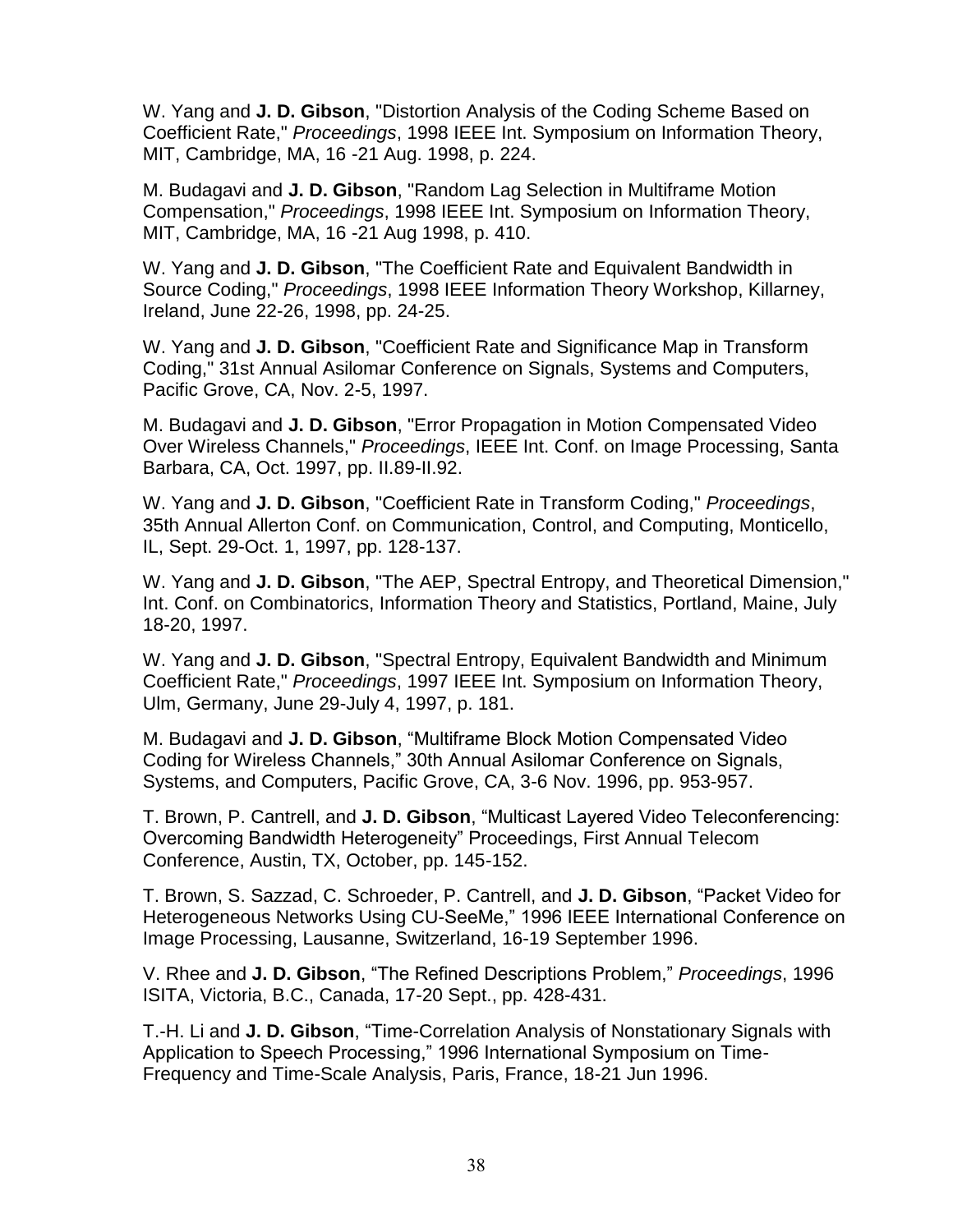S. A. McClellan and **J. D. Gibson**, "Lag-Indexed VQ for Pitch Filter Coding," *Proceedings*, 1996 IEEE Int. Conf. Acoustics, Speech and Signal Processing, Atlanta, GA, 7-10 May 1996, pp. I-236—I-239.

S. McClellan and **J. D. Gibson**, "Variable Rate Vector Quantization of the Speech Spectral Envelope," *Proceedings*, Southeastern IEEE Conference, Tampa, FL, April, 8 pages.

T.-H. Li and **J. D. Gibson**, "Sensitivity Analysis of Some Distortion Measures to Dominant Spectral Peaks and Troughs," 30th Conference on Information Sciences and Systems, Princeton University, Princeton, NJ, 20-22 March 1996.

V. Rhee and **J. D. Gibson**, "Block-Level Refinement of Motion Description in Layered H.261 Video," 29th Annual Asilomar Conference on Signals, Systems and Computers, Pacific Grove, CA, 29 Oct. - 1 Nov. 1995.

**J. D. Gibson**, M. L. Moodie, and S. A. McClellan, "Variable Rate Techniques for CELP Speech Coding," 29th Annual Asilomar Conference on Signals, Systems and Computers, Pacific Grove, CA, 29 Oct. - 1 Nov. 1995.

T.-H. Li and **J. D. Gibson**, "Distortion Measures via Parametric Filtering," 1995 IEEE Int. Symp. on Information Theory, Whistler, B.C., Canada, 17-22 Sept. 1995.

S. A. McClellan and **J. D. Gibson**, "Distortion Measures for Variable Rate Coding," 1995 IEEE Int. Symp. on Information Theory, Whistler, B.C., Canada, 17-22 Sept. 1995.

V. Rhee and **J. D. Gibson**, "Block-Level Motion Vector Refinement in Layered Video," 1995 IEEE Workshop on Non-linear Signal and Image Processing, Neos Marmaras, Halkidiki, Greece, 20-22 June 1995.

S. A. McClellan and **J. D. Gibson**, "Variable Rate CELP Based on Subband Flatness," 1995 IEEE Int. Conf. on Communications, Seattle, WA, 18-22 June 1995.

V. Rhee and **J. D. Gibson**, "Rate-Constrained Multiresolution Coding of H.261 Video," 28th Asilomar Conference on Signals, Systems, & Computers, Pacific Grove, CA, 31 Oct. - 2 Nov.1994.

T.-H. Li and **J. D. Gibson**, "New Distortion Measures for Speech Processing," *Proceedings*, 1994 IEEE-IMS Workshop on Information Theory and Statistics, Alexandria, VA, 27-29 Oct. 1994, p. 61.

J. Duchesne and **J. D. Gibson**, "Bounds on *R(D)* for an AR(1) Gaussian Source with Parameter Uncertainty," *Proceedings*, 1994 IEEE Int. Symp. Information Theory, Trondheim, Norway, 27 June - 1 July 1994, p. 268.

**J. D. Gibson**, "What is the Interpretation of Spectral Entropy?" *Proceedings*, 1994 IEEE Int. Symp. Information Theory, Trondheim, Norway, 27 June - 1 July 1994, p. 440.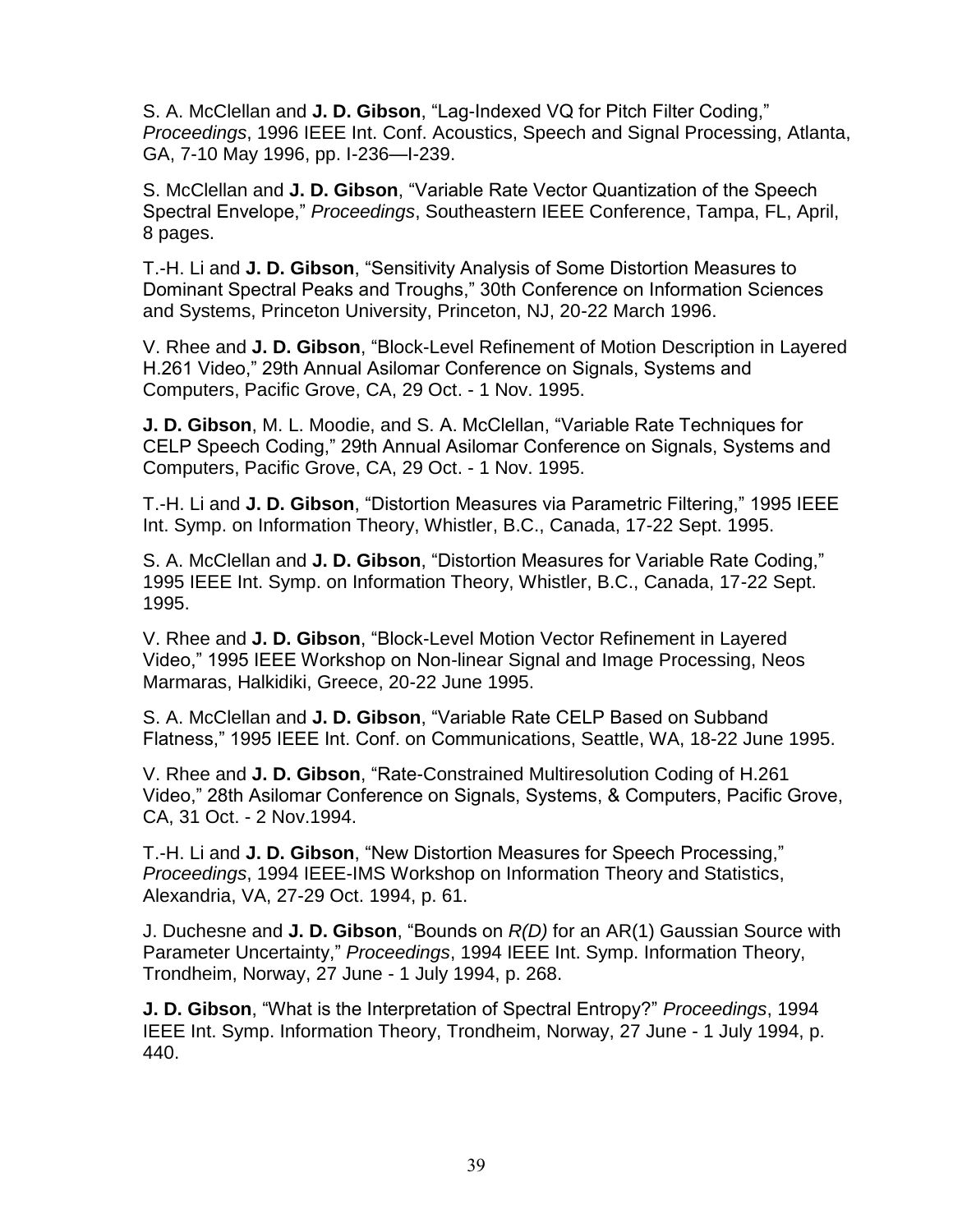S. A. McClellan and **J. D. Gibson**, "Variable Rate Tree Coding of Speech," 1994 IEEE Wichita Conf. on Communications, Networking, and Signal Processing, Wichita, KS, April 1994.

S. A. McClellan and **J. D. Gibson**, "Spectral Entropy: An Alternative Indicator for Rate Allocation?" *Proceedings*, 1994 IEEE Int. Conf. Acoustics, Speech and Signal Processing, Adelaide, Australia, 19-22 April 1994.

T.-H. Li and **J. D. Gibson**, "Discriminant Analysis of Speech by Parametric Filtering," 28th Annual Conference on Information Sciences and Systems, Princeton University, Princeton, NJ, 16-18 March 1994.

**J. D. Gibson**, S. P. Stanners, and S.A. McClellan, "Spectral Entropy and Coefficient Rate for Speech Coding, " *Conference Record*, 17th Asilomar Conference on Signals, Systems, & Computers, Pacific Grove, CA, 1-3 Nov. 1993, pp. 925-929.

W. R. Erhart and **J. D. Gibson**, "A Speech Packet Recovery Technique Using a Model-Based Tree Search Interpolator," IEEE Workshop on Speech Coding for Telecommunications, Sainte-Adele, Quebec, Canada, 13-15 Oct.1993.

K. Sayood, F. Liu, and **J. D. Gibson**, "A joint source/channel coder design," in *Proc. IEEE ICC,* May 1993, pp. 727-731.

**J. D. Gibson** and S. H. Nam, "Analysis of the Smoothed Residual Driven Algorithm for Speech Coders, *Proceedings*, 1993 IEEE Int. Conf. Acoustics, Speech and Signal Processing, Minneapolis, MN, 27-30 April 1993, pp. II-443-II-446.

I. Lee and **J. D. Gibson**, "Tree Coding Combined with Harmonic Scaling of Speech at 6.4 KBPS," *Proceedings*, 1993 IEEE Int. Conf. Acoustics, Speech, and Signal Processing, Minneapolis, MN, 27-30 April 1993, pp. II-600-II-603.

**J. D. Gibson**, "Spectral Entropy as a Coefficient Rate for Speech Coding," 1993 IEEE Communication Theory Workshop, Marathon, Florida, 18-21 April 1993.

M. O. Cimadevilla and **J. D. Gibson**, "Quantized Receiver *R<sup>o</sup>* Bounds and the Asymptotic Relative Efficiency of Quantized Detectors," *Proceedings*, 1993 IEEE Int. Symp. Inform. Theory, San Antonio, TX, 17-22 Jan. 1993, p. 94.

D. G. Jeong and **J. D. Gibson**, "Image Coding with Uniform and Piecewise-Uniform Vector Quantizers," *Conference Record*, IEEE Global Telecommunications Conf., Phoenix, AZ, 2-5 Dec. 1992, pp. 80-84.

H. C. Woo and **J. D. Gibson**, "Low-Delay Tree Coding of Speech at 8 KBPS, *Conference Record*, IEEE Global Telecomm. Conference, Phoenix, AZ, 2-5 Dec. 1992, pp. 1884-1888.

F. Liu, K. Sayood, and **J. D. Gibson**, "A Joint Source/Channel Coder Design," 25th Asilomar Conference on Signals, Systems, and Computers, Nov. 1991.

**J. D. Gibson** and H. C. Woo, "Low Delay Tree Coding of Speech at 8 kbps," IEEE Speech Coding Workshop, Whistler, B. C., Canada, 11-14 Sept. 1991.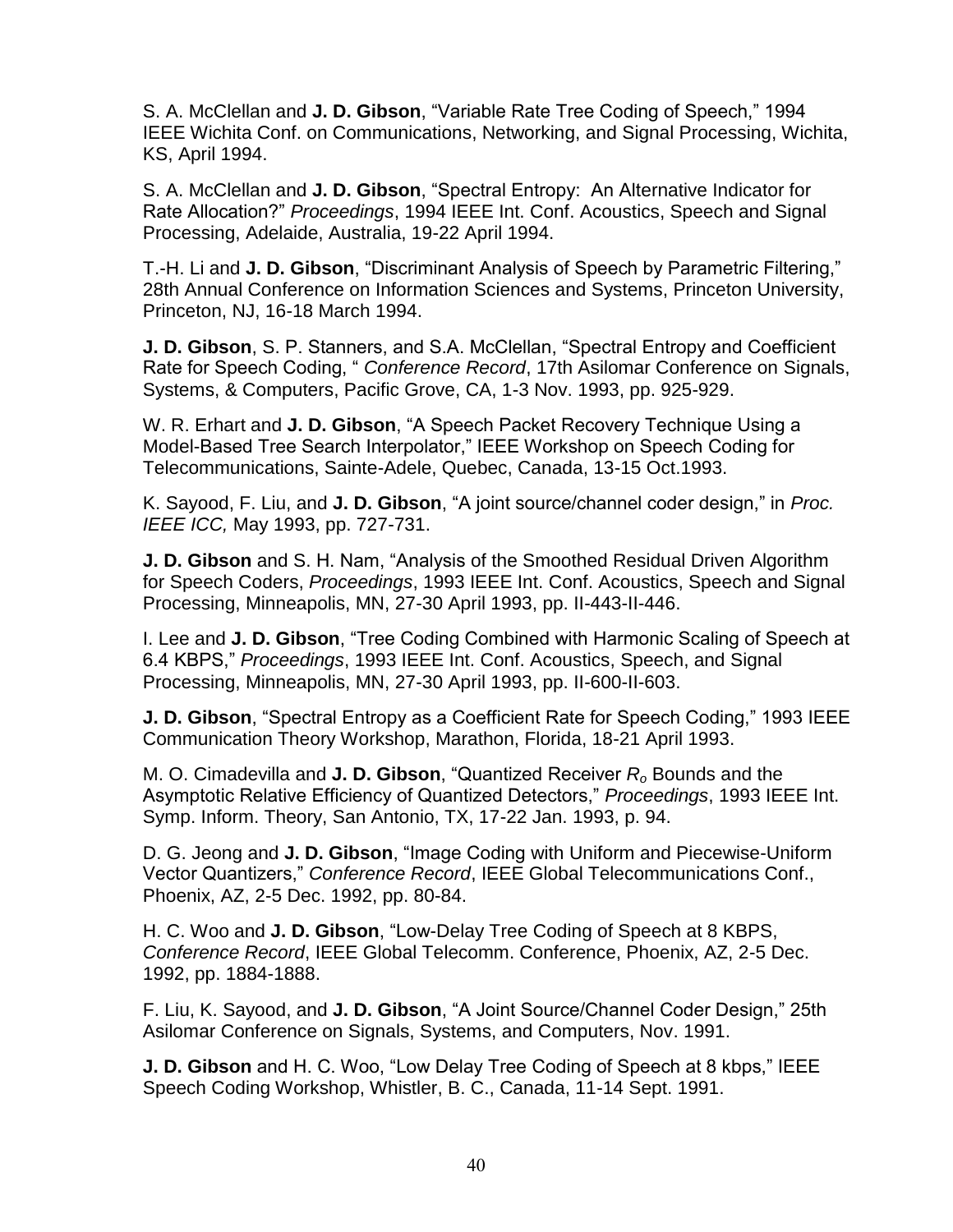**J. D. Gibson** and S. A. McClellan, "Block Source Coding over *GF(q)*," Conference on Finite Fields, Coding Theory, and Adv. in Comm. and Comp., UNLV, Las Vegas, NV, 7-10 Aug 1991.

**J. D. Gibson** and D. G. Jeong, "Piecewise Linear Vector Quantizers," *Proceedings*, 1991 IEEE Int. Symp. Information Theory, Budapest, Hungary, 24-28 June 1991, p. 314.

**J. D. Gibson** and W. Sohn, "Asymptotic Relative Efficiency and Adaptive Filtering," *Proceedings*, 1991 IEEE Int. Symp. Information Theory, Budapest, Hungary, 24-28 June 1991, p. 132.

S. A. McClellan and **J. D. Gibson**, "Group (Source) Coding of the Prediction Residual, " *Proceedings*, Twenty-Fifth Annual Conference on Information Sciences and Systems, Johns Hopkins University, Baltimore, MD, 20-22 March 1991, pp. 179- 184.

**J. D. Gibson**, "A Bound on the Rate for Encoding an Unknown Gaussian Autoregressive Source," 1990 Int. Symp. on Information Theory and Its Applications, Honolulu, HI, 27-30 Nov. 1990.

**J. D. Gibson**, "A Bound on the Rate for Encoding An Unknown Gaussian AR Source," New Results Session, 1990 IEEE Information Theory Workshop, 10-15 June 1990, Eindhoven, The Netherlands.

**J. D. Gibson**, Y. C. Cheong, H. C. Woo, and W. W. Chang, "A Comparison of Backward Adaptive Prediction Algorithms in Low Delay Speech Coders," *Proceedings*, 1990 IEEE Int. Conf. Acoustics, Speech, and Signal Processing, Albuquerque, NM, 3-6 April 1990, pp. 237-240.

**J. D. Gibson**, T. R. Fischer, and W. W. Chang, "Source Coder Structural Constraints and Information Patterns," 1990 IEEE Int. Symp. on Information Theory, San Diego, CA, 14-19 Jan. 1990.

**J. D. Gibson** and W. W. Chang, "Fractional Rate Multi-Tree Speech Coding," 1990 IEEE Int. Symp. on Information Theory, San Diego, CA, 14-19 Jan. 1990.

W. W. Chang and **J. D. Gibson**, "Smoothed DPCM Codes, " 1990 IEEE Int. Symp. on Information Theory, San Diego, CA, 14-19 Jan. 1990.

**J. D. Gibson** and W. W. Chang, "Smoothed DPCM Codes," *Conference Record*, 1989 IEEE Global Telecommunications Conference, Dallas, TX, 27-30 Nov. 1989, pp. 1911-1915.

**J. D. Gibson** and W. W. Chang, "Fractional Rate Multi-Tree Speech Coding," *Conference Record*, 1989 IEEE Global Telecommunications Conference, Dallas, TX, 27-30 Nov. 1989, pp. 1906-1910.

**J. D. Gibson**, "Multi-Tree Coding with Applications to Speech," Texas Systems Day, 18 Nov. 1989, Rice University.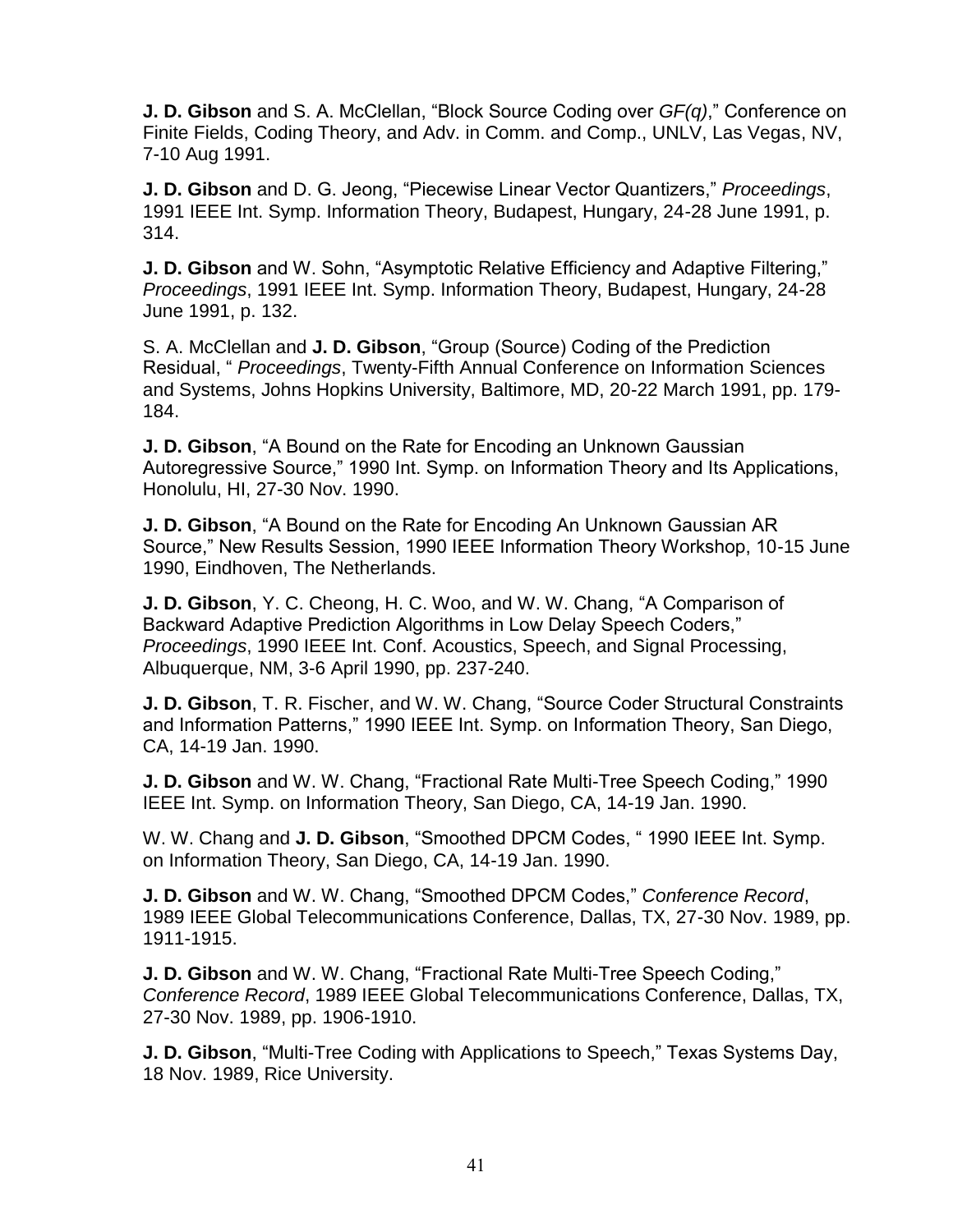S. H. Nam and **J. D. Gibson**, "Convergence Analysis of the LVCMS Algorithm for Uncorrelated Gaussian Data," 27th Annual Allerton Conference on Communications, Control, and Computing, Monticello, IL, 27-29 Sept. 1989, pp. 1172-1173.

**J. D. Gibson**, T. R. Fischer, and W. W. Chang, "Source Coder Structural Constraints and Information Patterns," 1989 IEEE Information Theory Workshop, New Results Session, Cornell University, Ithaca, NY, 26-30 June 1989.

D. G. Jeong and **J. D. Gibson**, "Lattice Vector Quantization for Image Coding," *Proceedings*, 1989 IEEE International Conference on Acoustics, Speech and Signal Processing, Glasgow, Scotland, 23-26 May 1989, pp. 1743-1746.

H. C. Woo and **J. D. Gibson**, "Multipulse-Based Codebooks for CELP Coding at 7 KBPS," *Proceedings*, 1989 IEEE International Conference on Acoustics, Speech and Signal Processing, Glasgow, Scotland, 23-26 May 1989, pp. 136-139.

B. Koo, **J. D. Gibson**, and S. D. Gray, "Filtering of Colored Noise for Speech Enhancement and Coding," *Proceedings*, 1989 IEEE International Conference on Acoustics, Speech and Signal Processing, Glasgow, Scotland, 23-26 May 1989, pp. 349-352.

K. Sayood and **J. D. Gibson**, "Implementation Issues in MAP Joint Source/Channel Coding," *Conference Record*, Asilomar Conference, 31 Oct. - 2 Nov., 1989, pp. 102- 106.

**J. D. Gibson** and W. W. Chang, "Fractional Rate Multi-Tree Speech Coding," IEEE Workshop on Speech Coding for Telecommunications, Vancouver, B. C., Canada, 5- 8 Sept. 1989.

W. W. Chang and **J. D. Gibson**, "Path Map Symbol Release Algorithms and the Exponential Metric Tree," *Proceedings*, Conference on Adv. in Communications and Control Systems, Baton Rouge, La, 19-21 Oct. 1988, pp. 229-240.

W. W. Chang and **J. D. Gibson**, "A Comparison of Adaptive Code Generators for Tree Coding of Speech," *Proceedings*, 21st Midwest Symposium on Circuits and Systems, St. Louis, MO, 10-12 Aug. 1988, pp. 924-927.

**J. D. Gibson** and C. R. Johnson, Jr., "Leakage and Bias in Adaptive Filtering," *Proceedings*, 22nd Annual Conference on Information Sciences and Systems, Princeton University, 16-18 March 1988, pp. 755-760.

K. Sayood and **J. D. Gibson**, "Maximum a Posteriori Joint Source/Channel Coding," *Proceedings*, 22nd Annual Conference on Information Sciences and Systems, Princeton University, 16-18 March 1988, pp. 380-385.

**J. D. Gibson**, T. R. Fischer, and B. Koo, "Estimation and Vector Quantization of Noisy Speech," *Proceedings*, IEEE International Conference on Acoustics, Speech and Signal Processing, NY, 11-14 April 1988, pp. 541-544.

**J. D. Gibson** and G. B. Haschke, "Backward Adaptive Tree Coding of Speech at 16 kbps," *Proceedings*, IEEE International Conference on Acoustics, Speech and Signal Processing, NY, 11-14 April 1988, pp. 251-254.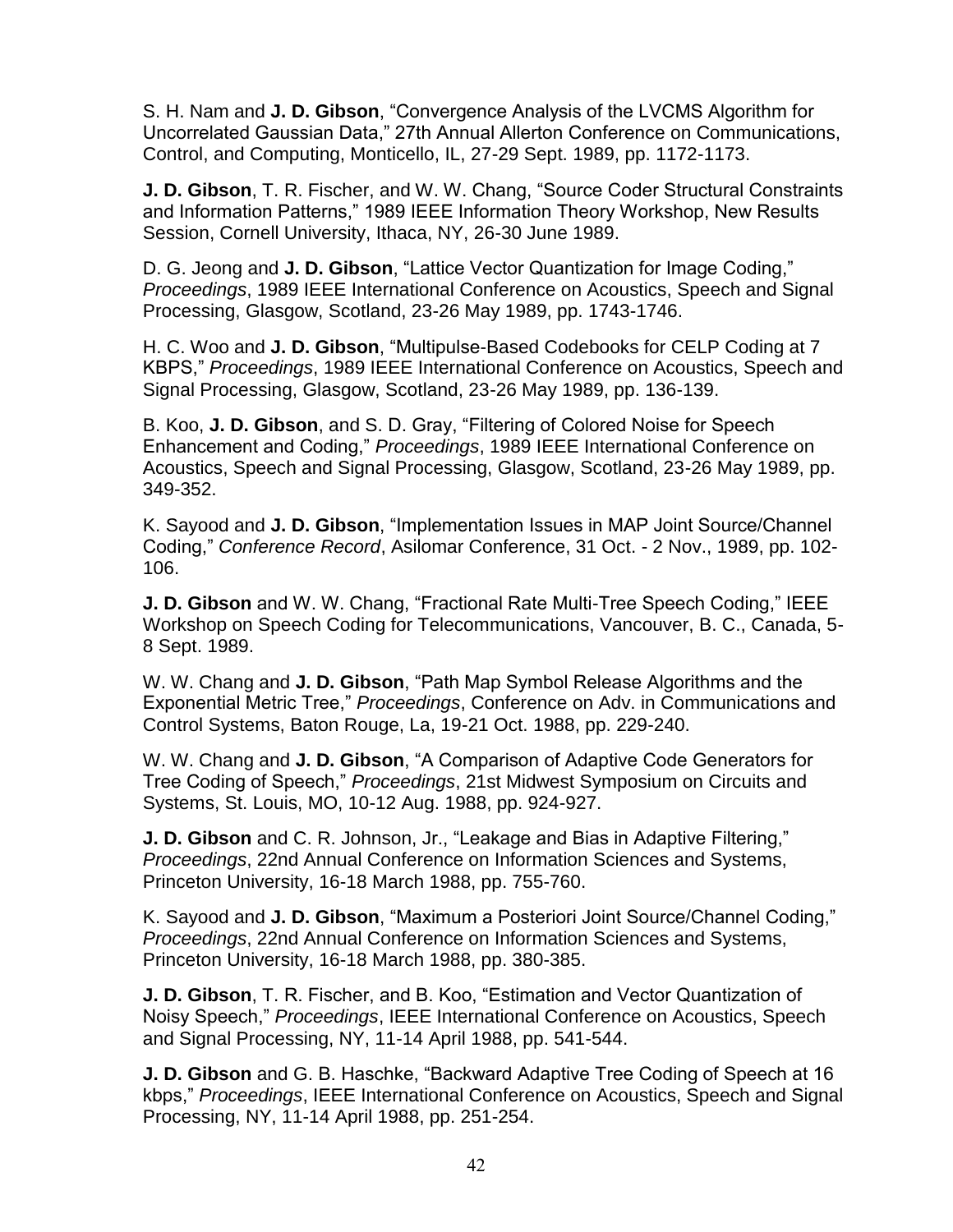M. W. Marcellin, T. R. Fischer, and **J. D. Gibson**, "Predictive Trellis Coded Quantization of Speech," *Proceedings*, IEEE International Conference on Acoustics, Speech and Signal Processing, NY, 11-14 April 1988, pp. 247-250.

**J. D. Gibson**, "Lattice Vector Quantization for Image Compression," Electronic Imaging '87, 2-5 Nov. 1987, Boston, MA.

**J. D. Gibson**, T. R. Fischer, and B. Koo, "A Comparison of the Wolf-Ziv and Alphabet-Constrained Approach for Vector Quantization of Noisy Speech," *Proceedings*, 25th Annual Allerton Conference on Communications, Control, and Computing, Monticello, IL, 30 Sept. - 2 Oct. 1987, pp. 955-964.

**J. D. Gibson** and G. B. Haschke, "*(M, L)* Algorithm Performance for Tree Source Coding," Third Annual Cornell Summer Workshop on Systems, Control, and Communications, Ithaca, NY, 6-7 July 1987.

**J. D. Gibson** and G. B. Haschke, "Adaptive Code Generators for Tree Coding of Speech," *Proceedings*, 1987 IEEE International Conference on Communications, Seattle, WA, 7-10 June 1987, pp. 1142-1146.

M. Maragoudakis and **J. D. Gibson**, "Experiments on Video Teleconferencing at 56 Kilobits/sec.," *Proceedings*, 1987 IEEE International Conference on Acoustics, Speech and Signal Processing, Dallas, TX, 6-9 April 1987, pp. 1071-1074.

**J. D. Gibson** and S. D. Gray, "MVSE Adaptive Filtering Subject to a Constraint on MSE," *Proceedings*, 21st Annual Conference on Information Sciences and Systems, Johns Hopkins University, Baltimore, MD, 25-27 March 1987, pp. 645-650.

**J. D. Gibson**, "MVSE Estimation with an MSE Constraint," *Proceedings*, 24th Annual Allerton Conference on Communications, Control, and Computing, Monticello, IL, 1-3 Oct. 1986, pp. 102-110.

**J. D. Gibson** and D. G. Jeong, "Data Compression of a Simple Composite Source," *Proceedings*, 24th Annual Allerton Conference on Communications, Control, and Computing, Monticello, IL, 1-3 Oct. 1986, pp. 1035-1036.

**J. D. Gibson** and S. D. Gray, "Adaptive Filtering for a Localized Distortion Measure," *Proceedings*, 24th Annual Allerton Conference on Communications, Control, and Computing, Monticello, IL, 1-3 Oct. 1986, pp. 113-114.

**J. D. Gibson**, "The Role of Lattices in Multidimensional Quantization," *Proceedings*, 1986 Midwest Symposium on Circuits and Systems, Lincoln, NE, 10-12 Aug. 1986, pp. 747-751.

**J. D. Gibson** and B. Koo, "Performance Improvement Due to ARMA Predictors in ADPCM," *Proceedings*, 1986 Midwest Symposium on Circuits and Systems, Lincoln, NE, 10-12 Aug. 1986, pp. 411-414.

T. R. Fischer and **J. D. Gibson**, "Estimation and Optimum Source Coding for Noisy Sources," *Conference Record*, 1986 IEEE Conference on Communications, Toronto, Canada, 22-25 June 1986, pp. 1868-1872.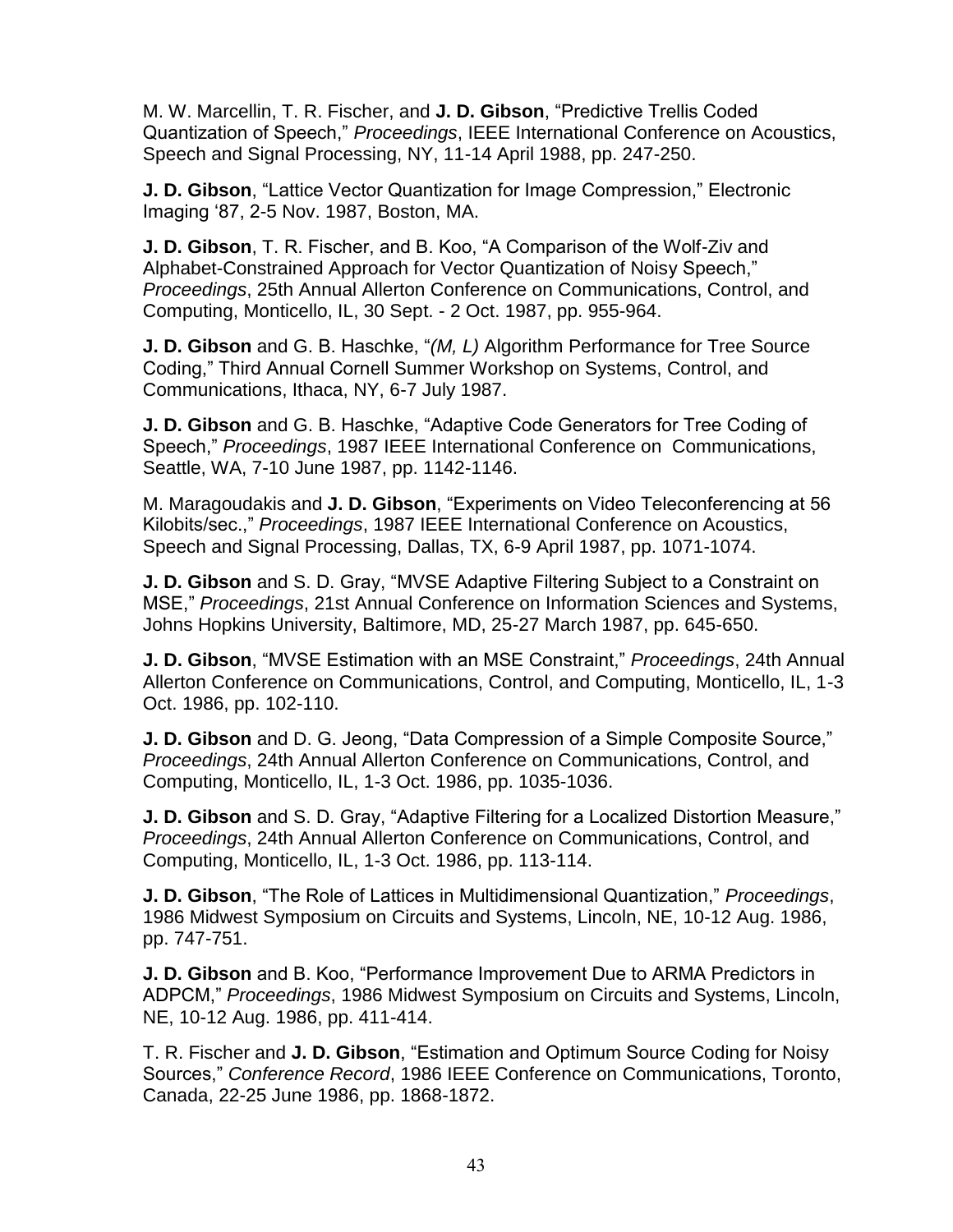**J. D. Gibson** and T. R. Fischer, "Estimation and Optimum Source Coding of Noisy Sources," Second Annual Cornell Summer Workshop on Systems, Control and Communications, Ithaca, NY, 23-24 June 1986.

**J. D. Gibson**, "Speech Prediction Algorithms Based Upon ARMA Filters," *Proceedings*, 1986 IEEE International Symposium on Circuits and Systems, San Jose, CA, 5-7 May 1986, pp. 281-284.

T. R. Fischer and **J. D. Gibson**, "Prediction, Quantization, and Stationarity in Optimum Source Coding," 1985 IEEE International Symposium on Information Theory, Brighton, England, 23-28 June 1985.

R. C. Reininger, and **J. D. Gibson**, "Backward Adaptive Lattice and Transversal Predictors for ADPCM," *Proceedings*, 1984 IEEE Conference on Acoustics, Speech and Signal Processing, San Diego, CA, 19-21 March 1984, pp. 27.3.1-27.3.4.

**J. D. Gibson** and R. C. Reininger, "Adaptive Prediction with Quantized Data," *Proceedings of the 22nd Conference on Decision and Control*, San Antonio, TX, 14- 16 Dec. 1983, pp. 715-721.

C. C. Moore and **J. D. Gibson**, "Self-Orthogonal Convolutional Coding for the DPCM-AQB Speech Encoder," *Conference Record*, 1983 Global Telecommunications Conference, San Diego, CA, 28 Nov. – 1 Dec. 1983, pp. 37.3.1-37.3.5.

D. R. Comstock and **J. D. Gibson**, "Hamming Coding of DCT-Compressed Images Over Noisy Channels," *Conference Record*, 1983 International Conference on Communications, Boston, MA, 19-22 June 1983, pp. D6.1.1-D6.1.5.

**J. D. Gibson**, "Data Compression of the LAR(n) Process," Statistical Image Processing and Graphics Workshop, Luray, VA, 24-26 May 1983, sponsored by the Office of Naval Research.

K. Sayood and **J. D. Gibson**, "An Algorithm for Designing Vector Quantizers," *Proceedings*, 20th Annual Allerton Conference on Communications, Control, and Computing, Monticello, IL, 6-8 Oct. 1982, pp. 301-310.

**J. D. Gibson**, "Digital Signal Processing in Data Compression," National Science Foundation workshop on Digital Signal Processing, 21-22 June 1982, Washington, D.C., sponsored by the Electrical and Optical Communications Program.

D. K. Purcell and **J. D. Gibson**, "Theoretical and Experimental Performance of DPCM with Predictor Mismatch," *Conference Record,* International Conf. on Communications, 13-17 June 1982, Philadelphia, PA (invited paper), pp. 4G.2.1- 4G.2.5.

R. C. Reininger and **J. D. Gibson**, "Soft Decision Demodulation and Transform Coding of Images," *Conference Record*, International Conference on Communications, 13-17 June 1982, Philadelphia, PA, pp. 4H.3.1-4H.3.5.

J. W. McVay and **J. D. Gibson**, " Analyses and Experiments on the DM into LPC Tandem," *Conference Record,* International Conference on Communications, 13- 17June 1982, Philadelphia, PA, pp. 3G.1.1-3G.1.5.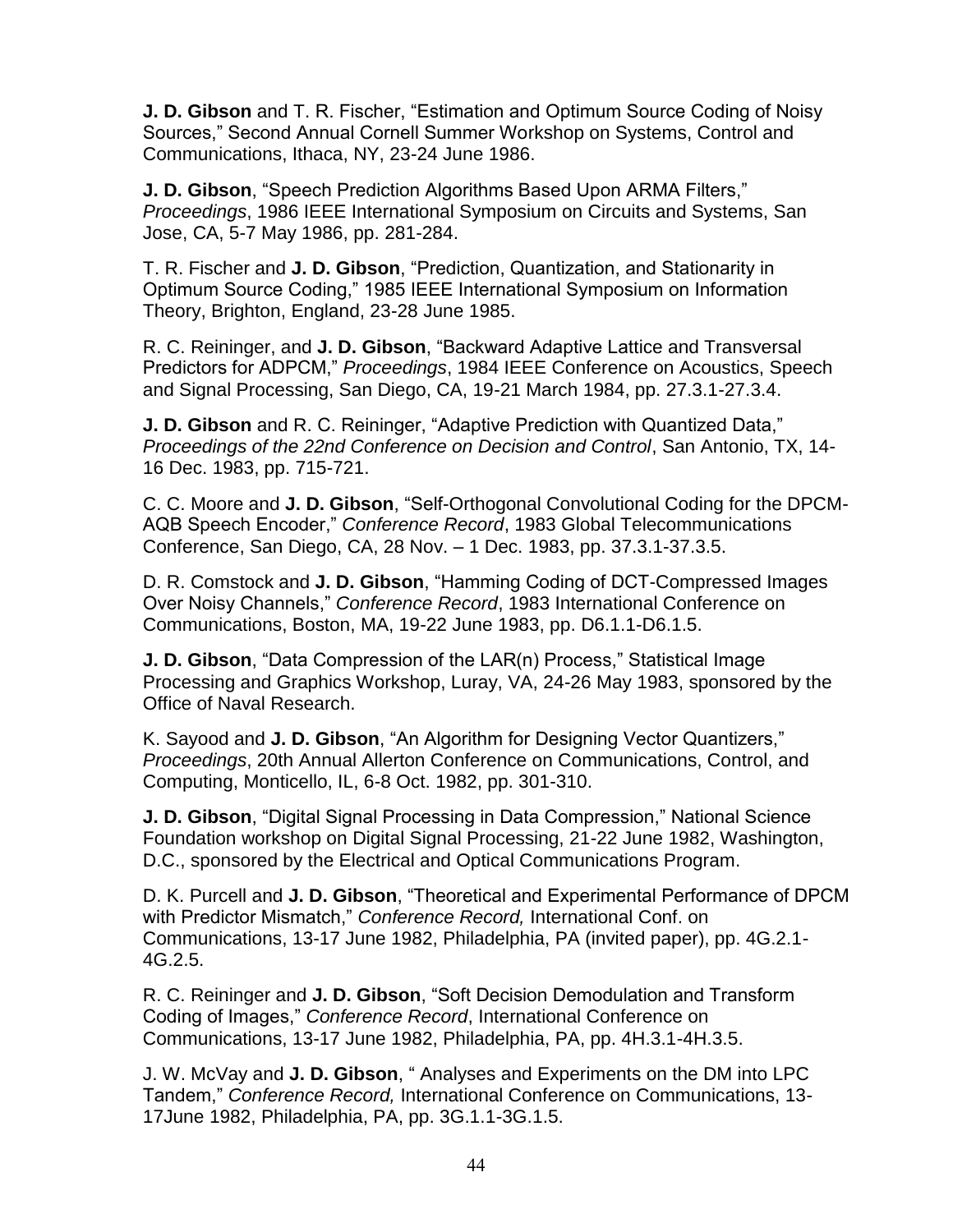**J. D. Gibson**, "DCT Image Compression Over Noisy Channels," Workshop on Signal Processing in the Ocean Environment, U. S. Naval Academy, Annapolis, MD, 11-14 May 1982, sponsored by the Statistics and Probability Program, Office of Naval Research. Also in *Statistical Signal Processing*, E. J. Wegman and J. G. Smith, eds., Marcel Dekker, Inc., 1984.

**J. D. Gibson**, "Bounds on Performance and Dynamic Bit Allocation for Sub-Band Coders," *Conference Record*, 1981 Int. Conf. on Acoustics, Speech, and Signal Processing, Atlanta, GA, 30 March - 1 April 1981.

**J. D. Gibson** and T. R. Fischer, "Alphabet-Constrained Data Compression," *Proceedings*, 1981 Johns Hopkins Conf. on Information Sciences and Systems, 25- 27 March 1981, Baltimore, MD, pp. 43-48.

**J. D. Gibson**, "Tree Coding Versus Differential Encoding of Speech: A Perspective," (invited paper) 1981 International Symposium on Information Theory, Santa Monica, CA, 9-12 Feb. 1981.

**J. D. Gibson** and T. R. Fischer, "Differential Encoder Design Using Stochastic Control Theory*," Proc. of the 19th IEEE Conf. on Decision and Control*, Albuquerque, NM, 10-12 Dec. 1980, pp. 332-336.

**J. D. Gibson**, "Predictor Optimization and Performance Improvement in DPCM," *Conference Record*, 1980 National Telecommunications Conference, Houston, TX, 30 Nov. - 4 Dec. 1980, pp. 36.6.1-36.6.5.

**J. D. Gibson**, "Theory of Linear Prediction Analysis for Distorted Inputs," *Proceedings of the 18th Annual Allerton Conference on Communications, Control, and Computing*, Urbana, IL, 8-10 Oct. 1980.

**J. D. Gibson** and R. C. Reininger, and J.W. McVay, "Optimal Memoryless Reconstruction of Transformed Images Transmitted Over Noisy Channels," *Proceedings of the 18th Annual Allerton Conference on Communications*, *Control, and Computing*, Urbana, IL, 8-10 Oct. 1980, pp. 966-975.

**J. D. Gibson** and R. C. Reininger, "Forward and Backward Prediction in ADPCM Over Non-Ideal Channels," (invited paper*), Conference Record,* 1980 International Conference on Communications, Seattle, WA, 8-12 June 1980, pp. 42.5.1-42.5.5.

**J. D. Gibson** and L. C. Sauter, "Experimental Comparison of Forward and Backward Adaptive Prediction in DPCM," *Proceedings of the 1980 International Conference on Acoustics, Speech, and Signal Processing,* 9-11 Apr. 1980, pp. 508-511.

**J. D. Gibson**, "Comparison and Analyses of Forward and Backward Adaptive Prediction in ADPCM," (invited paper), *Conference Record*, National Telecommunications Conference, Birmingham, AL, 3-6 Dec. 1978, pp. 19.2.1-19.2.5.

**J. D. Gibson** and V. P. Berglund, "Backward Adaptive Predictor Coefficient Identification in ADPCM with Robust Quantization and PCQ," *Conference Record*, National Telecommunications Conference, Birmingham, AL, 3-6 Dec. 1978, pp. 46.3.1-46.3.5.